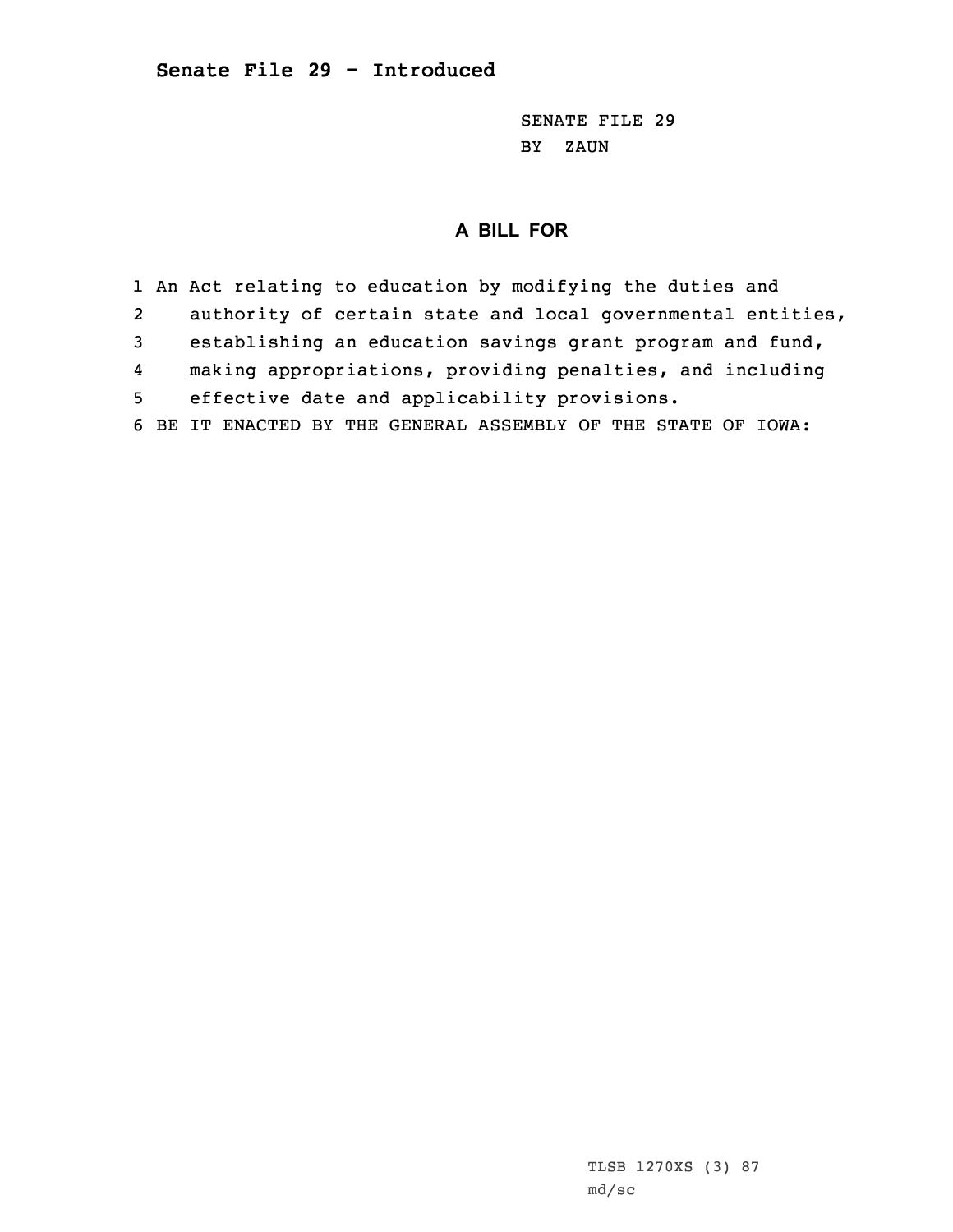1 DIVISION I 2 REPEAL OF DEPARTMENT OF EDUCATION AND 3 STATE BOARD OF EDUCATION 4 Section 1. NEW SECTION. **256B.16 Transfer of authority and** 5 **duties.**

 1. Beginning July 1, 2018, the authority and duties of the department of education, the division of special education created under section 256B.1, the state board of education, and the director of the department of education under this chapter shall to the extent feasible be transferred to the appropriate area education agency where such special education services are being provided. Accordingly, beginning July 1, 2018, all references to the department of education or the division of special education under this chapter and references to the department of education or the division of special education under other provisions of law relating to this chapter shall mean the applicable area education agency and all references to the state board of education or the director of the department of education under this chapter or other provisions of law relating to this chapter shall mean the board of directors of the area education agency and the administrator of the area education agency respectively.

 2. Any moneys remaining in any account or fund under the control of the department of education at the conclusion of the fiscal year beginning July 1, 2017, relative to the provisions of this chapter shall be transferred to the control of the department of human services for such purposes. Notwithstanding section 8.33, the moneys transferred in accordance with this subsection shall not revert to the account or fund from which appropriated or transferred.

 3. Any contract entered into by the department of education relating to the provisions of this chapter in effect at the conclusion of the fiscal year beginning July 1, 2017, shall continue in full force and effect pending transfer of such contracts to the area education agencies.

-1-

LSB 1270XS (3) 87  $md/sec$  1/49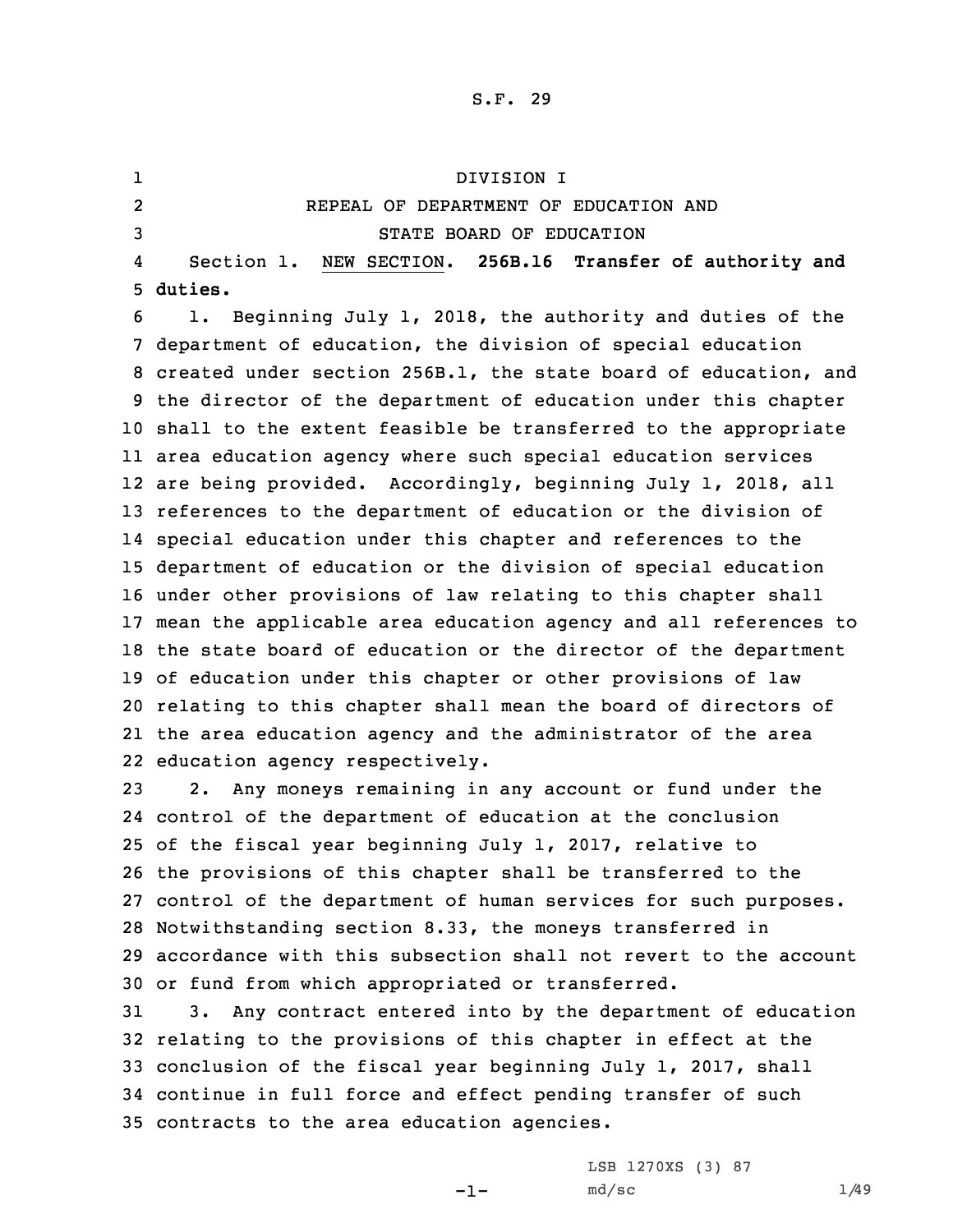1 4. Any rule, regulation, form, order, or directive promulgated by the department of education relative to the provisions of this chapter in existence at the conclusion of the fiscal year beginning July 1, 2017, shall continue in full force and effect.

 5. In regard to updating references and format in the Iowa administrative code in order to correspond to the transferring of duties of this chapter, the administrative rules coordinator and the administrative rules review committee, in consultation with the administrative code editor, shall jointly develop <sup>a</sup> schedule for the necessary updating of the Iowa administrative 12 code.

13 Sec. 2. Section 256C.1, Code 2017, is amended to read as 14 follows:

15 **256C.1 Definitions.**

16 As used in this [chapter](https://www.legis.iowa.gov/docs/code/2017/256C.pdf):

<sup>17</sup> 1. *"Approved local program"* means <sup>a</sup> school district's 18 program for four-year-old children approved by the department 19 of education to provide high quality preschool instruction.

<sup>20</sup> 2. *"Department"* means the department of education.

21 3. *"Director"* means the director of the department of 22 education.

<sup>23</sup> 4. 2. *"Preschool program"* means the statewide preschool 24 program for four-year-old children created in accordance with 25 this chapter.

<sup>26</sup> 5. 3. *"School district approved to participate in the* 27 *preschool program"* means <sup>a</sup> school district that meets the 28 school district requirements under [section](https://www.legis.iowa.gov/docs/code/2017/256C.3.pdf) 256C.3 and has been 29 approved by the department to participate in the preschool 30 program.

31 6. *"State board"* means the state board of education. 32 Sec. 3. Section 256C.2, subsection 2, Code 2017, is amended 33 by striking the subsection.

34 Sec. 4. Section 256C.3, subsection 2, paragraph a, 35 subparagraph (3), Code 2017, is amended to read as follows:

 $-2-$ 

LSB 1270XS (3) 87 md/sc 2/49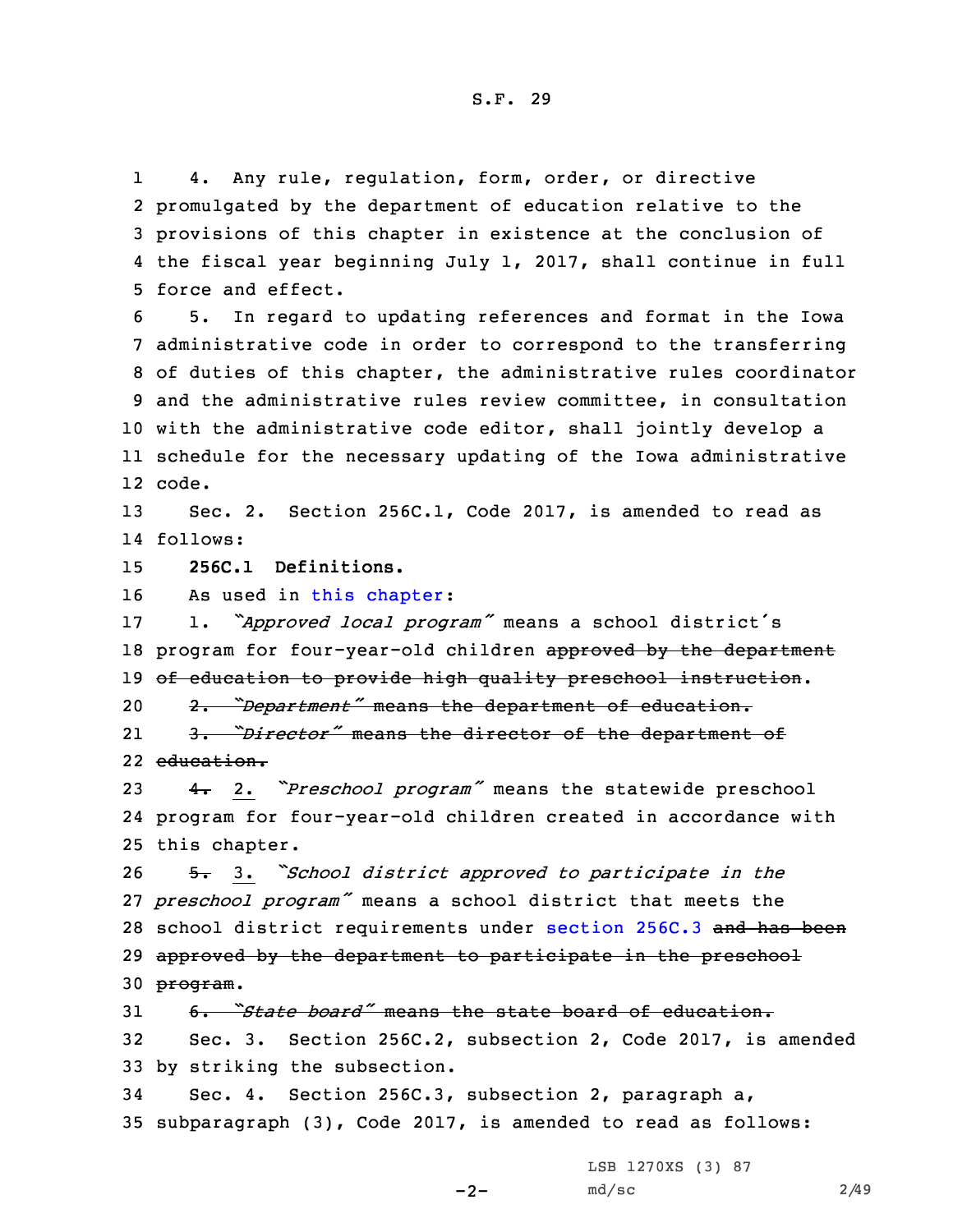1 (3) The individual possesses <sup>a</sup> bachelor's or graduate 2 degree from an accredited college or university with <sup>a</sup> major 3 in early childhood education or other appropriate major 4 <del>identified in rule by the department</del> as determined by the 5 school district's board of directors.

6 Sec. 5. Section 256C.3, subsection 3, unnumbered paragraph 7 1, Code 2017, is amended to read as follows:

8 The state board shall adopt rules to further define the 9 following preschool program requirements which shall be used to 10 determine whether or not a Each local program implemented by 11 <sup>a</sup> school district approved to implement the preschool program 12 <del>qualifies as an approved local program</del> shall address or conform 13 with all of the following:

14 Sec. 6. Section 256C.3, subsection 3, paragraph e, Code 15 2017, is amended to read as follows:

 *e.* Collaboration with participating families, early care providers, and community partners including but not limited to early childhood Iowa area boards, head start programs, shared 19 visions and other programs provided under the auspices of the 20 child development coordinating council, licensed child care centers, registered child development homes, area education agencies, child care resource and referral services provided under section [237A.26](https://www.legis.iowa.gov/docs/code/2017/237A.26.pdf), early childhood special education programs, services funded by Tit. <sup>I</sup> of the federal Elementary and Secondary Education Act of 1965, and family support programs.

27 Sec. 7. Section 256C.3, subsection 4, Code 2017, is amended 28 by striking the subsection and inserting in lieu thereof the 29 following:

30 4. *School district requirements.*

 *a.* Subject to implementation of chapter 28E agreements between <sup>a</sup> school district and community-based providers of services to four-year-old children, <sup>a</sup> four-year-old child who is enrolled in <sup>a</sup> child care center or child development home licensed or registered under chapter 237A, or in an existing

 $-3-$ 

LSB 1270XS (3) 87 md/sc 3/49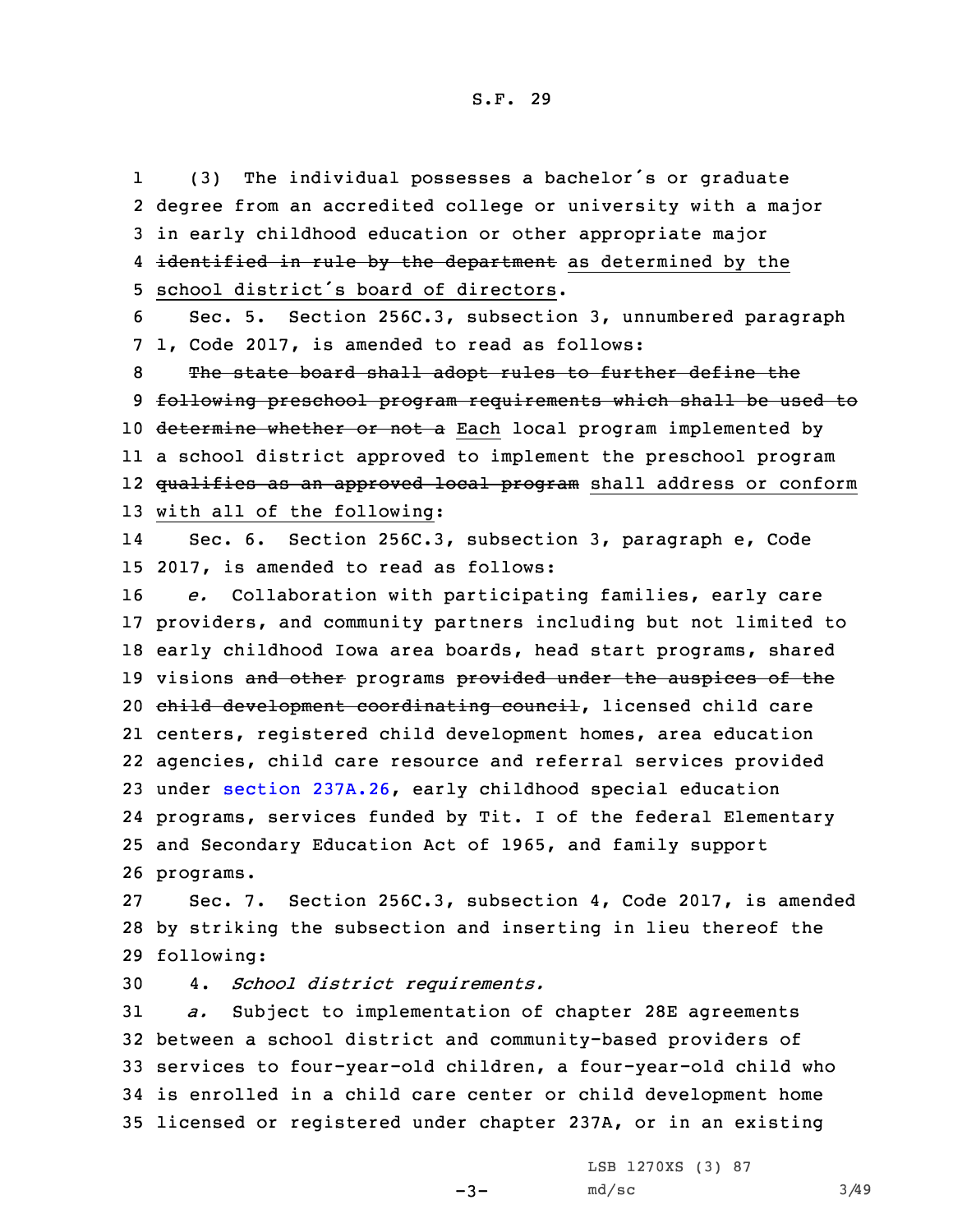1 public or private preschool program, shall be eligible for 2 services provided by the school district's local preschool 3 program.

4 *b.* Professional development for school district preschool 5 teachers shall be addressed in the school district's 6 professional development plan implemented in accordance with 7 section 284.6.

8 Sec. 8. Section 256C.3, subsection 5, Code 2017, is amended 9 by striking the subsection.

10 Sec. 9. Section 256C.4, subsection 1, paragraph d, Code 11 2017, is amended to read as follows:

12 *d.* Preschool foundation aid funding shall not be commingled with the other state aid payments made under [section](https://www.legis.iowa.gov/docs/code/2017/257.16.pdf) 257.16 to <sup>a</sup> school district and shall be accounted for by the local school district separately from the other state aid payments. Preschool foundation aid payments made to school districts are miscellaneous income for purposes of [chapter](https://www.legis.iowa.gov/docs/code/2017/257.pdf) 257. <sup>A</sup> school district shall maintain <sup>a</sup> separate listing within its budget for preschool foundation aid payments received and 20 expenditures made. A school district shall certify to the 21 <del>department of education that preschool</del> Preschool foundation aid 22 funding received by the school district was shall be used to supplement, not supplant, moneys otherwise received and used by the school district for preschool programming.

25 Sec. 10. Section 256C.4, subsection 2, paragraph b, Code 26 2017, is amended to read as follows:

 *b.* The enrollment count of eligible students shall not include <sup>a</sup> child who is included in the enrollment count determined under [section](https://www.legis.iowa.gov/docs/code/2017/257.6.pdf) 257.6 or <sup>a</sup> child who is served by <sup>a</sup> program already receiving state or federal funds for the purpose of the provision of four-year-old preschool programming while the child is being served by the program. Such preschool 33 programming includes but is not limited to child development 34 assistance programs provided under [chapter](https://www.legis.iowa.gov/docs/code/2017/256A.pdf) 256A, special education programs provided under section [256B.9](https://www.legis.iowa.gov/docs/code/2017/256B.9.pdf), school ready

 $-4-$ 

LSB 1270XS (3) 87  $md/sec$  4/49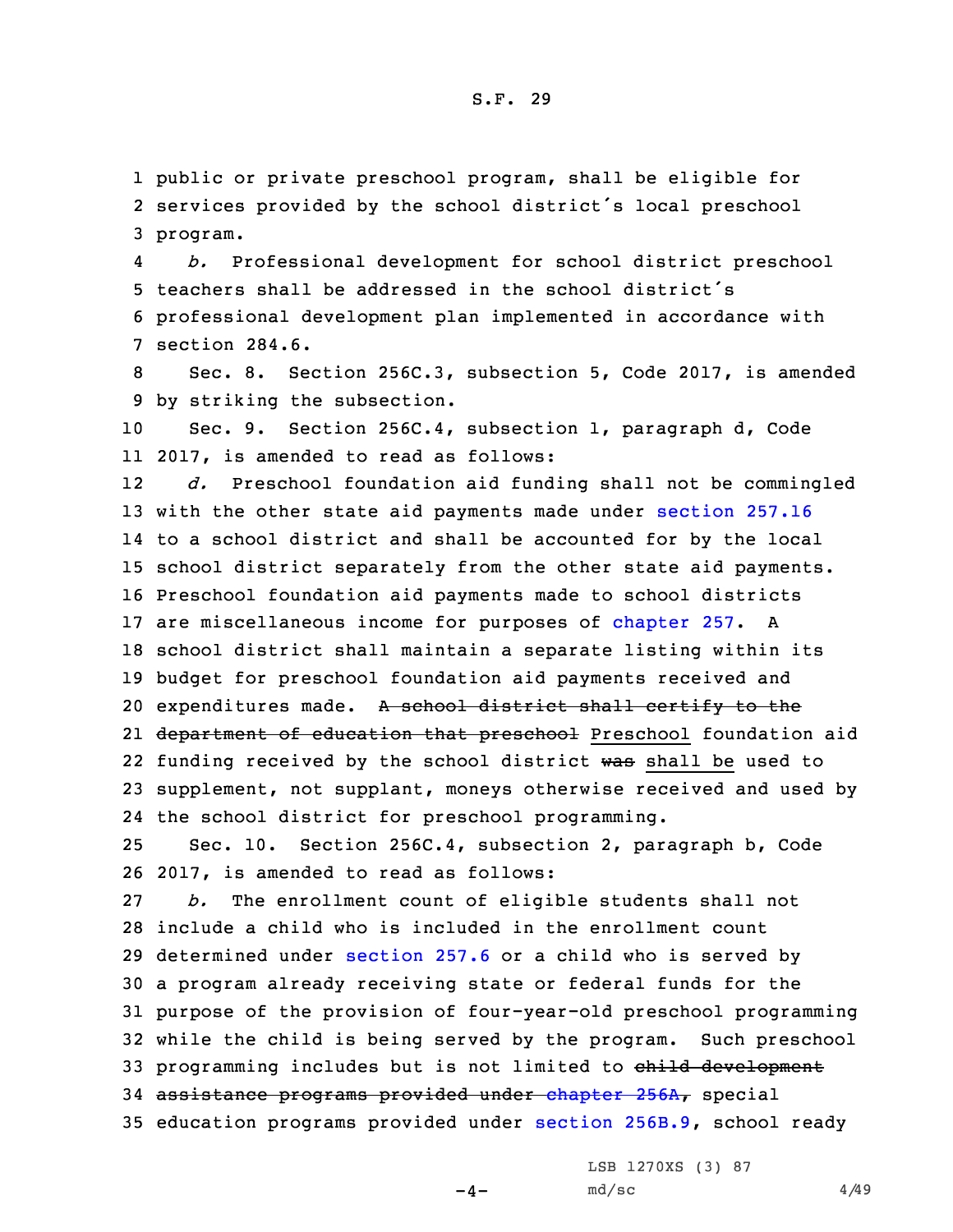1 children grant programs and other programs provided under

2 chapter 256I, and federal head start programs and the services 3 funded by Tit. <sup>I</sup> of the federal Elementary and Secondary 4 Education Act of 1965.

5 Sec. 11. Section 256C.5, subsection 2, Code 2017, is amended 6 to read as follows:

7 2. *Preschool foundation aid district amount.*

 *a.* For the initial school year for which <sup>a</sup> school district 9 approved to participate in the preschool program receives that 10 approval and implements the preschool program, the funding for the preschool foundation aid payable to that school district shall be paid from the appropriation made for that school year in section [256C.6](https://www.legis.iowa.gov/docs/code/2017/256C.6.pdf), Code 2011, or in another appropriation 14 made for purposes of this [chapter](https://www.legis.iowa.gov/docs/code/2017/256C.pdf). For that school year, the preschool foundation aid payable to the school district is the product of the regular program state cost per pupil for the school year multiplied by sixty percent of the school district's eligible student enrollment on the date in the 19 school year determined by rule.

 *b.* For budget years subsequent to the initial school year for which <sup>a</sup> school district approved to participate in the 22 preschool program <del>receives that initial approval and</del> implements the preschool program, the funding for the preschool foundation aid payable to that school district shall be paid from the 25 appropriation made in [section](https://www.legis.iowa.gov/docs/code/2017/257.16.pdf) 257.16. Continuation of a school district's participation in the preschool program for 27 a second or subsequent budget year is subject to the approval 28 of the department based upon the school district's compliance with accountability provisions and the department's on-site review of the school district's implementation of the preschool 31 program. Sec. 12. Section 256C.5, subsection 4, Code 2017, is amended

33 by striking the subsection.

34 Sec. 13. NEW SECTION. **256F.12 Transfer of authority and** 35 **duties.**

LSB 1270XS (3) 87

 $-5-$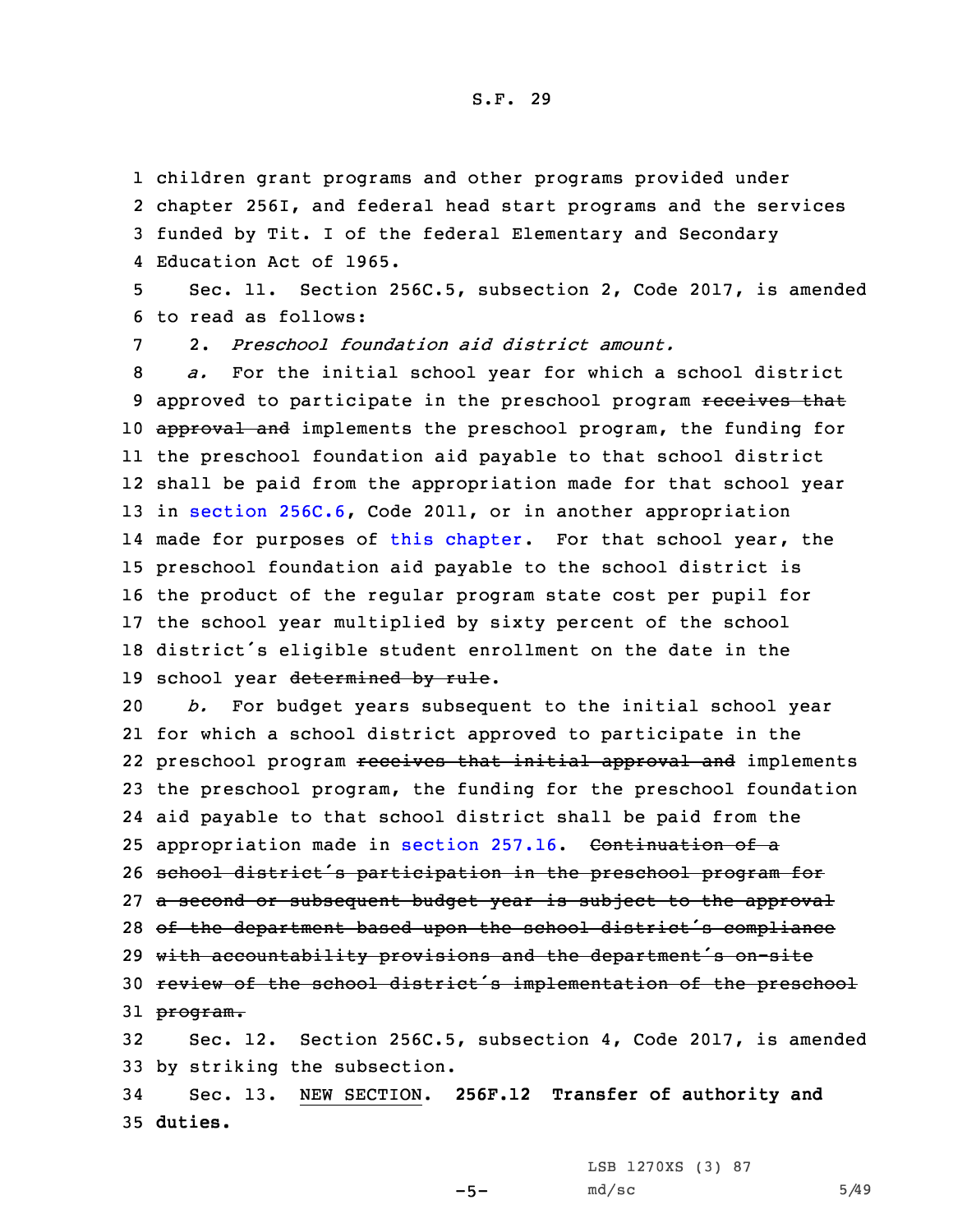1 1. Beginning July 1, 2018, the authority and duties of the department of education, the state board, and the director of the department of education under this chapter, to the extent feasible, shall be transferred to the board of directors of the community college serving the merged area in which the charter school or innovation zone school, or such proposed school, is located. Accordingly, beginning July 1, 2018, all references to the department of education, the state board of education, and the director of the department of education under this chapter or other provisions of law relating to this chapter shall mean the board of directors of the community college serving the merged area in which the charter school or innovation zone school, or such proposed school, is located. 14 2. Any contract entered into by the department of education relating to the provisions of this chapter in effect at the conclusion of the fiscal year beginning July 1, 2017, shall continue in full force and effect pending transfer of such contracts to the appropriate community college board of directors.

 3. Any rule, regulation, form, order, or directive promulgated by the department of education relative to the provisions of this chapter in existence at the conclusion of the fiscal year beginning July 1, 2017, shall continue in full force and effect.

25 Sec. 14. NEW SECTION. **256H.4 Transfer of authority and** 26 **duties.**

 1. Beginning July 1, 2018, the authority and duties of the department of education and the director of the department of education under this chapter shall be transferred to the adjutant general of the state. Accordingly, beginning July 1, 2018, all references to the department of education and the director of the department of education under this chapter or other provisions of law relating to this chapter shall mean adjutant general of the state.

35 2. Any contract entered into by the department of education

-6-

LSB 1270XS (3) 87  $md/sec$  6/49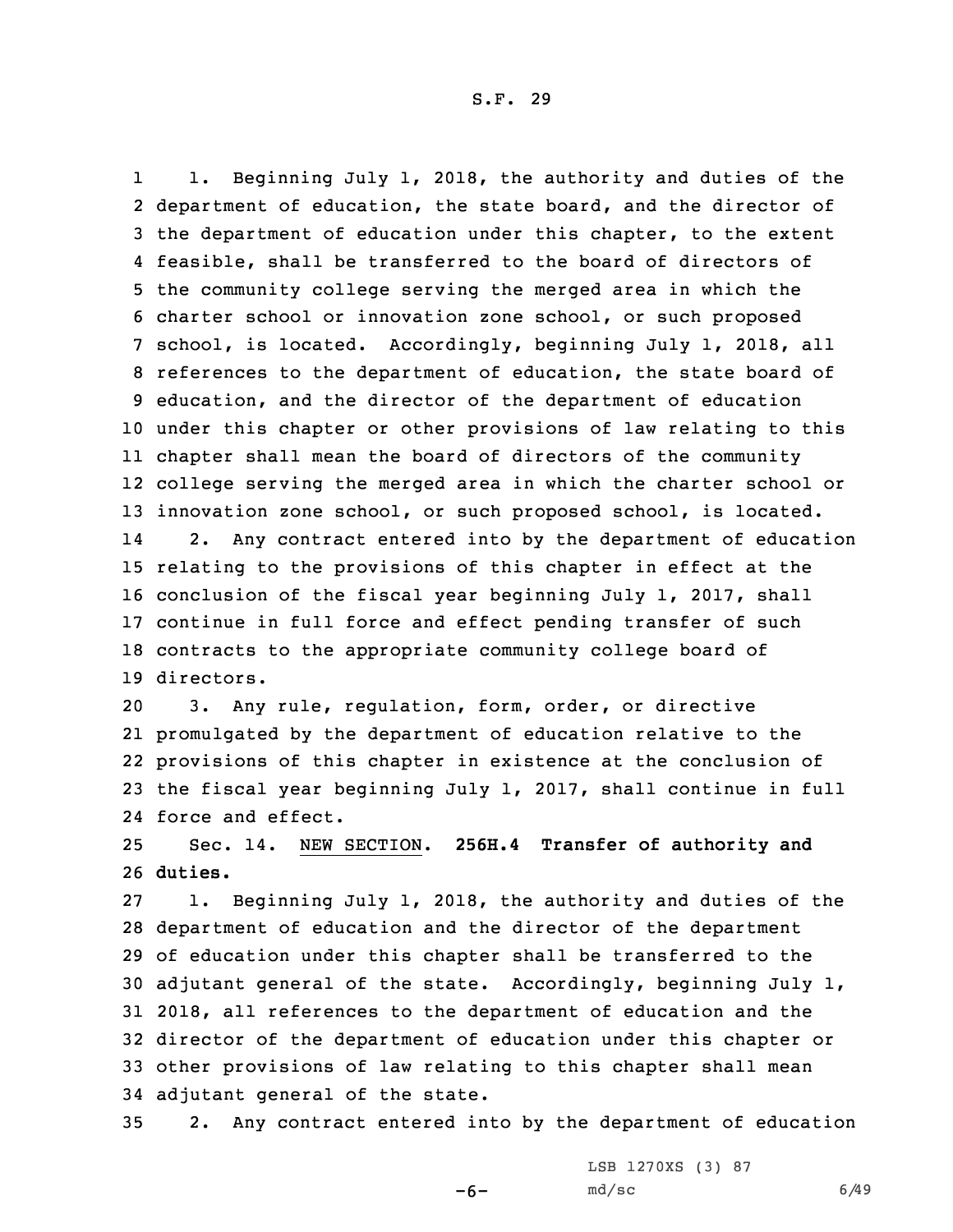relating to the provisions of this chapter in effect at the conclusion of the fiscal year beginning July 1, 2017, shall continue in full force and effect pending transfer of such contracts to the adjutant general of the state.

 3. Any rule, regulation, form, order, or directive promulgated by the department of education relative to the provisions of this chapter in existence upon conclusion of the fiscal year beginning July 1, 2017, shall continue in full force and effect.

10 Sec. 15. NEW SECTION. **256I.14 Transfer of authority and** 11 **duties.**

12 1. Beginning July 1, 2018, the authority and duties of the department of education and the director of the department of education under this chapter shall be transferred to the department of management and the director of the department of management. Accordingly, beginning July 1, 2018, all references to the department of education or the director of the department of education under this chapter or under other provisions of law relating to this chapter shall mean the department of management and the director of the department of management.

22 2. Any moneys remaining in any account or fund under the control of the department of education at the conclusion of the fiscal year beginning July 1, 2017, relative to the provisions of this chapter shall be transferred to the control of the department of management for such purposes. Notwithstanding section 8.33, the moneys transferred in accordance with this subsection shall not revert to the account or fund from which appropriated or transferred.

 3. Any contract entered into by the department of education relating to the provisions of this chapter in effect at the conclusion of the fiscal year beginning July 1, 2017, shall continue in full force and effect pending transfer of such contracts to the department of management.

35 4. Any rule, regulation, form, order, or directive

 $-7-$ 

LSB 1270XS (3) 87 md/sc 7/49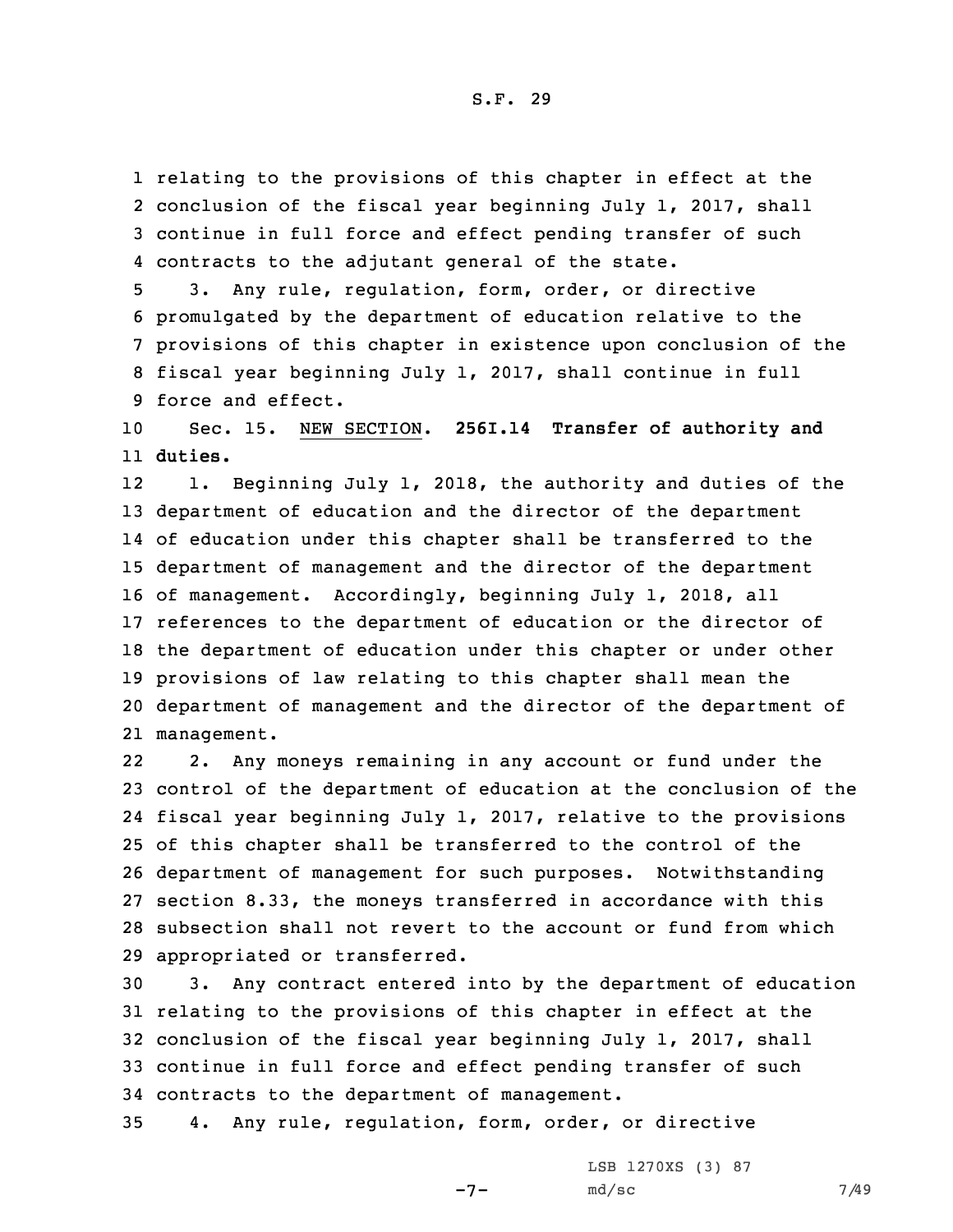promulgated by the department of education relative to the provisions of this chapter in existence at the conclusion of the fiscal year beginning July 1, 2017, shall continue in full 4 force and effect until amended, repealed, or supplemented by affirmative action of the department of management under the duties and powers established in this chapter and under the procedure established in subsection 5.

 5. In regard to updating references and format in the Iowa administrative code in order to correspond to the transferring of duties of this chapter, the administrative rules coordinator and the administrative rules review committee, in consultation with the administrative code editor, shall jointly develop <sup>a</sup> schedule for the necessary updating of the Iowa administrative 14 code.

15 Sec. 16. Section 257C.5, subsection 1, Code 2017, is amended 16 to read as follows:

17 1. The powers of the authority are vested in and exercised 18 by <sup>a</sup> board consisting of five members, including the treasurer 19 of state, the director of the department of education, and the 20 director of the department of management, and two three members 21 appointed by the governor, subject to confirmation by the 22 senate. The state officials may designate representatives to 23 serve on the board for them. As far as possible, the governor 24 shall appoint members who are knowledgeable or experienced in 25 the school systems of this state or in finance.

26 Sec. 17. NEW SECTION. **258.18 Transfer of authority and** 27 **duties.**

 1. Beginning July 1, 2018, the authority and duties of the department of education, the state board of education, and the director of the department of education under this chapter shall be transferred to the department of workforce development and the director of the department of workforce development. Accordingly, beginning July 1, 2018, all references to the department of education under this chapter and references to the department of education under other provisions of

 $-8-$ 

LSB 1270XS (3) 87  $md/sec$  8/49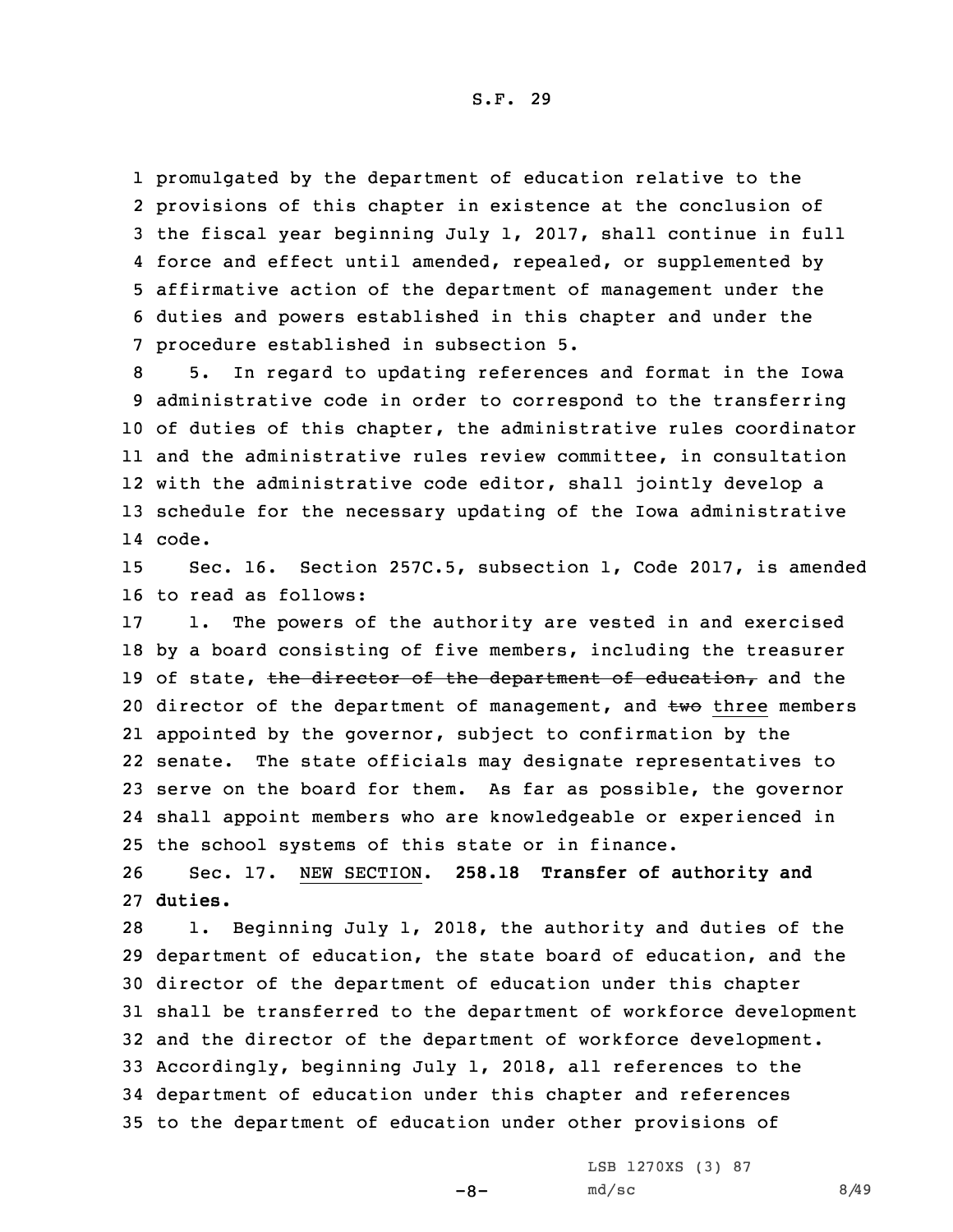law relating to this chapter shall mean the department of workforce development and all references to the state board of education or the director of the department of education under this chapter or other provisions of law relating to this chapter shall mean the director of the department of workforce development.

 2. Any moneys remaining in any account or fund under the control of the department of education at the conclusion of the fiscal year beginning July 1, 2017, relative to the provisions of this chapter shall be transferred to the control of the department of workforce development for such purposes. Notwithstanding section 8.33, the moneys transferred in accordance with this subsection shall not revert to the account or fund from which appropriated or transferred.

 3. Any contract entered into by the department of education relating to the provisions of this chapter in effect at the conclusion of the fiscal year beginning July 1, 2017, shall continue in full force and effect pending transfer of such contracts to the department of workforce development.

 4. Any rule, regulation, form, order, or directive promulgated by the department of education relative to the provisions of this chapter in existence at the conclusion of the fiscal year beginning July 1, 2017, shall continue in full force and effect until amended, repealed, or supplemented by affirmative action of the department of workforce development under the duties and powers established in this chapter and under the procedure established in subsection 5.

 5. In regard to updating references and format in the Iowa administrative code in order to correspond to the transferring of duties of this chapter, the administrative rules coordinator and the administrative rules review committee, in consultation with the administrative code editor, shall jointly develop <sup>a</sup> schedule for the necessary updating of the Iowa administrative 34 code.

35 Sec. 18. NEW SECTION. **259.1A Transfer of authority and**

 $-9-$ 

LSB 1270XS (3) 87 md/sc 9/49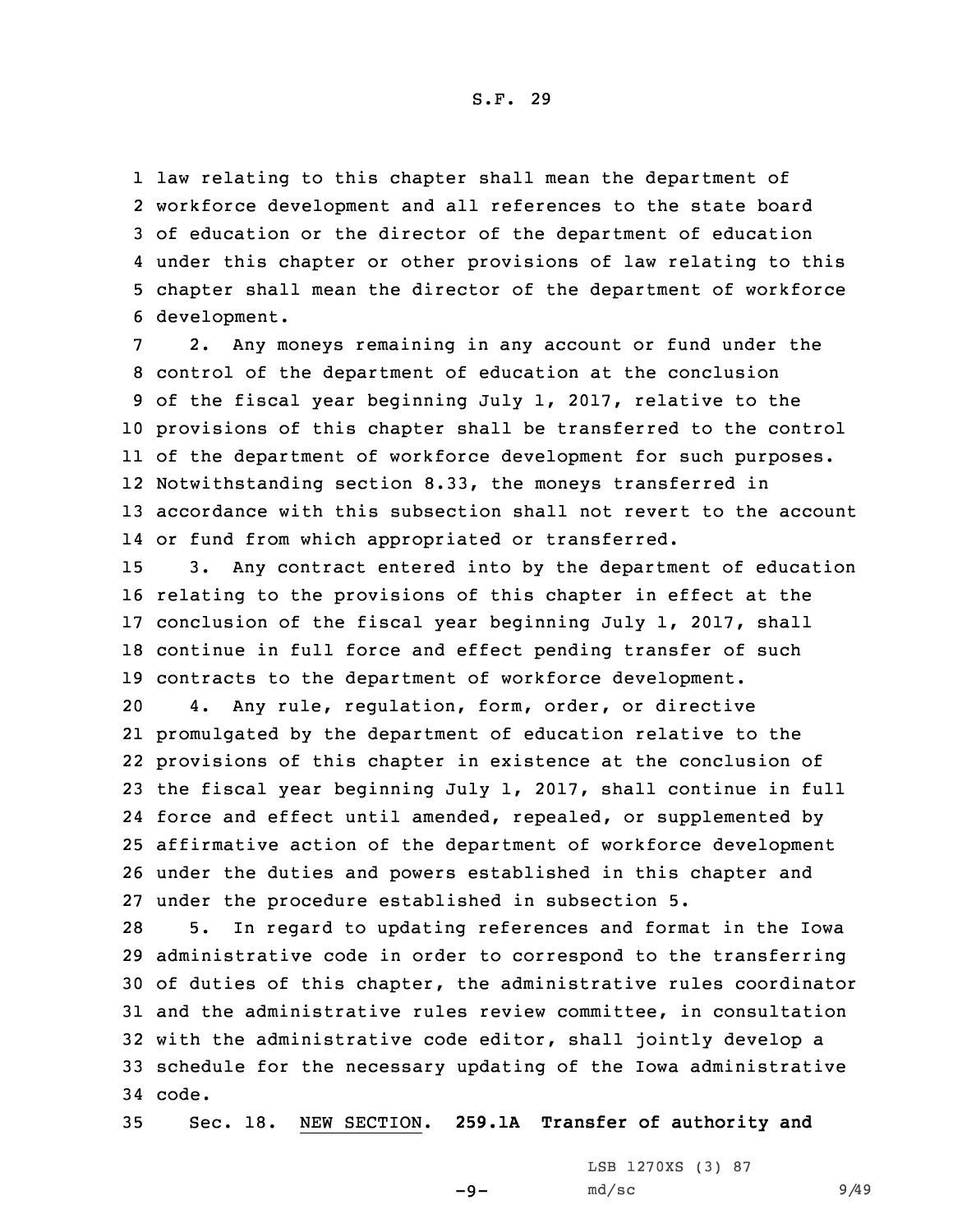1 **duties.**

2 1. Beginning July 1, 2018, the authority and duties of the department of education, the state board of education, and the director of the department of education under this chapter shall be transferred to the department of workforce development and the director of the department of workforce development. Accordingly, beginning July 1, 2018, all references to the department of education under this chapter and references to the department of education under other provisions of law relating to this chapter shall mean the department of workforce development and all references to the state board of education or the director of the department of education under this chapter or other provisions of law relating to this chapter shall mean the director of the department of workforce development.

 2. Beginning July 1, 2018, the division of vocational rehabilitation services created within the department of education under section 259.3 shall be transferred to the department of workforce development.

 3. Any moneys remaining in any account or fund under the control of the department of education at the conclusion of the fiscal year beginning July 1, 2017, relative to the provisions of this chapter shall be transferred to the control of the department of workforce development for such purposes. Notwithstanding section 8.33, the moneys transferred in accordance with this subsection shall not revert to the account or fund from which appropriated or transferred.

 4. Any contract entered into by the department of education relating to the provisions of this chapter in effect at the conclusion of the fiscal year beginning July 1, 2017, shall continue in full force and effect pending transfer of such contracts to the department of workforce development.

33 5. Any rule, regulation, form, order, or directive 34 promulgated by the department of education relative to the 35 provisions of this chapter in existence at the conclusion of

 $-10-$ 

LSB 1270XS (3) 87 md/sc 10/49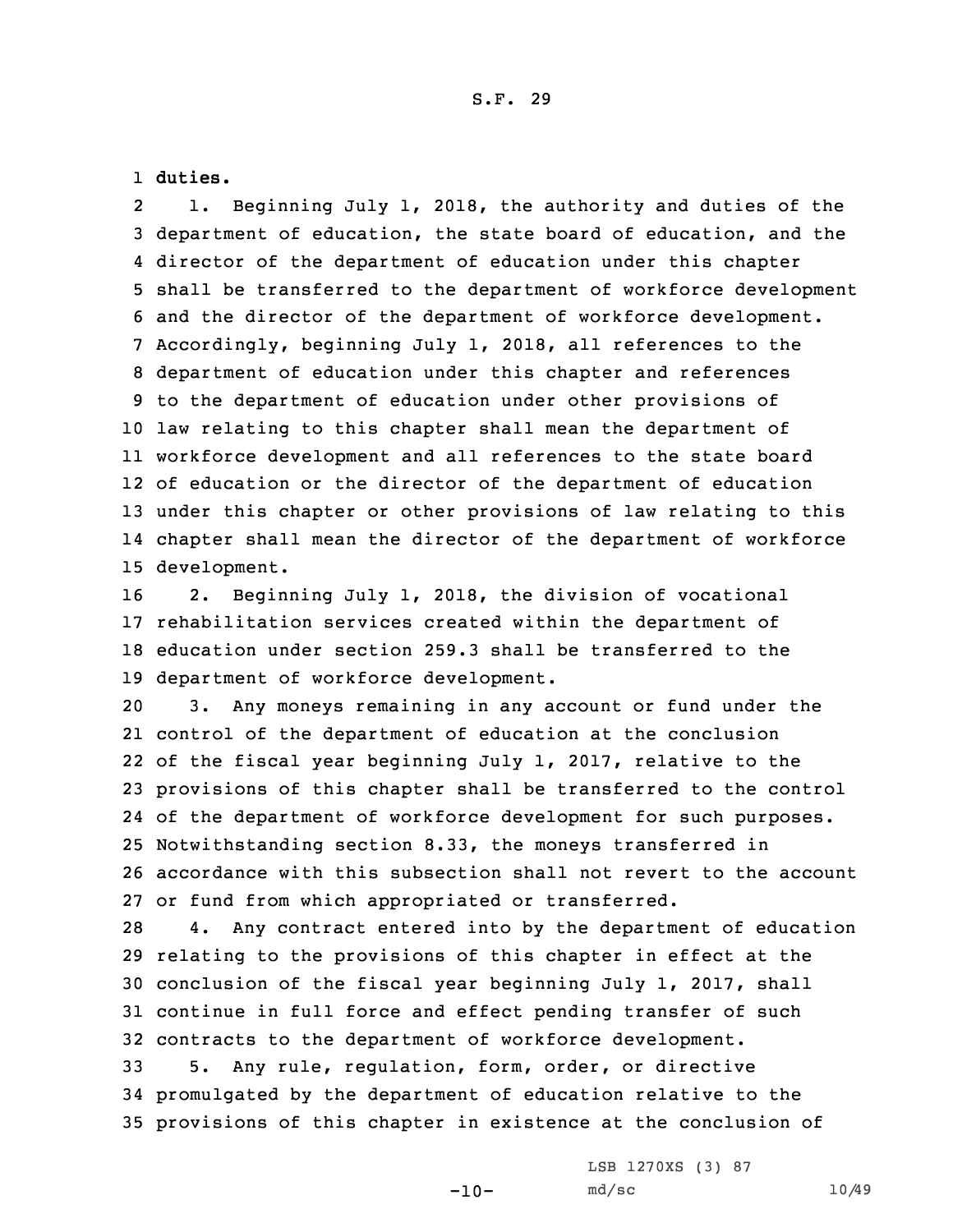the fiscal year beginning July 1, 2017, shall continue in full 2 force and effect until amended, repealed, or supplemented by affirmative action of the department of workforce development under the duties and powers established in this chapter and under the procedure established in subsection 6.

 6. In regard to updating references and format in the Iowa administrative code in order to correspond to the transferring of duties of this chapter, the administrative rules coordinator and the administrative rules review committee, in consultation with the administrative code editor, shall jointly develop <sup>a</sup> schedule for the necessary updating of the Iowa administrative 12 code.

13 Sec. 19. Section 259A.1, Code 2017, is amended to read as 14 follows:

15 **259A.1 Tests.**

16 The department of education Each board of directors of the community college serving the merged area shall cause to be made available for qualified individuals <sup>a</sup> high school equivalency diploma. The diploma shall be issued on the basis of satisfactory competence as shown by tests covering all of the following: reading, language arts, literacy, mathematics, science, and social studies.

23 Sec. 20. Section 259A.2, unnumbered paragraph 2, Code 2017, 24 is amended to read as follows:

25 Application shall be made to <sup>a</sup> testing center approved 26 by the department of education board of directors of the 27 community college serving the merged area, accompanied by an 28 application fee in an amount prescribed by the department board 29 of directors of the community college. The test scores shall 30 be forwarded by the scorer of the test to the department board 31 of directors of the community college.

32 Sec. 21. Section 259A.3, Code 2017, is amended to read as 33 follows:

34 **259A.3 Notice and fee.**

35 Any applicant who has achieved the minimum passing standards

-11-

LSB 1270XS (3) 87 md/sc 11/49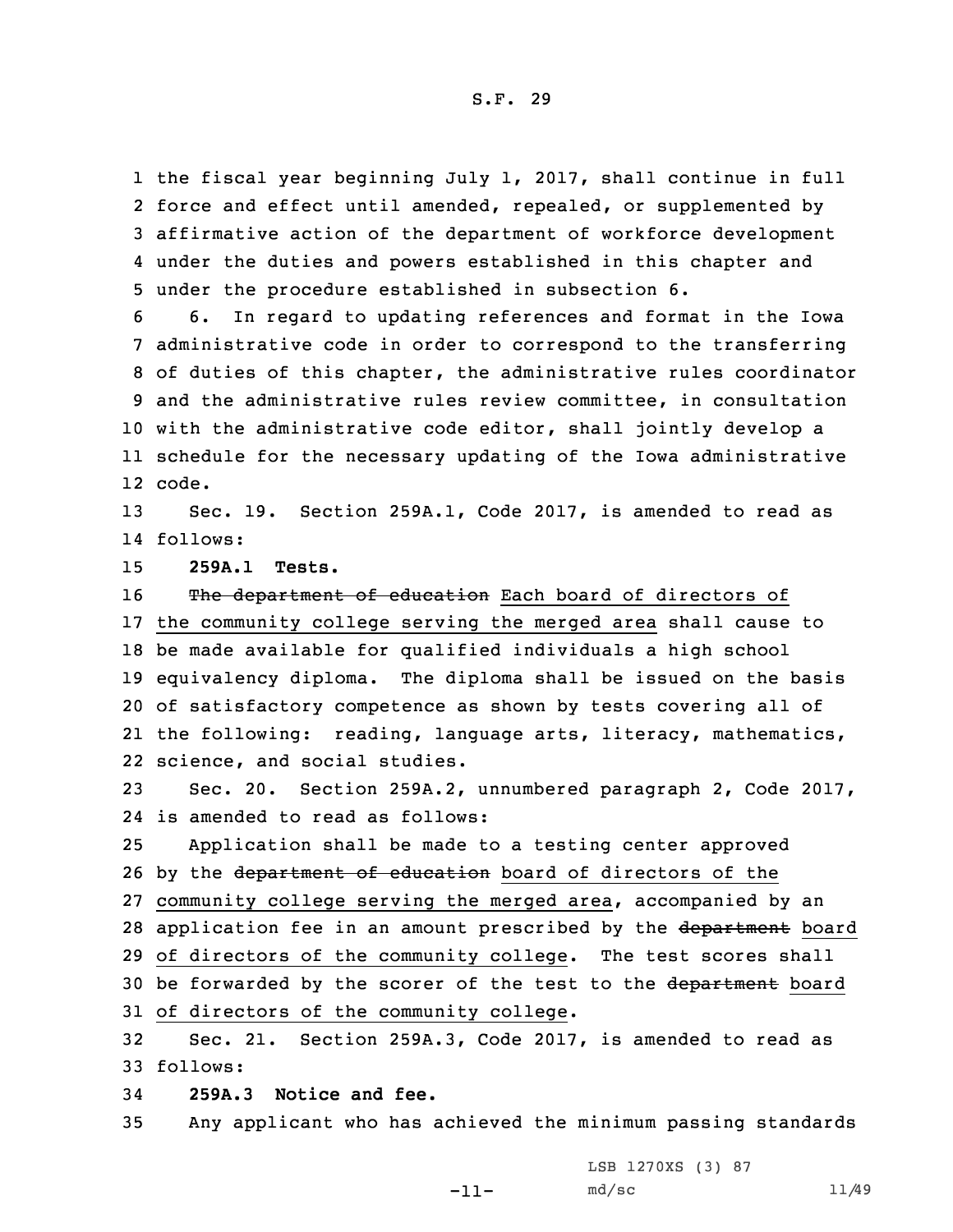1 as established by the <del>department, and approved by the state</del> 2 board, board of directors of the community college shall be 3 issued a high school equivalency diploma by the department upon 4 payment of an additional amount determined <del>in rules adopted by</del> 5 the state board of education by the board to cover the actual 6 costs of the production and distribution of the diploma. The 7 state board of education may also by rule establish <sup>a</sup> fee for 8 the issuance or verification of <sup>a</sup> transcript which shall be 9 based on the actual costs of the production or verification of 10 a transcript. 11 Sec. 22. Section 259A.4, Code 2017, is amended to read as 12 follows: 13 **259A.4 Use of fees.** 14The fees collected under the provisions of this [chapter](https://www.legis.iowa.gov/docs/code/2017/259A.pdf) 15 shall be used for the expenses incurred in administering, 16 providing test materials, scoring of examinations and issuance 17 of high school equivalency diplomas, and shall be disbursed 18 on the authorization of the director of the department of 19 education board of directors of the community college. The 20 treasurer of state shall be custodian of the funds paid to the 21 <del>department</del> community college and shall disburse the same on 22 vouchers audited as provided by law. The unobligated balance 23 in such funds at the close of each biennium shall be placed in 24 the general fund of the state. 25 Sec. 23. Section 259A.5, Code 2017, is amended to read as

26 follows:

27 **259A.5 Rules.**

28 The director of the department of education Each board 29 of directors of the community college shall adopt tests, 30 definitions of terms, and forms as necessary for the 31 administration of this [chapter](https://www.legis.iowa.gov/docs/code/2017/259A.pdf). The state board shall adopt 32 rules under [chapter](https://www.legis.iowa.gov/docs/code/2017/259A.pdf) 17A to carry out this chapter. 33 Sec. 24. NEW SECTION. **260C.1A Transfer of authority and** 34 **duties.**

35 1. Beginning July 1, 2018, the authority and duties of the

LSB 1270XS (3) 87

md/sc 12/49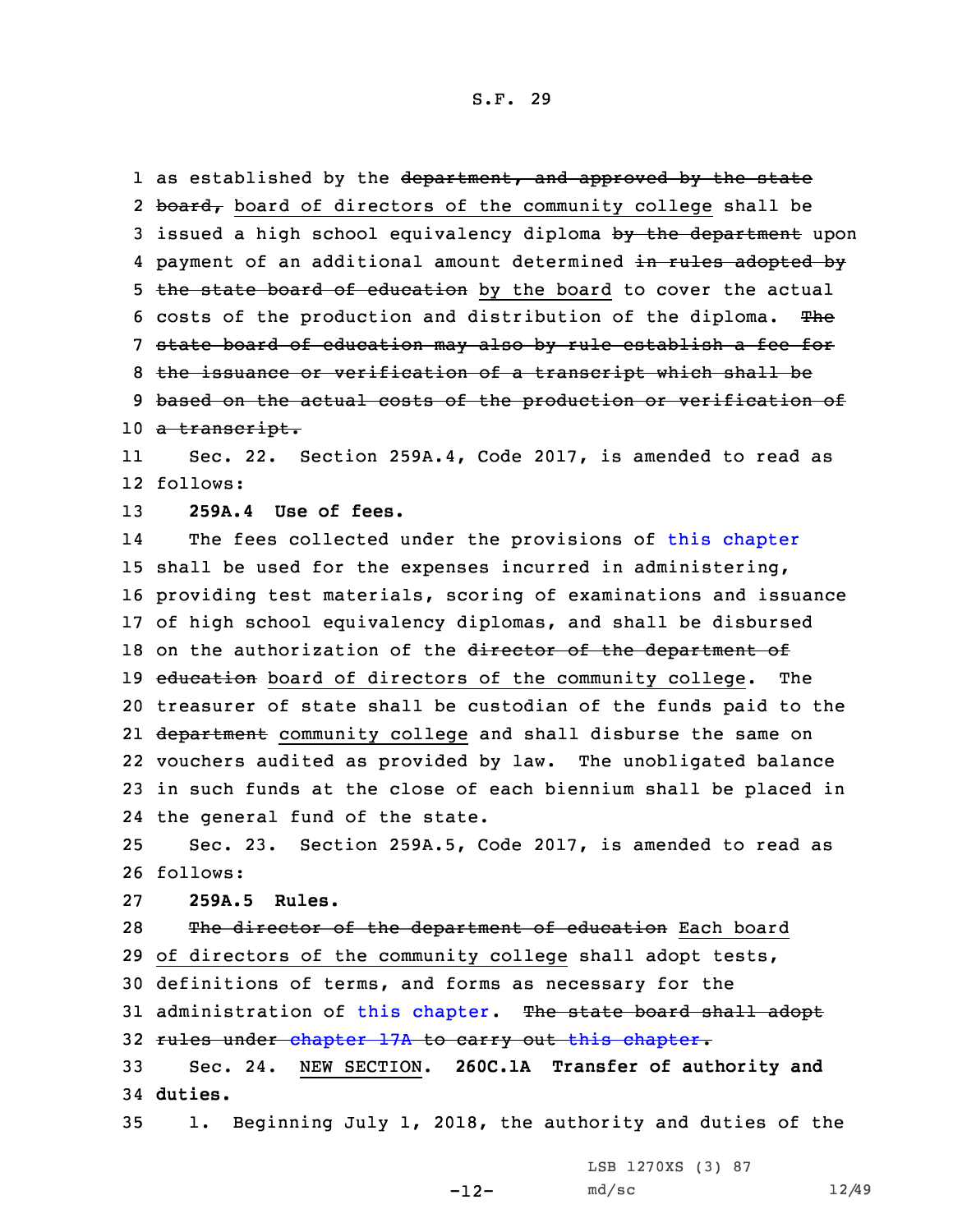department of education, the state board of education, and the director of the department of education under this chapter shall, to the extent feasible, be transferred to the boards of directors of the community colleges serving the merged areas of the state. Accordingly, beginning July 1, 2018, all references to the department of education, the state board of education, and the director of the department of education under this chapter and references to the department of education, the state board of education, and the director of the department of education under other provisions of law relating to this chapter shall mean the applicable board of directors of <sup>a</sup> community college.

 2. Beginning July 1, 2018, transfer of the duties and authority of the department shall also include all duties and authority of the community colleges division created within the department of education under section 260C.6.

 3. Any moneys remaining in any account or fund under the control of the department of education at the conclusion of the fiscal year beginning July 1, 2017, relative to the provisions of this chapter shall be transferred to the control of the applicable board of directors of <sup>a</sup> community college for such purposes. Notwithstanding section 8.33, the moneys transferred in accordance with this subsection shall not revert to the account or fund from which appropriated or transferred.

 4. Any contract entered into by the department of education relating to the provisions of this chapter in effect at the conclusion of the fiscal year beginning July 1, 2017, shall continue in full force and effect pending transfer of such contracts to the boards of directors of the community colleges. 5. Any rule, regulation, form, order, or directive promulgated by the department of education relative to the provisions of this chapter in existence at the conclusion of the fiscal year beginning July 1, 2017, shall continue in full force and effect.

35 Sec. 25. Section 260E.7, subsection 1, Code 2017, is amended

-13-

LSB 1270XS (3) 87 md/sc 13/49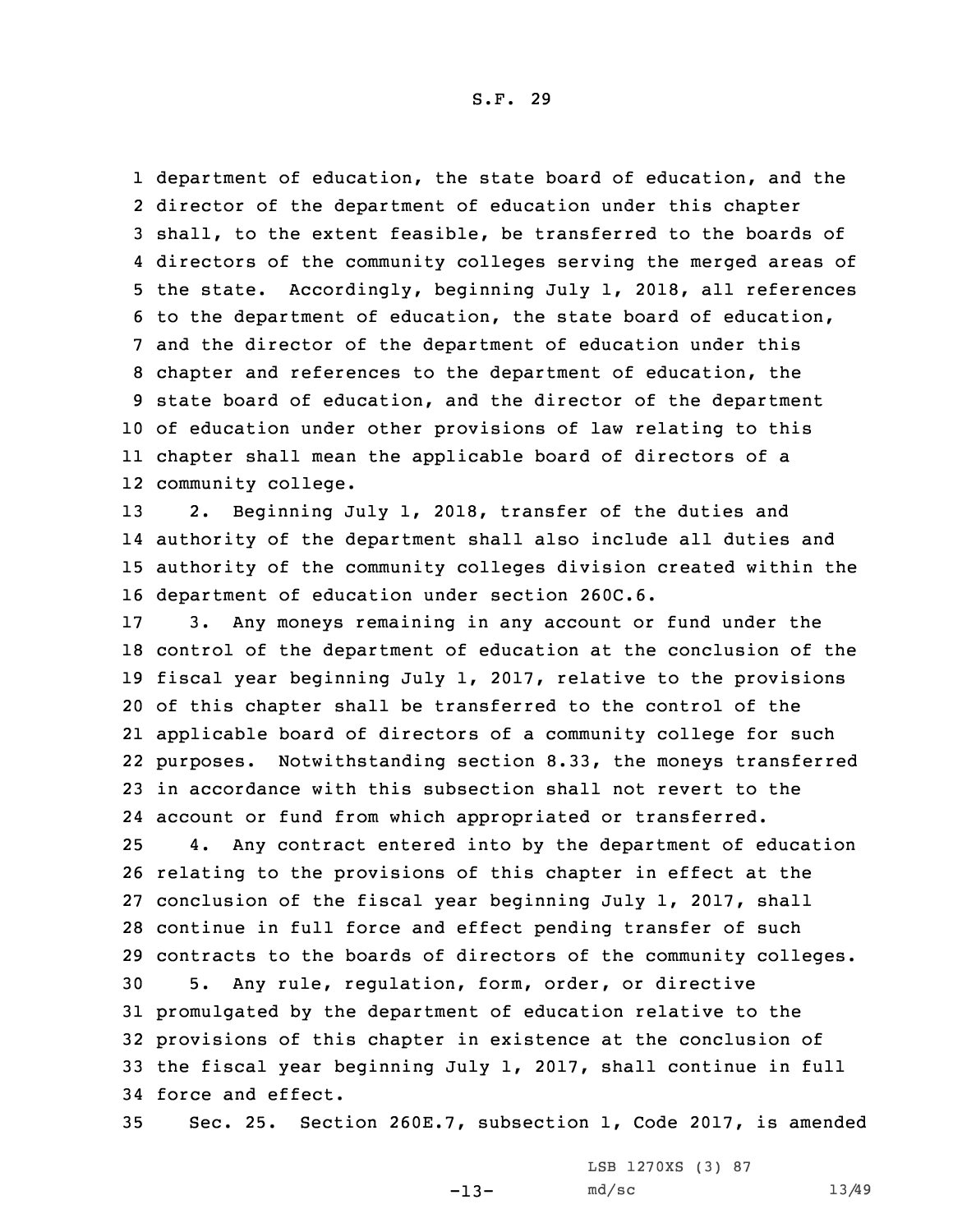1 to read as follows:

2 1. The economic development authority, in consultation with 3 the department of education, the department of revenue, and the department of workforce development, shall coordinate and review the new jobs training program. The economic development authority shall adopt, amend, and repeal rules under chapter 17A that the community college will use in developing projects with new and expanding industrial new jobs training proposals and that the economic development authority shall use to review and report on the new jobs training program as required in this 11 section.

12 Sec. 26. Section 260F.3, subsection 5, Code 2017, is amended 13 to read as follows:

145. Other criteria established by the department authority. 15 Sec. 27. Section 260F.6B, Code 2017, is amended to read as 16 follows:

17 **260F.6B High technology apprenticeship program.**

 The community colleges and the authority are authorized to fund high technology apprenticeship programs which comply with the requirements specified in [section](https://www.legis.iowa.gov/docs/code/2017/260C.44.pdf) 260C.44 and which may include both new and statewide apprenticeship programs. Notwithstanding the provisions of section 260F.6, subsection 2, relating to maximum award amounts, moneys allocated to the community colleges with high technology apprenticeship programs shall be distributed to the community colleges based upon contact hours under the programs administered during the 27 prior fiscal year as determined by the department of education authority. The authority shall adopt rules governing this section's operation and participant eligibility.

30 Sec. 28. Section 260F.7, Code 2017, is amended to read as 31 follows:

32 **260F.7 Authority to coordinate.**

33 The authority, in consultation with the department of 34 education and the department of workforce development, shall 35 coordinate the jobs training program. <sup>A</sup> project shall not be

 $-14-$ 

LSB 1270XS (3) 87 md/sc 14/49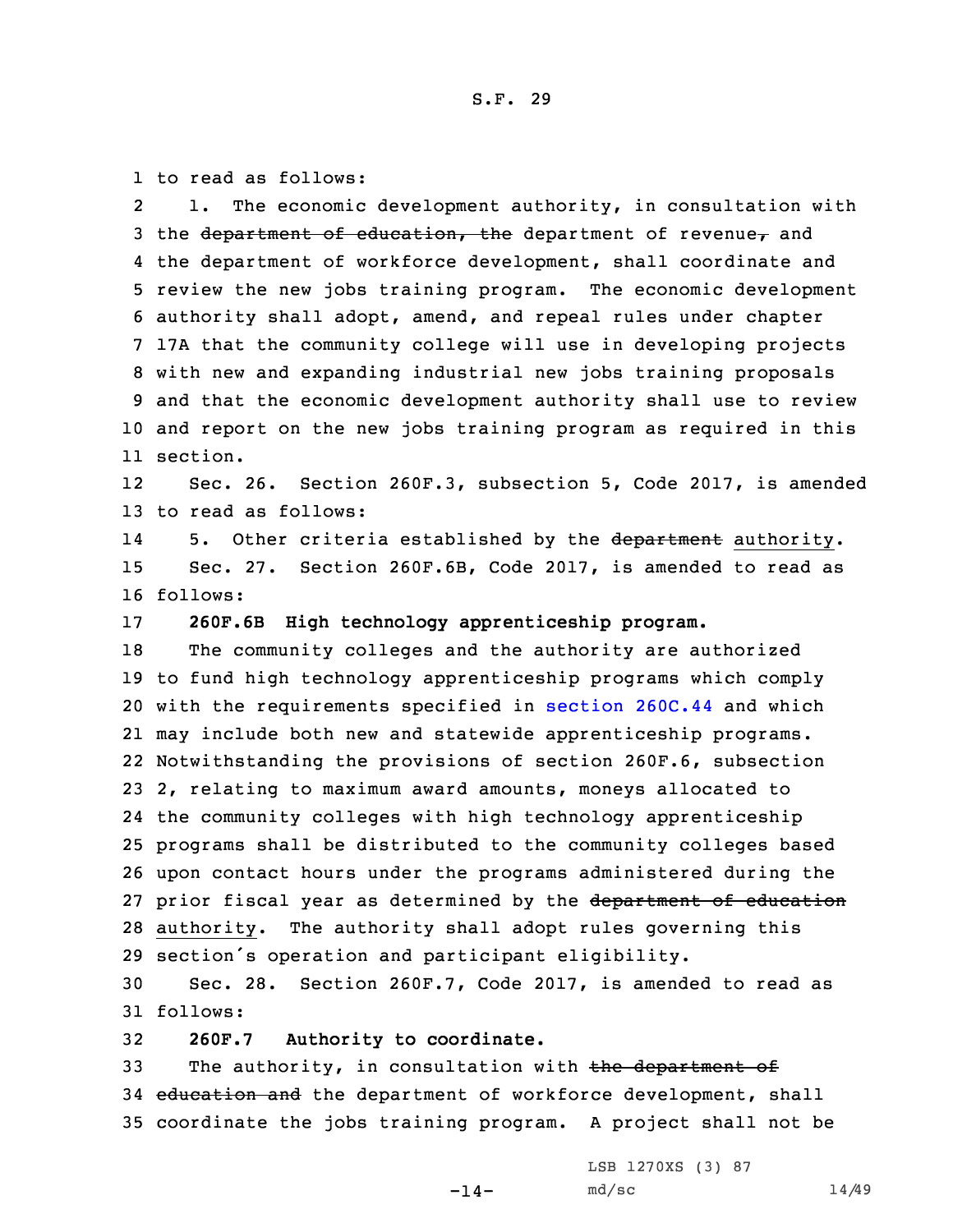funded under this [chapter](https://www.legis.iowa.gov/docs/code/2017/260F.pdf) unless the authority approves the 2 project. The authority shall adopt rules pursuant to chapter 17A governing the program's operation and eligibility for participation in the program. The authority shall establish by rule criteria for determining what constitutes an eligible business.

Sec. 29. Section 260H.2, subsection 1, Code 2017, is amended 8 to read as follows:

 1. <sup>A</sup> pathways for academic career and employment program is established to provide funding to community colleges for the development of projects in coordination with the 12 economic development authority, <del>the department of education,</del> the department of workforce development, local workforce development boards established pursuant to [section](https://www.legis.iowa.gov/docs/code/2017/84A.4.pdf) 84A.4, and community partners to implement <sup>a</sup> simplified, streamlined, and comprehensive process, along with customized support services, to enable eligible participants to acquire effective academic and employment training to secure gainful, quality, in-state employment.

20 Sec. 30. Section 260H.2, subsection 2, paragraph a, Code 21 2017, is amended to read as follows:

22 *a.* <sup>A</sup> pathways for academic career and employment fund 23 is created for the community colleges in the state treasury 24 to be administered by the department of education economic 25 development authority. The moneys in the pathways for academic 26 career and employment fund are appropriated to the department 27 of education economic development authority for the pathways 28 for academic career and employment program.

29 Sec. 31. Section 260H.8, Code 2017, is amended to read as 30 follows:

31 **260H.8 Rules.**

32 The department of education authority, in consultation with 33 the community colleges, the economic development authority, 34 and the department of workforce development, shall adopt rules 35 pursuant to [chapter](https://www.legis.iowa.gov/docs/code/2017/17A.pdf) 17A and this [chapter](https://www.legis.iowa.gov/docs/code/2017/260H.pdf) to implement the

LSB 1270XS (3) 87

md/sc 15/49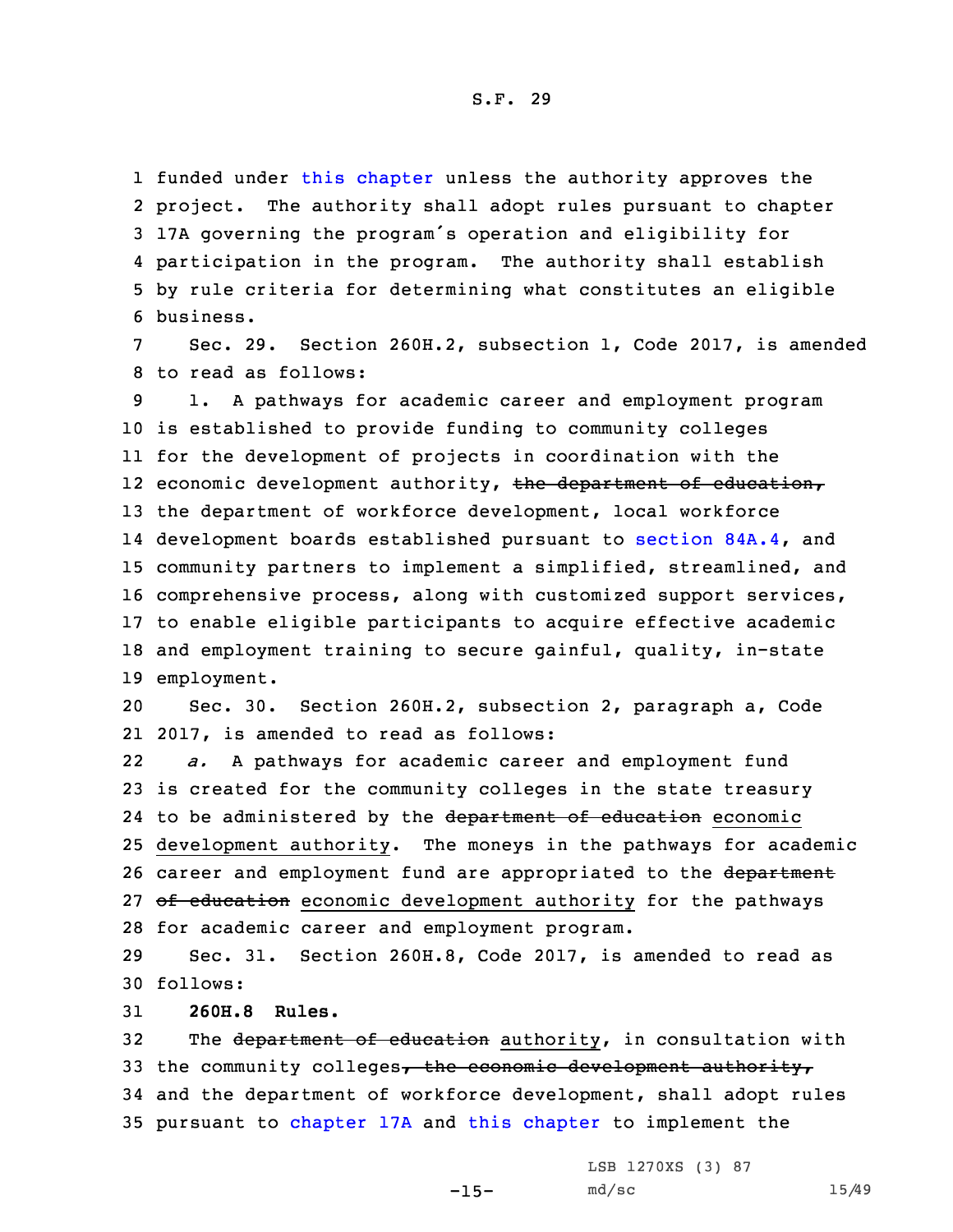1 provisions of this [chapter](https://www.legis.iowa.gov/docs/code/2017/260H.pdf). Local workforce development boards

 established pursuant to [section](https://www.legis.iowa.gov/docs/code/2017/84A.4.pdf) 84A.4 shall be consulted in the development and implementation of rules to be adopted pursuant 4 to this [chapter](https://www.legis.iowa.gov/docs/code/2017/260H.pdf). Sec. 32. Section 260I.2, subsection 2, paragraph a, Code 2017, is amended to read as follows: *a.* There is established for the community colleges <sup>a</sup> gap tuition assistance fund in the state treasury to 9 be administered by the department of education economic development authority. The funds in the gap tuition assistance ll fund are appropriated to the <del>department of education</del> economic development authority for the gap tuition assistance program. Sec. 33. Section 260I.3, subsection 1, Code 2017, is amended to read as follows: 15 1. The department of education, in consultation with the 16 economic development authority $<sub>r</sub>$  shall adopt rules pursuant to</sub> this chapter defining eligibility criteria for persons applying 18 to receive tuition assistance under this [chapter](https://www.legis.iowa.gov/docs/code/2017/260I.pdf). Sec. 34. Section 260I.10, Code 2017, is amended to read as 20 follows: 21 **260I.10 Oversight.** 221. The department of education economic development authority, in coordination with the community colleges, shall establish <sup>a</sup> steering committee. The steering committee shall determine if the performance measures of the gap tuition assistance program are being met and shall take necessary steps to correct any deficiencies. The steering committee shall meet at least quarterly to evaluate and monitor the performance of the gap tuition assistance program. 30 2. The department of education economic development authority, in coordination with the community colleges, shall develop <sup>a</sup> common intake tracking system that shall be implemented consistently by each participating community 34 college.

35 3. The department of education economic development

 $-16-$ 

LSB 1270XS (3) 87 md/sc 16/49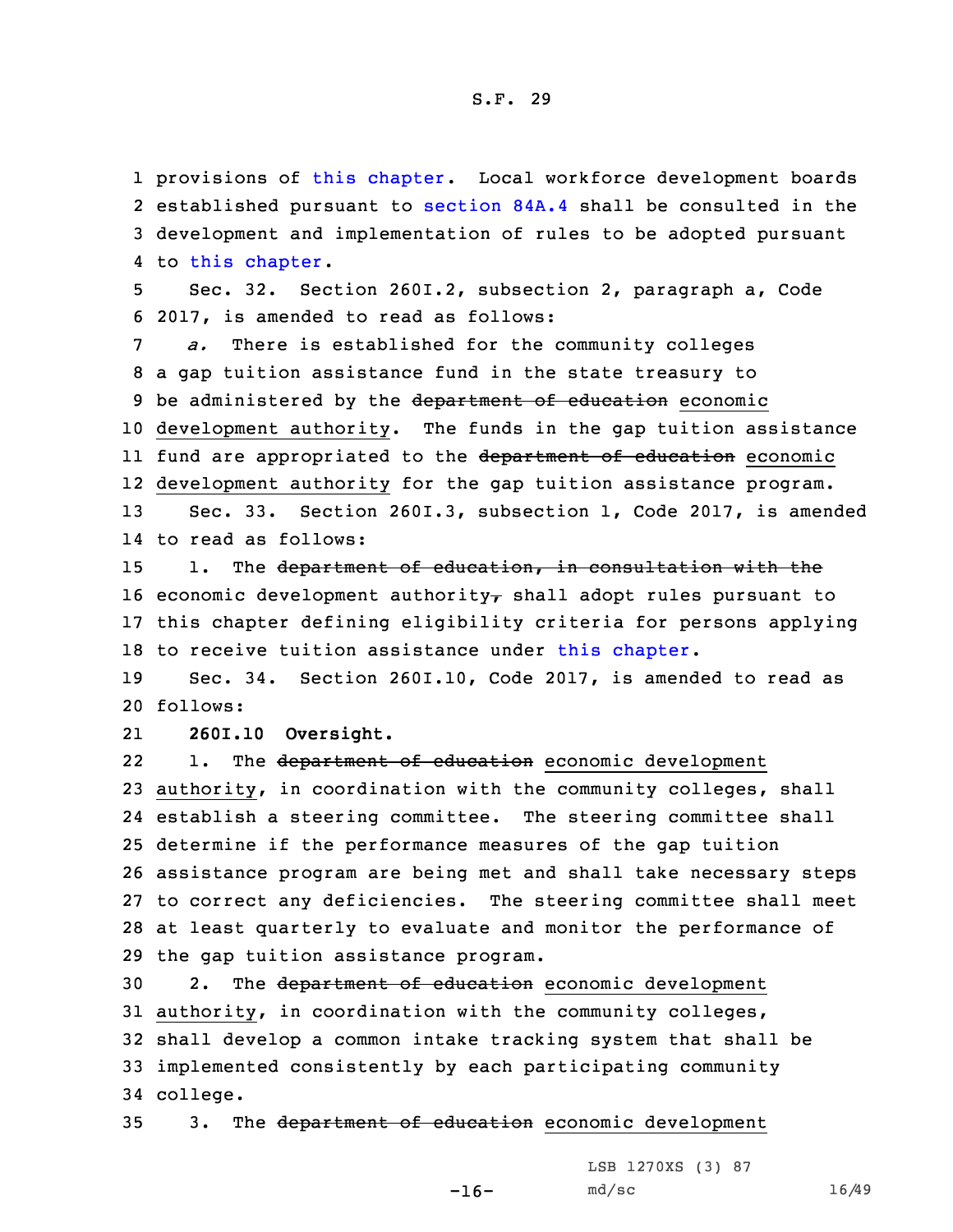1 authority shall coordinate statewide oversight, evaluation, and 2 reporting efforts for the gap tuition assistance program.

3 Sec. 35. Section 260I.11, Code 2017, is amended to read as 4 follows:

5 **260I.11 Rules.**

6 The department of education economic development authority, 7 in consultation with the economic development authority and the 8 community colleges, shall adopt rules pursuant to [chapter](https://www.legis.iowa.gov/docs/code/2017/17A.pdf) 17A 9 and this [chapter](https://www.legis.iowa.gov/docs/code/2017/260I.pdf) to implement the provisions of this [chapter](https://www.legis.iowa.gov/docs/code/2017/260I.pdf). 10 Sec. 36. Section 261.1, subsection 2, paragraph b, Code

11 2017, is amended by striking the paragraph.

12 Sec. 37. NEW SECTION. **261.8 Transfer of authority and** 13 **duties.**

14 1. Beginning July 1, 2018, the authority and duties of the department of education, the state board of education, and the director of the department of education under this chapter shall be transferred to the college student aid commission. Accordingly, beginning July 1, 2018, all references to the department of education or the director of the department of education under this chapter and references to the department of education or the director of the department of education under other provisions of law relating to this chapter shall mean the college student aid commission.

24 2. Any moneys remaining in any account or fund under the control of the department of education at the conclusion of the fiscal year beginning July 1, 2017, relative to the provisions of this chapter shall be transferred to the control of the college student aid commission for such purposes. Notwithstanding section 8.33, the moneys transferred in accordance with this subsection shall not revert to the account or fund from which appropriated or transferred.

 3. Any contract entered into by the department of education relating to the provisions of this chapter in effect at the conclusion of the fiscal year beginning July 1, 2017, shall continue in full force and effect pending transfer of such

-17-

LSB 1270XS (3) 87 md/sc 17/49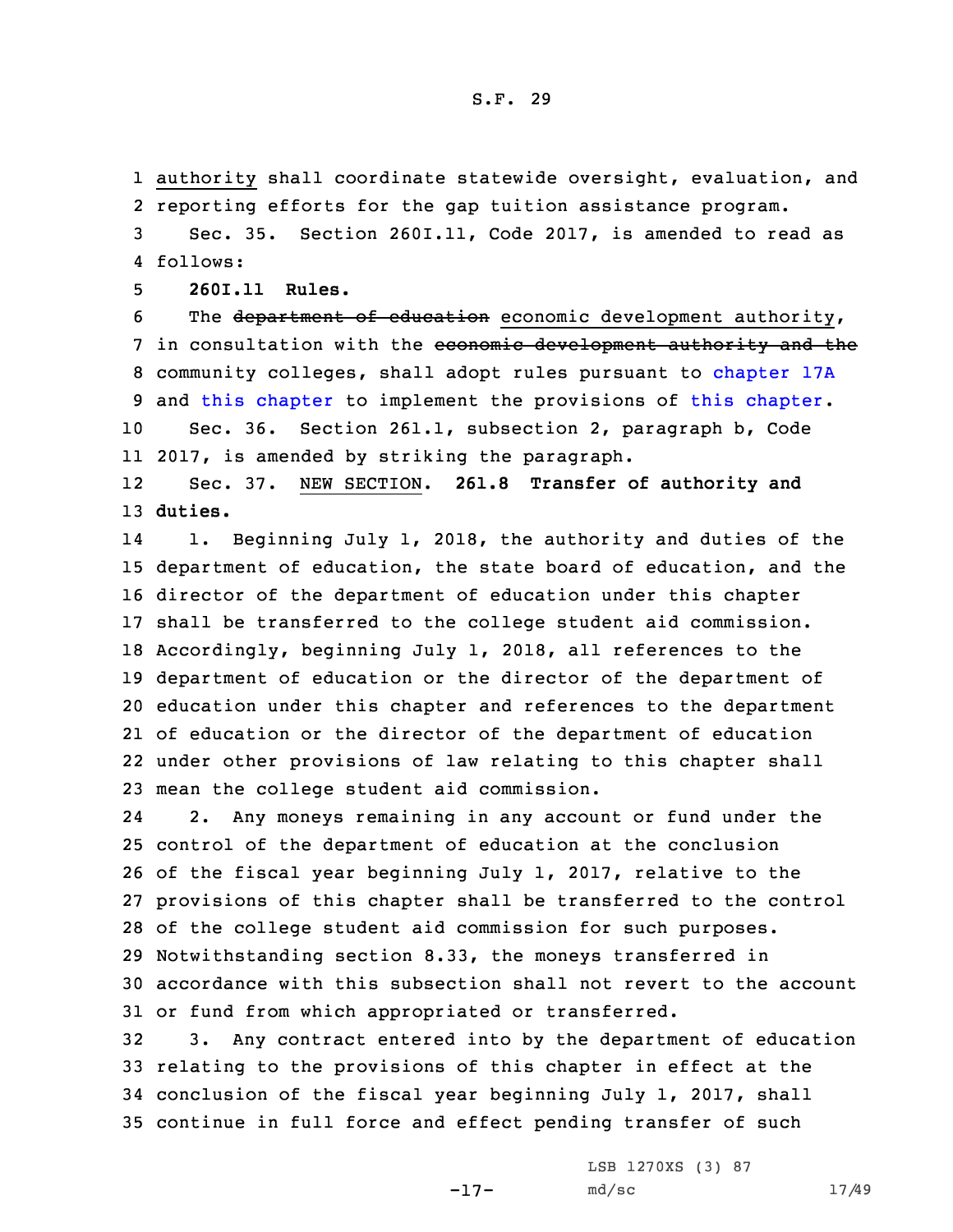1 contracts to the college student aid commission.

2 4. Any rule, regulation, form, order, or directive promulgated by the department of education relative to the provisions of this chapter in existence at the conclusion of the fiscal year beginning July 1, 2017, shall continue in full force and effect until amended, repealed, or supplemented by affirmative action of the college student aid commission under the duties and powers established in this chapter and under the procedure established in subsection 5.

 5. In regard to updating references and format in the Iowa administrative code in order to correspond to the transferring of duties of this chapter, the administrative rules coordinator and the administrative rules review committee, in consultation with the administrative code editor, shall jointly develop <sup>a</sup> schedule for the necessary updating of the Iowa administrative 16 code.

17 Sec. 38. NEW SECTION. **261E.1A Transfer of authority and** 18 **duties.**

19 1. Beginning July 1, 2018, the authority and duties of the department of education, the state board of education, and the director of the department of education under this chapter shall be transferred to the state board of regents. Accordingly, beginning July 1, 2018, all references to the department of education, the state board of education, or the director of the department of education under this chapter and references to the department of education, state board of education, or director of the department of education under other provisions of law relating to this chapter shall mean the state board of regents.

 2. Any moneys remaining in any account or fund under the control of the department of education at the conclusion of the fiscal year beginning July 1, 2017, relative to the provisions of this chapter shall be transferred to the control of the state board of regents for such purposes. Notwithstanding section 8.33, the moneys transferred in accordance with this

-18-

LSB 1270XS (3) 87 md/sc 18/49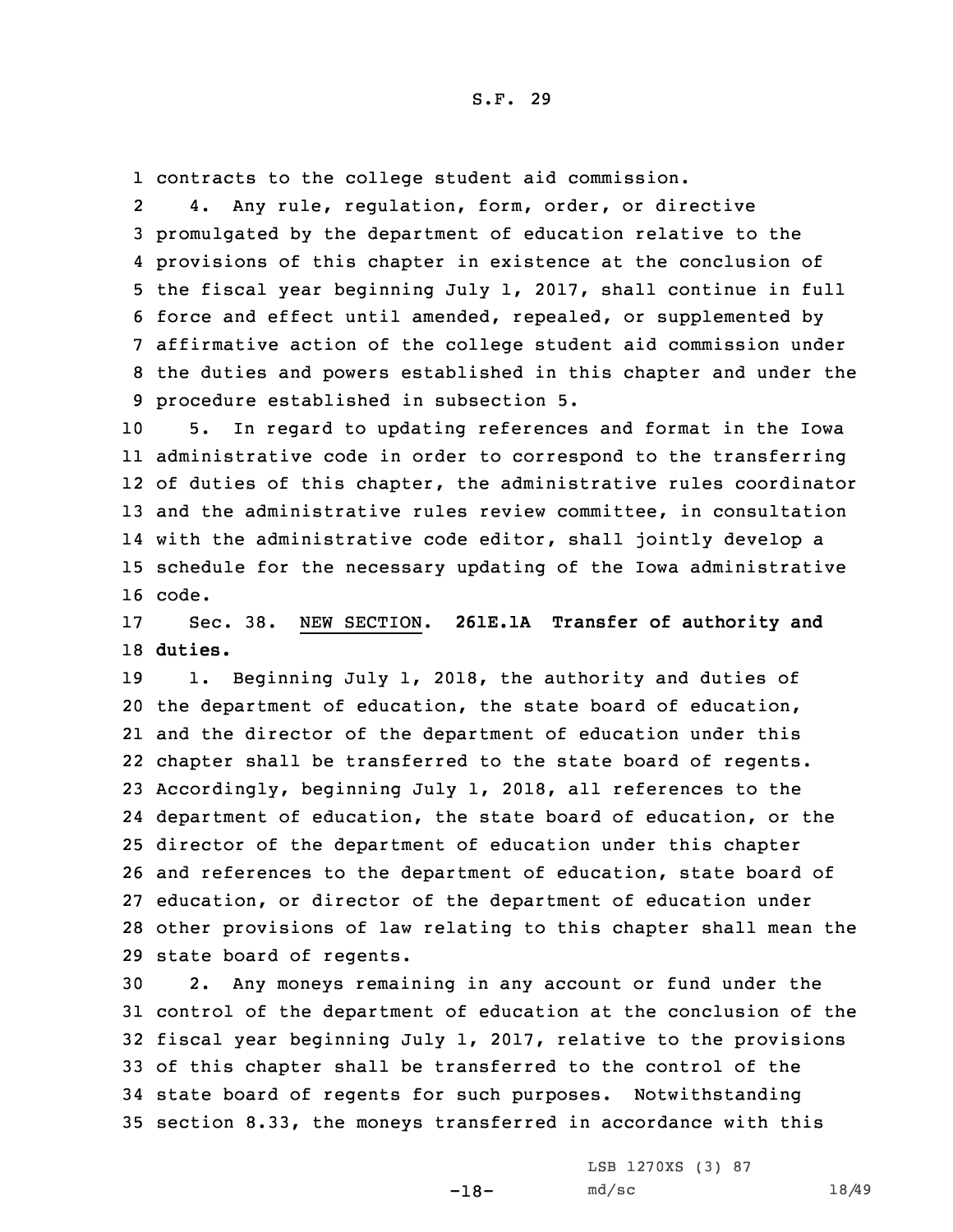1 subsection shall not revert to the account or fund from which 2 appropriated or transferred.

 3. Any contract entered into by the department of education relating to the provisions of this chapter in effect at the conclusion of the fiscal year beginning July 1, 2017, shall continue in full force and effect pending transfer of such contracts to the state board of regents.

 4. Any rule, regulation, form, order, or directive promulgated by the department of education relative to the provisions of this chapter in existence at the conclusion of the fiscal year beginning July 1, 2017, shall continue in full force and effect until amended, repealed, or supplemented by affirmative action of the state board of regents under the duties and powers established in this chapter and under the procedure established in subsection 5.

 5. In regard to updating references and format in the Iowa administrative code in order to correspond to the transferring of duties of this chapter, the administrative rules coordinator and the administrative rules review committee, in consultation with the administrative code editor, shall jointly develop <sup>a</sup> schedule for the necessary updating of the Iowa administrative 22 code.

23 Sec. 39. Section 262.9, subsection 27, Code 2017, is amended 24 to read as follows:

25 27. Explore, in conjunction with the department

26 of education, the need for coordination between school districts, area education agencies, state board of regents institutions, and community colleges for purposes of delivery of courses, use of telecommunications, transportation, and other similar issues. Coordination may include but is not limited to coordination of calendars, programs, schedules, or telecommunications emissions. The state board shall develop recommendations as necessary, which shall be submitted in <sup>a</sup> report to the general assembly on <sup>a</sup> timely basis.

35 Sec. 40. Section 262.9, subsection 33, unnumbered paragraph

-19-

LSB 1270XS (3) 87 md/sc 19/49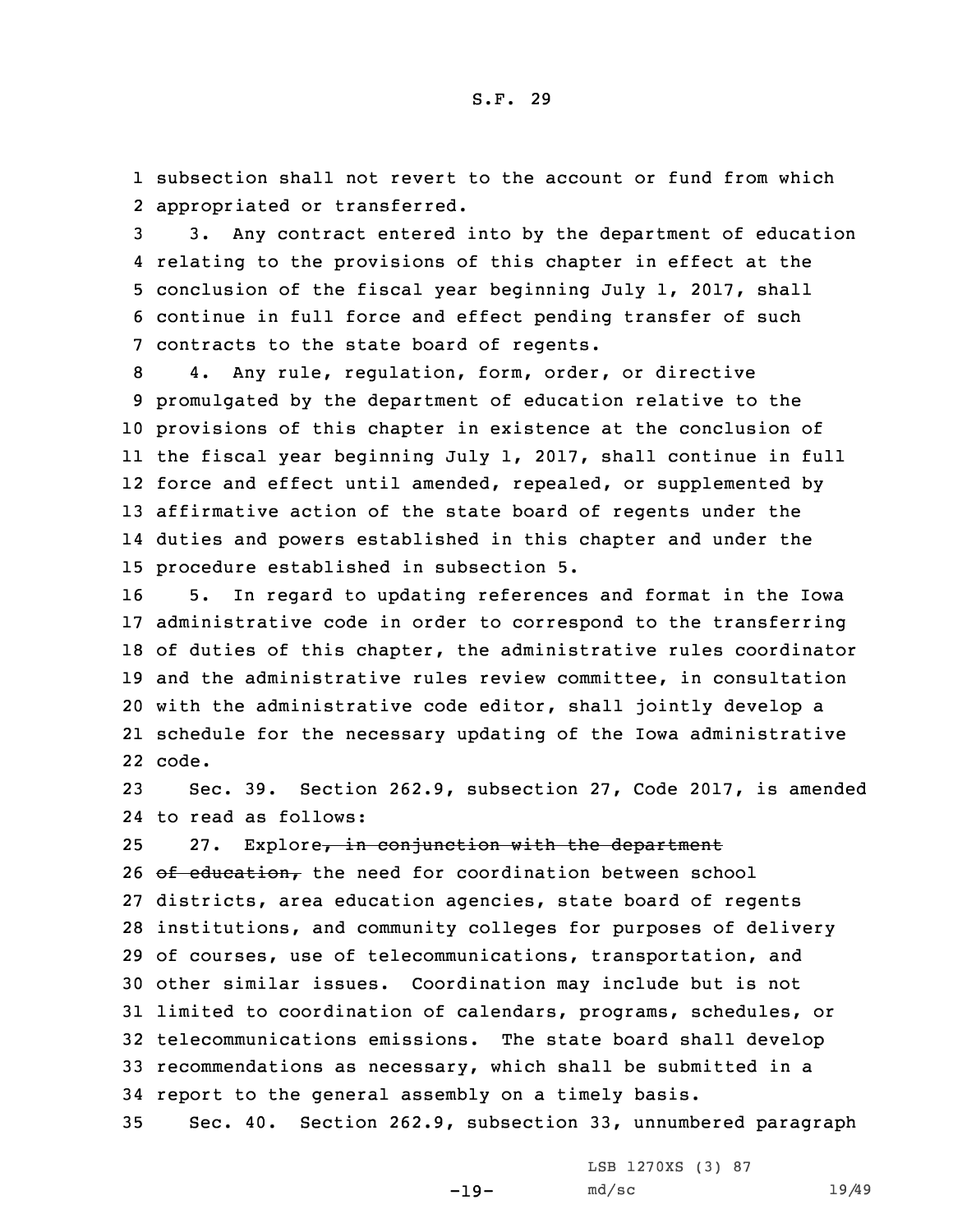1 1, Code 2017, is amended to read as follows:

22 Th consultation with the state board of education, establish Establish and enter into <sup>a</sup> collective statewide articulation agreement with the community colleges established pursuant to chapter 260C, which shall provide for the seamless transfer of academic credits from <sup>a</sup> completed associate of arts or associate of science degree program offered by <sup>a</sup> community college to <sup>a</sup> baccalaureate degree program offered by an institution of higher education governed by the board. The board shall also do the following:

11 Sec. 41. Section 262.9, subsection 33, paragraph i, Code 12 2017, is amended to read as follows:

*i.* Prepare, jointly with the department of education and the liaison advisory committee on transfer students, and submit by January 15 annually to the general assembly, an update on the articulation efforts and activities implemented by the community colleges and the institutions of higher education governed by the board.

19 Sec. 42. Section 262.71, subsection 9, Code 2017, is amended 20 by striking the subsection.

21 Sec. 43. Section 266.39C, subsection 2, paragraph a, 22 subparagraph (5), Code 2017, is amended to read as follows: 23 (5) One representative of community colleges, appointed by

24 the state board of education governor.

25 Sec. 44. Section 266.39C, subsection 6, Code 2017, is 26 amended to read as follows:

27 6. The Iowa energy center shall cooperate with the state 28 board of education in developing develop a curriculum which 29 promotes energy efficiency and conservation.

30 Sec. 45. Section 272.1, subsection 4, Code 2017, is amended 31 by striking the subsection.

32 Sec. 46. NEW SECTION. **272.1A Transfer of authority and** 33 **duties.**

34 1. Beginning July 1, 2018, the authority and duties of the 35 department of education, the state board of education, and the

LSB 1270XS (3) 87

-20-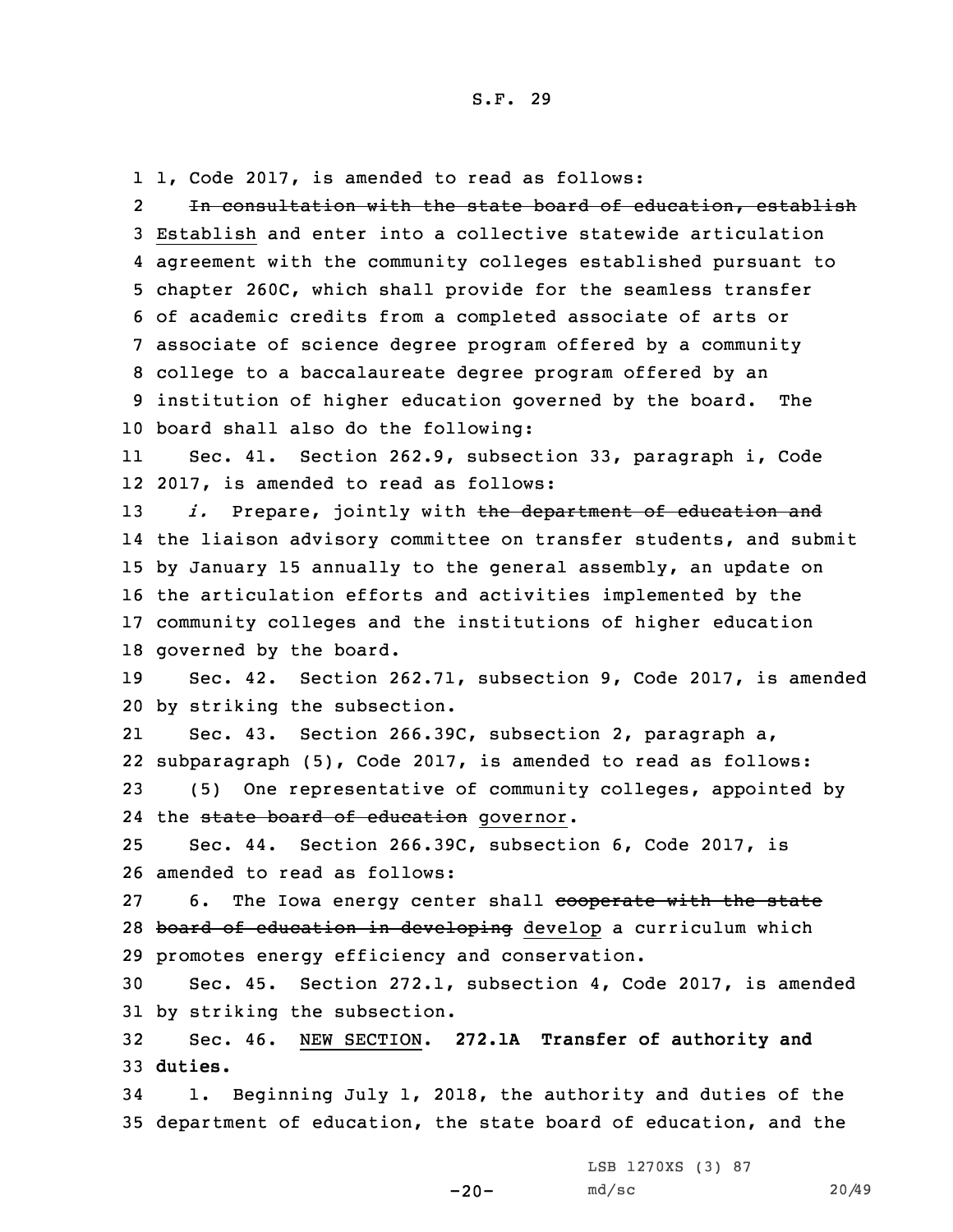director of the department of education under this chapter shall be transferred to the board of educational examiners. Accordingly, beginning July 1, 2018, all references to the department of education, the state board of education, or the director of the department of education under this chapter and references to the department of education, state board of education, or director of the department of education under other provisions of law relating to this chapter shall mean the board of educational examiners.

 2. Any moneys remaining in any account or fund under the control of the department of education at the conclusion of the fiscal year beginning July 1, 2017, relative to the provisions of this chapter shall be transferred to the control of the board of educational examiners for such purposes. Notwithstanding section 8.33, the moneys transferred in accordance with this subsection shall not revert to the account or fund from which appropriated or transferred.

 3. Any contract entered into by the department of education relating to the provisions of this chapter in effect at the conclusion of the fiscal year beginning July 1, 2017, shall continue in full force and effect pending transfer of such contracts to the board of educational examiners.

23 Sec. 47. Section 272.3, subsection 1, unnumbered paragraph 24 1, Code 2017, is amended to read as follows:

25 The board of educational examiners consists of twelve 26 members. Two must be members of the general public $\tau$  one 27 must be the director of the department of education or the 28 director's designee, and the remaining nine ten members must be 29 licensed practitioners. One of the public members shall have 30 served on <sup>a</sup> school board. The public members shall never have <sup>31</sup> held <sup>a</sup> practitioner's license, but shall have <sup>a</sup> demonstrated 32 interest in education. The nine ten practitioners shall be 33 selected from the following areas and specialties of the 34 teaching profession:

35 Sec. 48. Section 272.3, subsection 2, Code 2017, is amended

-21-

LSB 1270XS (3) 87 md/sc 21/49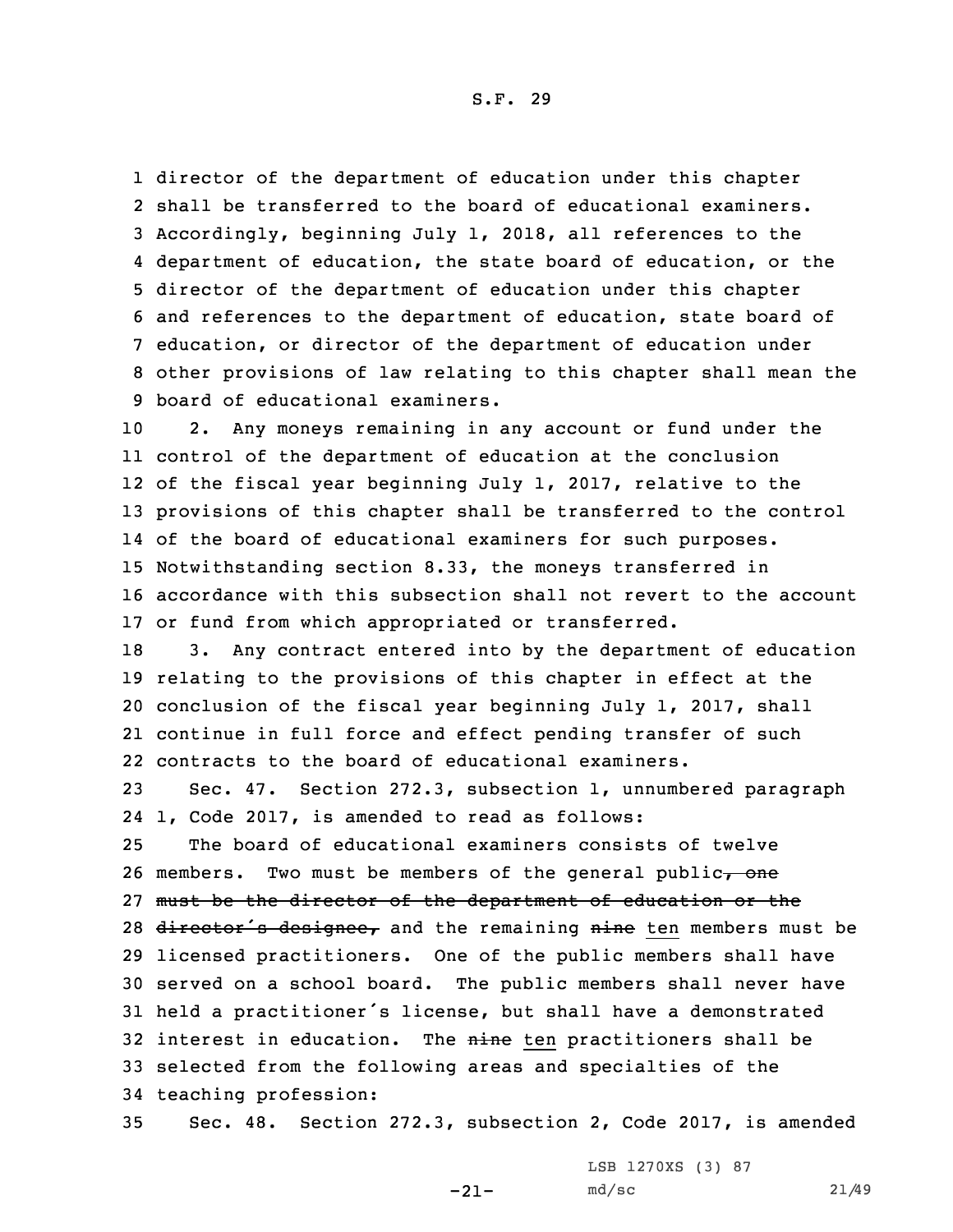1 to read as follows:

2 2. <sup>A</sup> majority of the licensed practitioner members shall 3 be nonadministrative practitioners. Four of the members shall 4 be administrators. Membership of the board shall comply with 5 the requirements of [sections](https://www.legis.iowa.gov/docs/code/2017/69.16.pdf) 69.16 and [69.16A](https://www.legis.iowa.gov/docs/code/2017/69.16A.pdf). <sup>A</sup> quorum of the 6 board shall consist of six members. Members shall elect <sup>a</sup> 7 chairperson of the board. Members, except for the director of 8 the department of education or the director's designee, shall 9 be appointed by the governor subject to confirmation by the 10 senate.

11 Sec. 49. Section 272.4, subsection 1, unnumbered paragraph 12 1, Code 2017, is amended to read as follows:

13 Members, except for the director of the department of 14 e<del>ducation or the director's designee,</del> shall be appointed to 15 serve staggered terms of four years. <sup>A</sup> member shall not serve 16 more than two consecutive terms, except for the director of the 17 department of education or the director's designee, who shall 18 serve until the director's term of office expires. A member of 19 the board, except for the two public members and the director 20 of the department of education or the director's designee, 21 shall hold <sup>a</sup> valid practitioner's license during the member's 22 term of office. <sup>A</sup> vacancy exists when any of the following 23 occur:

24 Sec. 50. Section 272.25, subsections 3, 4, and 8, Code 2017, 25 are amended to read as follows:

26 3. <sup>A</sup> requirement that the program include instruction 27 in skills and strategies to be used in classroom management 28 of individuals, and of small and large groups, under 29 varying conditions<sub>t</sub>, skills for communicating and working 30 constructively with pupils, teachers, administrators, and 31 parents;, preparation in reading theory, knowledge, strategies, 32 and approaches, and for integrating literacy instruction 33 into content areas in accordance with section  $256.16 \rightarrow$  $256.16 \rightarrow$  and 34 skills for understanding the role of the board of education 35 and the functions of other education agencies in the state.

-22-

LSB 1270XS (3) 87 md/sc 22/49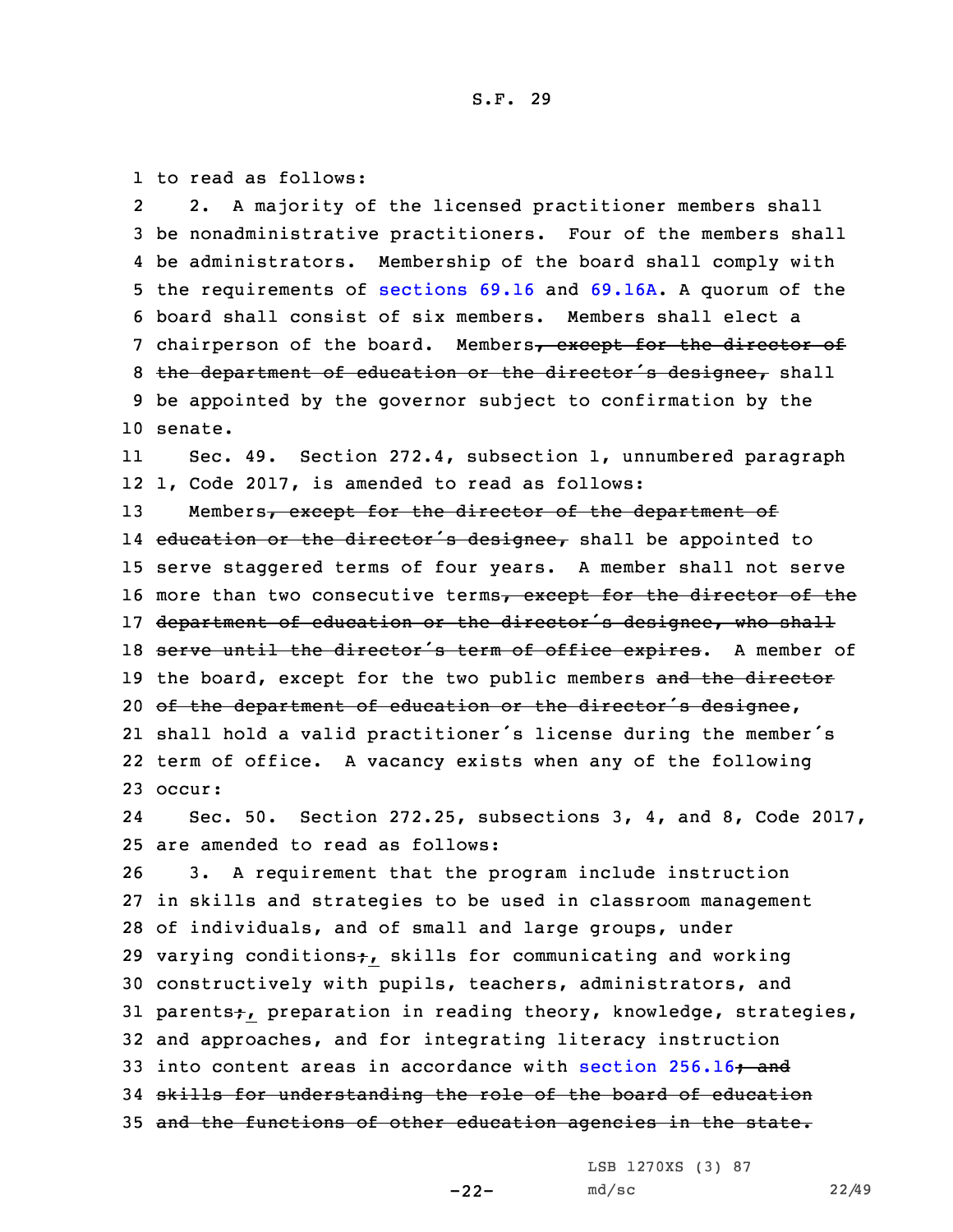1 The requirement shall be based upon recommendations of the 2 department of education after consultation with teacher 3 education faculty members in colleges and universities.

4 4. <sup>A</sup> requirement that prescribes minimum experiences and responsibilities to be accomplished during the student teaching experience by the student teacher and by the cooperating teacher based upon recommendations of the department of education after consultation with teacher education faculty 9 members in colleges and universities. The student teaching experience shall include opportunities for the student teacher to become knowledgeable about the Iowa teaching standards, including <sup>a</sup> mock evaluation performed by the cooperating teacher. The mock evaluation shall not be used as an assessment tool by the practitioner preparation program. The student teaching experience shall consist of interactive experiences involving the college or university personnel, the student teacher, the cooperating teacher, and administrative personnel from the cooperating teacher's school district.

 8. <sup>A</sup> requirement that an approved practitioner preparation 20 institution submit evidence that the college or department of 21 <del>education</del> is communicating with other colleges or departments in the institution so that practitioner preparation students may integrate teaching methodology with subject matter areas of specialization.

25 Sec. 51. NEW SECTION. **273.1A Transfer of authority and** 26 **duties.**

 1. Beginning July 1, 2018, the authority and duties of the department of education, the state board of education, and the director of the department of education under this chapter shall, to the extent feasible, be transferred to the area education agency boards of directors in this state. Accordingly, beginning July 1, 2018, all references to the department of education, the state board of education, and the director of the department of education under this chapter and references to the department of education, the state board of

-23-

LSB 1270XS (3) 87 md/sc 23/49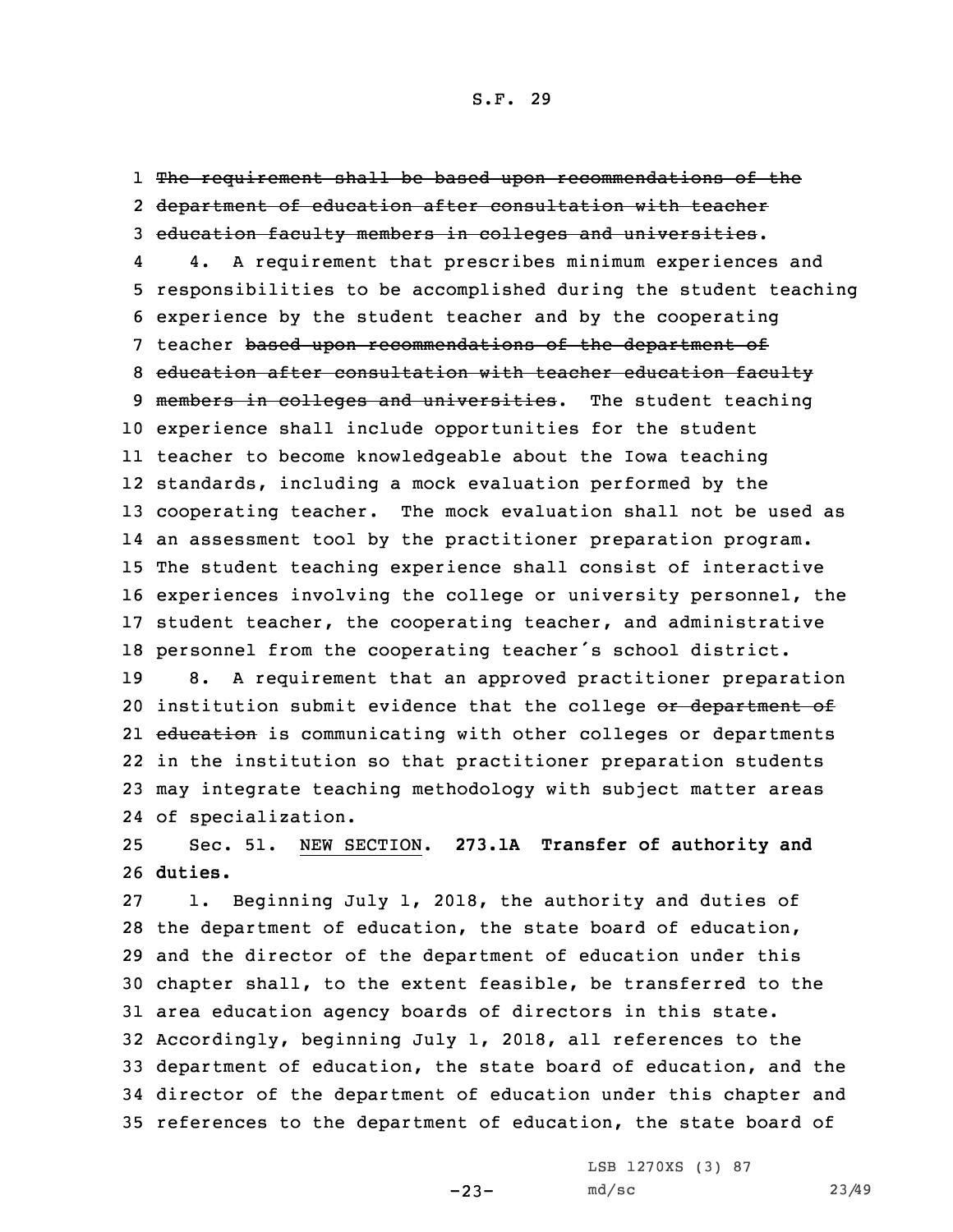1 education, and the director of the department of education 2 under other provisions of law relating to this chapter shall 3 mean the applicable area education agency board of directors.

4 2. Any rule, regulation, form, order, or directive promulgated by the department of education relative to the provisions of this chapter in existence at the conclusion of the fiscal year beginning July 1, 2017, shall continue in full force and effect.

9 Sec. 52. Section 273.2, subsection 5, unnumbered paragraph 10 1, Code 2017, is amended to read as follows:

11 The area education agency board may provide for the 12 following programs and services to local school districts<del>, and</del> 13 at the request of local school districts to providers of child 14 development services who have received grants under chapter 15 256A from the child development coordinating council, within 16 the limits of funds available:

17 Sec. 53. NEW SECTION. **274.1A Transfer of authority and** 18 **duties.**

 1. Beginning July 1, 2018, the authority and duties of the department of education and the director of the department of education under this chapter shall, to the extent feasible, be transferred to the area education agency boards of directors in this state. Accordingly, beginning July 1, 2018, all references to the department of education and the director of the department of education under this chapter and references to the department of education and the director of the department of education under other provisions of law relating to this chapter shall mean the applicable area education agency board of directors.

 2. Any rule, regulation, form, order, or directive promulgated by the department of education or the director of the department of education relative to the provisions of this chapter in existence at the conclusion of the fiscal year beginning July 1, 2017, shall continue in full force and 35 effect.

 $-24-$ 

LSB 1270XS (3) 87 md/sc 24/49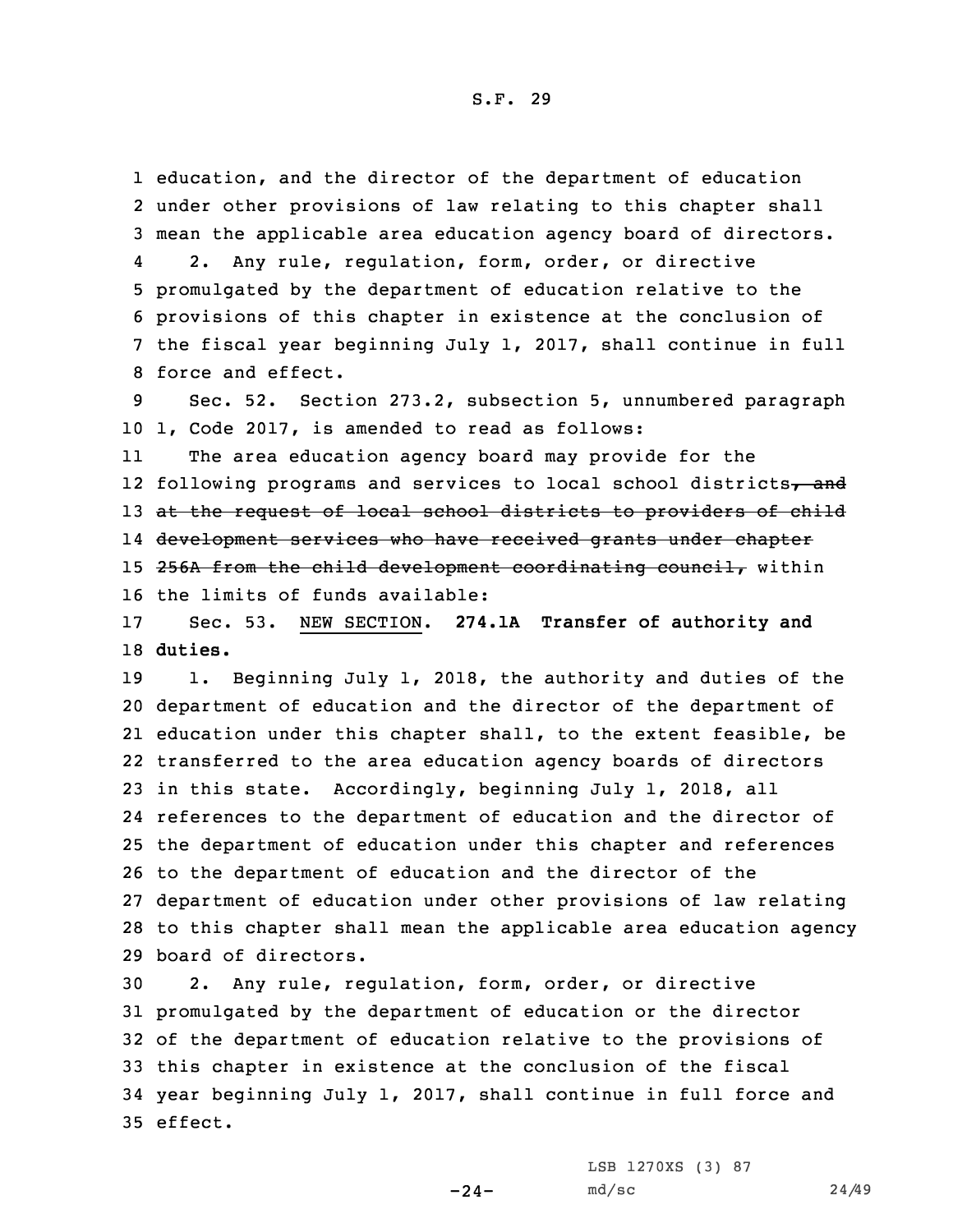1 Sec. 54. NEW SECTION. **275.1A Transfer of authority and** 2 **duties.**

 1. Beginning July 1, 2018, the authority and duties of the department of education, the state board of education, and the director of the department of education under this chapter shall, to the extent feasible, be transferred to the area education agency boards of directors in this state. Accordingly, beginning July 1, 2018, all references to the department of education, the state board of education, and the director of the department of education under this chapter and references to the department of education, the state board of education, and the director of the department of education under other provisions of law relating to this chapter shall mean the applicable area education agency board of directors. 2. Any rule, regulation, form, order, or directive promulgated by the department of education, the state board of education, or the director of the department of education relative to the provisions of this chapter in existence at the conclusion of the fiscal year beginning July 1, 2017, shall continue in full force and effect.

21 Sec. 55. Section 276.3, subsections 5 and 9, Code 2017, are 22 amended by striking the subsections.

23 Sec. 56. Section 279.51, subsection 1, unnumbered paragraph 24 1, Code 2017, is amended to read as follows:

 There is appropriated from the general fund of the state 26 to the department of education management for the fiscal year beginning July 1, 2007, and each succeeding fiscal year, the sum of twelve million six hundred six thousand one hundred ninety-six dollars. The moneys shall be allocated as follows: Sec. 57. Section 279.51, subsection 1, paragraphs b and d, Code 2017, are amended by striking the paragraphs.

32 Sec. 58. Section 279.51, subsection 2, Code 2017, is amended 33 by striking the subsection.

34 Sec. 59. NEW SECTION. **279.70 Transfer of authority and** 35 **duties.**

LSB 1270XS (3) 87

 $-25-$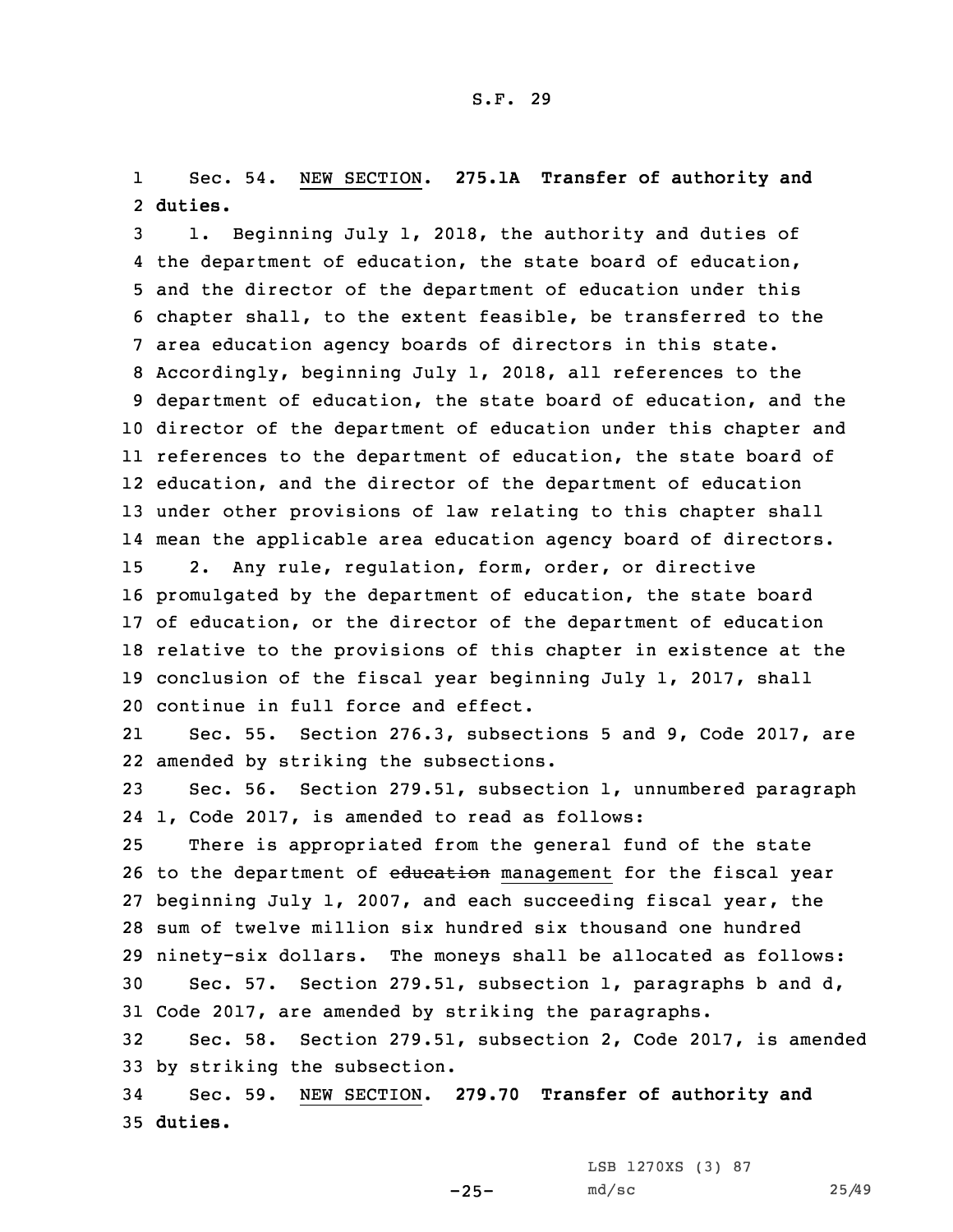1 1. Beginning July 1, 2018, the authority and duties of the department of education, the state board of education, and the director of the department of education under this chapter, to the extent feasible, shall be transferred to the boards of directors for the respective school districts in the state. Accordingly, beginning July 1, 2018, all references to the department of education, the state board of education, and the director of the department of education under this chapter and references to the department of education, the state board of education, and the director of the department of education under other provisions of law relating to this chapter shall mean the applicable board of directors of the school district. 2. Any rule, regulation, form, order, or directive promulgated by the department of education, the state board of education, or the director of the department of education relative to the provisions of this chapter in existence at the conclusion of the fiscal year beginning July 1, 2017, shall continue in full force and effect.

19 Sec. 60. NEW SECTION. **280.1A Transfer of authority and** 20 **duties.**

21 1. Beginning July 1, 2018, the authority and duties of the department of education, the state board of education, and the director of the department of education under this chapter, to the extent feasible, shall be transferred to the boards of directors for the respective school districts in the state. Accordingly, beginning July 1, 2018, all references to the department of education, the state board of education, and the director of the department of education under this chapter and references to the department of education, the state board of education, and the director of the department of education under other provisions of law relating to this chapter shall mean the applicable board of directors of the school district. 2. Any rule, regulation, form, order, or directive promulgated by the department of education, the state board of education, or the director of the department of education

 $-26-$ 

LSB 1270XS (3) 87 md/sc 26/49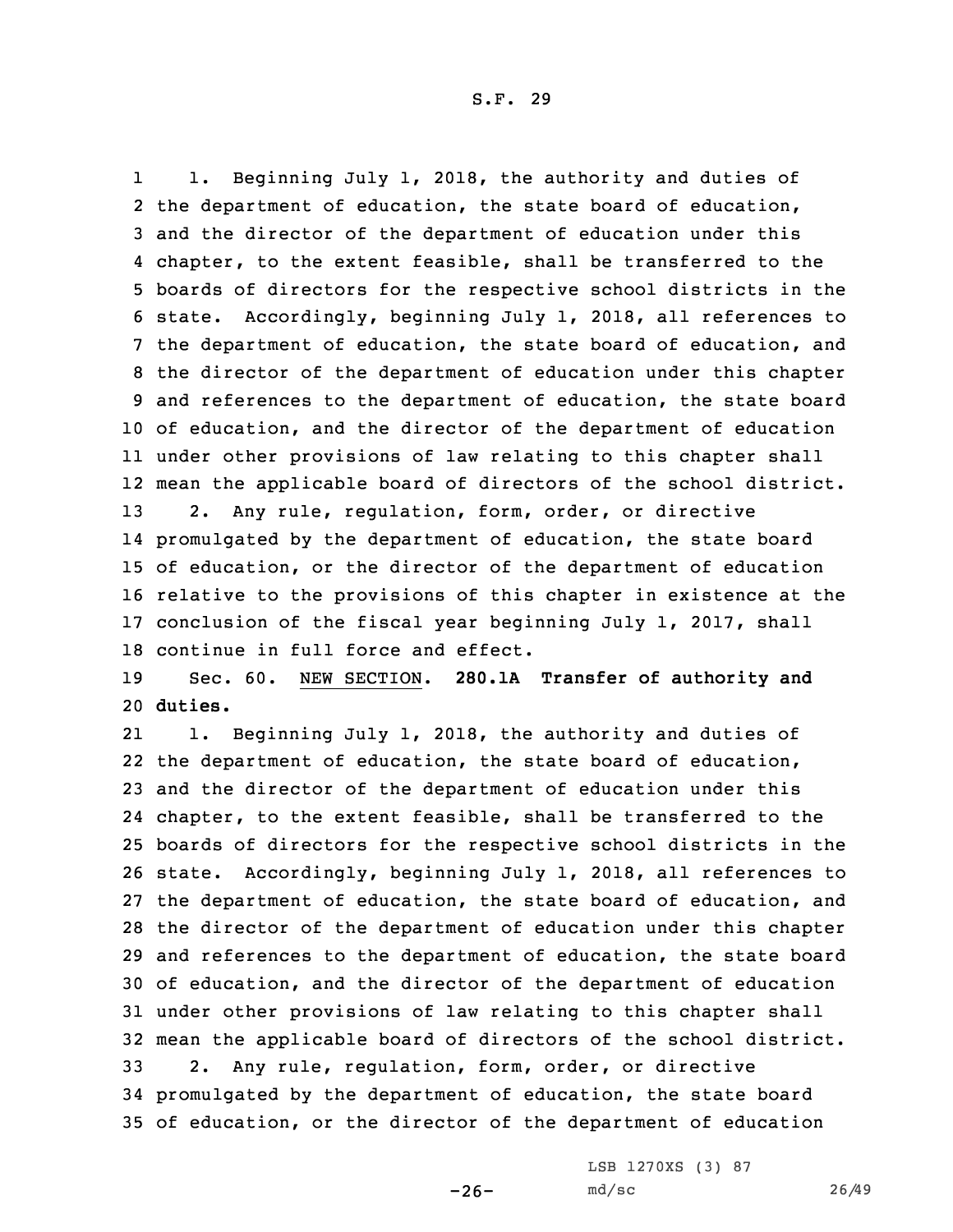1 relative to the provisions of this chapter in existence at the 2 conclusion of the fiscal year beginning July 1, 2017, shall 3 continue in full force and effect.

4 Sec. 61. NEW SECTION. **282.1A Transfer of authority and** 5 **duties.**

 1. Beginning July 1, 2018, the authority and duties of the department of education, the state board of education, and the director of the department of education under this chapter, to the extent feasible, shall be transferred to the boards of directors for the respective school districts in the state. Accordingly, beginning July 1, 2018, all references to the department of education, the state board of education, and the director of the department of education under this chapter and references to the department of education, the state board of education, and the director of the department of education under other provisions of law relating to this chapter shall mean the applicable board of directors of the school district. 2. Any rule, regulation, form, order, or directive promulgated by the department of education, the state board of education, or the director of the department of education relative to the provisions of this chapter in existence at the conclusion of the fiscal year beginning July 1, 2017, shall continue in full force and effect.

24 Sec. 62. Section 282.18, subsections 5 and 13, Code 2017, 25 are amended to read as follows:

 5. Open enrollment applications filed after March 1 of the preceding school year that do not qualify for good cause as provided in [subsection](https://www.legis.iowa.gov/docs/code/2017/282.18.pdf) 4 shall be subject to the approval of the board of the resident district and the board of the receiving district. The parent or guardian shall send notification to the district of residence and the receiving district that the parent or guardian seeks to enroll the parent's or guardian's child in the receiving district. <sup>A</sup> decision of either board to deny an application filed under 35 this [subsection](https://www.legis.iowa.gov/docs/code/2017/282.18.pdf) involving repeated acts of harassment of the

> LSB 1270XS (3) 87 md/sc 27/49

-27-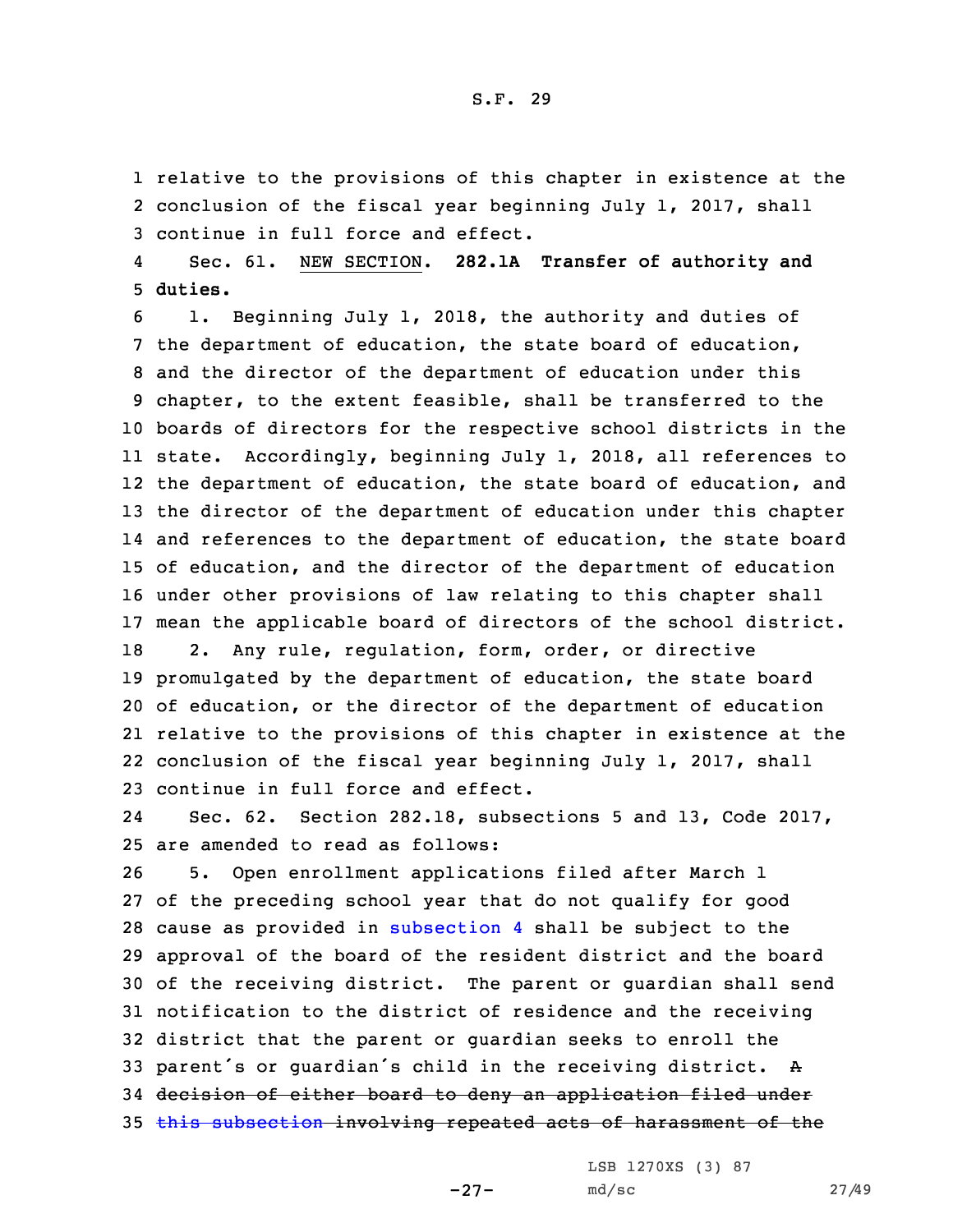1 student or serious health condition of the student that the 2 resident district cannot adequately address is subject to 3 appeal under [section](https://www.legis.iowa.gov/docs/code/2017/290.1.pdf) 290.1. The state board shall exercise 4 broad discretion to achieve just and equitable results that are 5 in the best interest of the affected child or children.

 13. If <sup>a</sup> request under this [section](https://www.legis.iowa.gov/docs/code/2017/282.18.pdf) is for transfer to <sup>a</sup> laboratory school, as described in [chapter](https://www.legis.iowa.gov/docs/code/2017/265.pdf) 265, the student, who is the subject of the request, shall not be included in the basic enrollment of the student's district of residence, and the laboratory school shall report the enrollment of the ll student directly to the department of <del>education</del> management, unless the number of students from the district attending the laboratory school during the current school year, as <sup>a</sup> result of open enrollment under this [section](https://www.legis.iowa.gov/docs/code/2017/282.18.pdf), exceeds the number of students enrolled in the laboratory school from that district during the 1989-1990 school year. If the number of students enrolled in the laboratory school from <sup>a</sup> district during the current year exceeds the number of students enrolled from that district during the 1989-1990 school year, those students who represent the difference between the current and the 1988-1989 school year enrollment figures shall be included in the basic enrollment of the students' districts of residence and the districts shall retain any moneys received as <sup>a</sup> result of the inclusion of the student in the district enrollment. The total number of students enrolled at <sup>a</sup> laboratory school during <sup>a</sup> school year shall not exceed six hundred seventy students. The regents institution operating the laboratory school and the board of directors of the school district in the community in which the regents institution is located shall develop <sup>a</sup> student transfer policy designed to protect and promote the quality and integrity of the teacher education program at the laboratory school, the viability of the education program of the local school district in which the regents institution is located, and to indicate the order in which and reasons why requests to transfer to <sup>a</sup> laboratory school shall

-28-

LSB 1270XS (3) 87 md/sc 28/49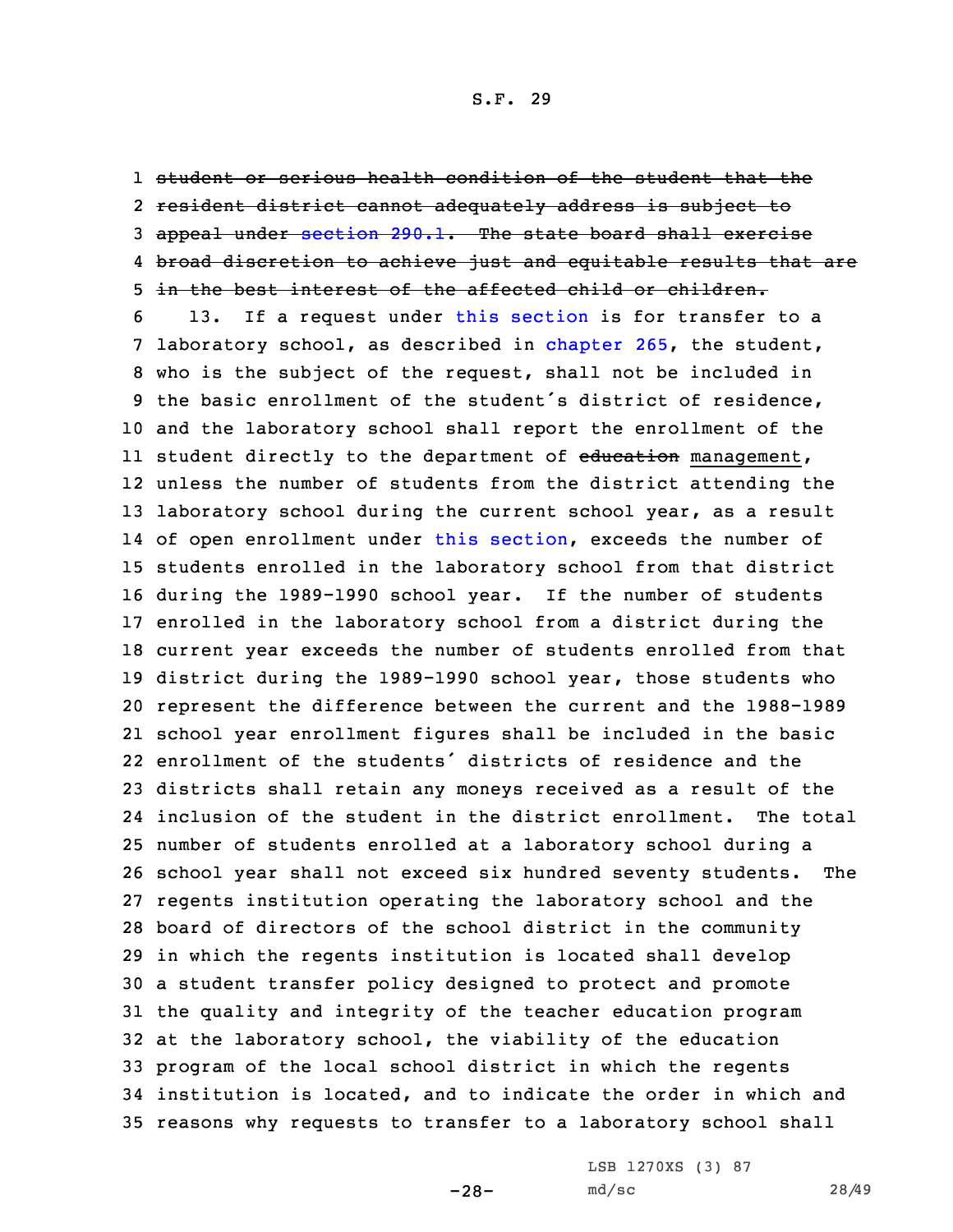1 be considered. <sup>A</sup> laboratory school may deny <sup>a</sup> request for 2 transfer under the policy. A denial of a request to transfer 3 under this [subsection](https://www.legis.iowa.gov/docs/code/2017/282.18.pdf) is not subject to appeal under section 4 <del>290.1</del>.

5 Sec. 63. Section 282.18, subsection 15, Code 2017, is 6 amended by striking the subsection.

7 Sec. 64. Section 283.1, Code 2017, is amended to read as 8 follows:

9 **283.1 Federal funds accepted.**

10 The director of the department of education management is the *"state educational authority"* for the purpose of accepting and administering funds appropriated by Congress for educational purposes and the funds shall be deposited with the treasurer of state and disbursed through the department of administrative services on vouchers audited as provided by law. When state matching funds are required as <sup>a</sup> condition to the acceptance of federal funds, the director of the department 18 of education management may make expenditures for matching only from funds provided by the legislature for that purpose. However, when federal funds may be matched with expenditures from funds appropriated for the general operation of the 22 department of <del>education</del> management, this may be done with the approval of the legislative council.

24 Sec. 65. NEW SECTION. **283A.1A Transfer of authority and** 25 **duties.**

 1. Beginning July 1, 2018, the authority and duties of the department of education, the state board of education, and the director of the department of education under this chapter, to the extent feasible, shall be transferred to the boards of directors for the respective school districts in the state. Accordingly, beginning July 1, 2018, all references to the department of education, the state board of education, and the director of the department of education under this chapter and references to the department of education, the state board of education, and the director of the department of education

 $-29-$ 

LSB 1270XS (3) 87 md/sc 29/49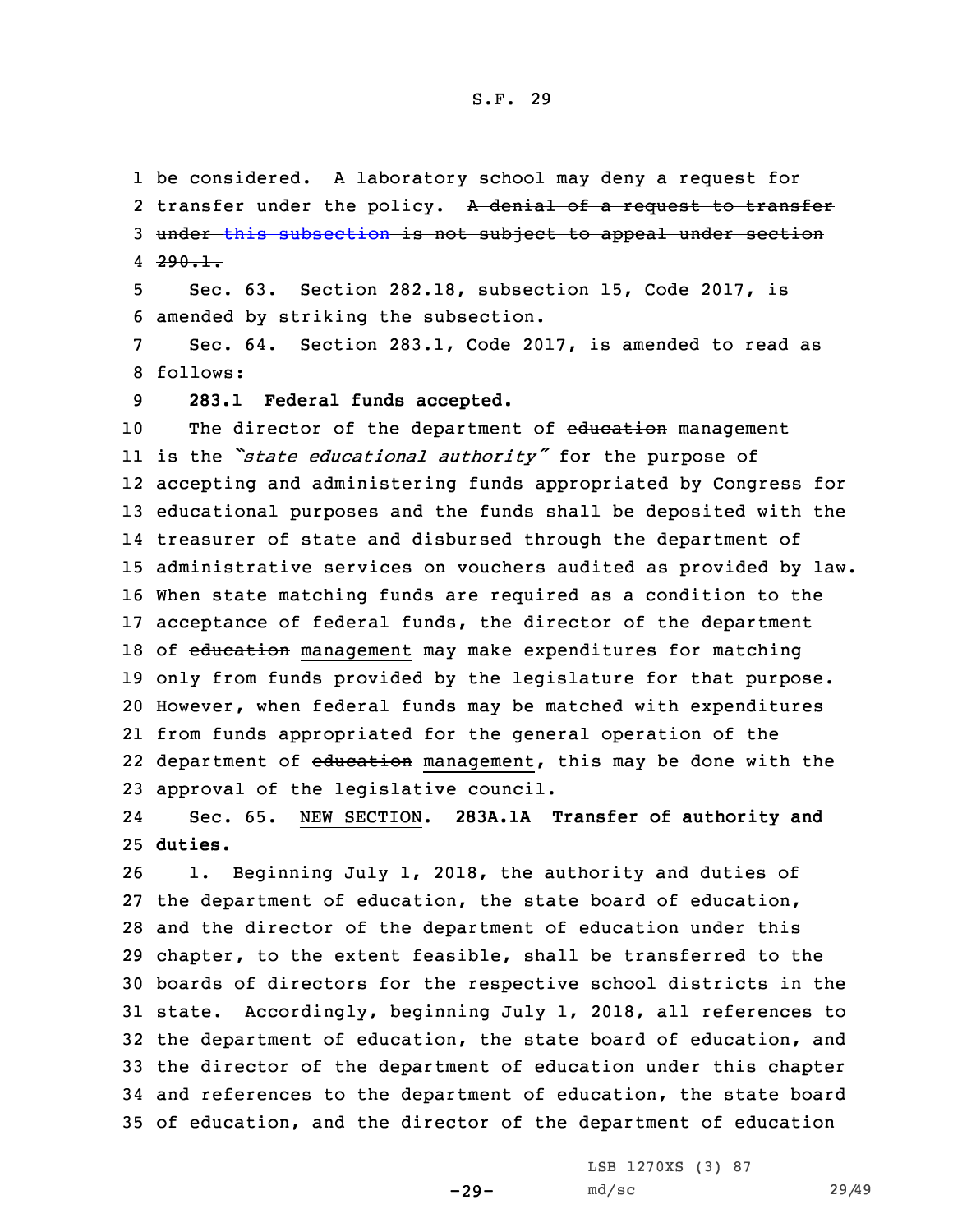under other provisions of law relating to this chapter shall mean the applicable board of directors of the school district. 2. Any rule, regulation, form, order, or directive promulgated by the department of education, the state board of education, or the director of the department of education relative to the provisions of this chapter in existence at the conclusion of the fiscal year beginning July 1, 2017, shall continue in full force and effect.

9 Sec. 66. Section 283A.3, Code 2017, is amended to read as 10 follows:

11**283A.3 Expenditure of federal funds.**

12The director of the department of education management shall accept and direct the disbursement of funds appropriated by any Act of Congress and appropriated to the state of Iowa for use in connection with school breakfast or lunch programs. The director shall deposit the funds with the treasurer of the state of Iowa, who shall make disbursements upon the direction of the director.

19 Sec. 67. NEW SECTION. **284.1A Transfer of authority and** 20 **duties.**

21 1. Beginning July 1, 2018, the authority and duties of the department of education, the state board of education, and the director of the department of education under this chapter, to the extent feasible, shall be transferred to the boards of directors for the respective school districts in the state. Accordingly, beginning July 1, 2018, all references to the department of education, the state board of education, and the director of the department of education under this chapter and references to the department of education, the state board of education, and the director of the department of education under other provisions of law relating to this chapter shall mean the applicable board of directors of the school district. 2. Any rule, regulation, form, order, or directive promulgated by the department of education, the state board of education, or the director of the department of education

 $-30-$ 

LSB 1270XS (3) 87 md/sc 30/49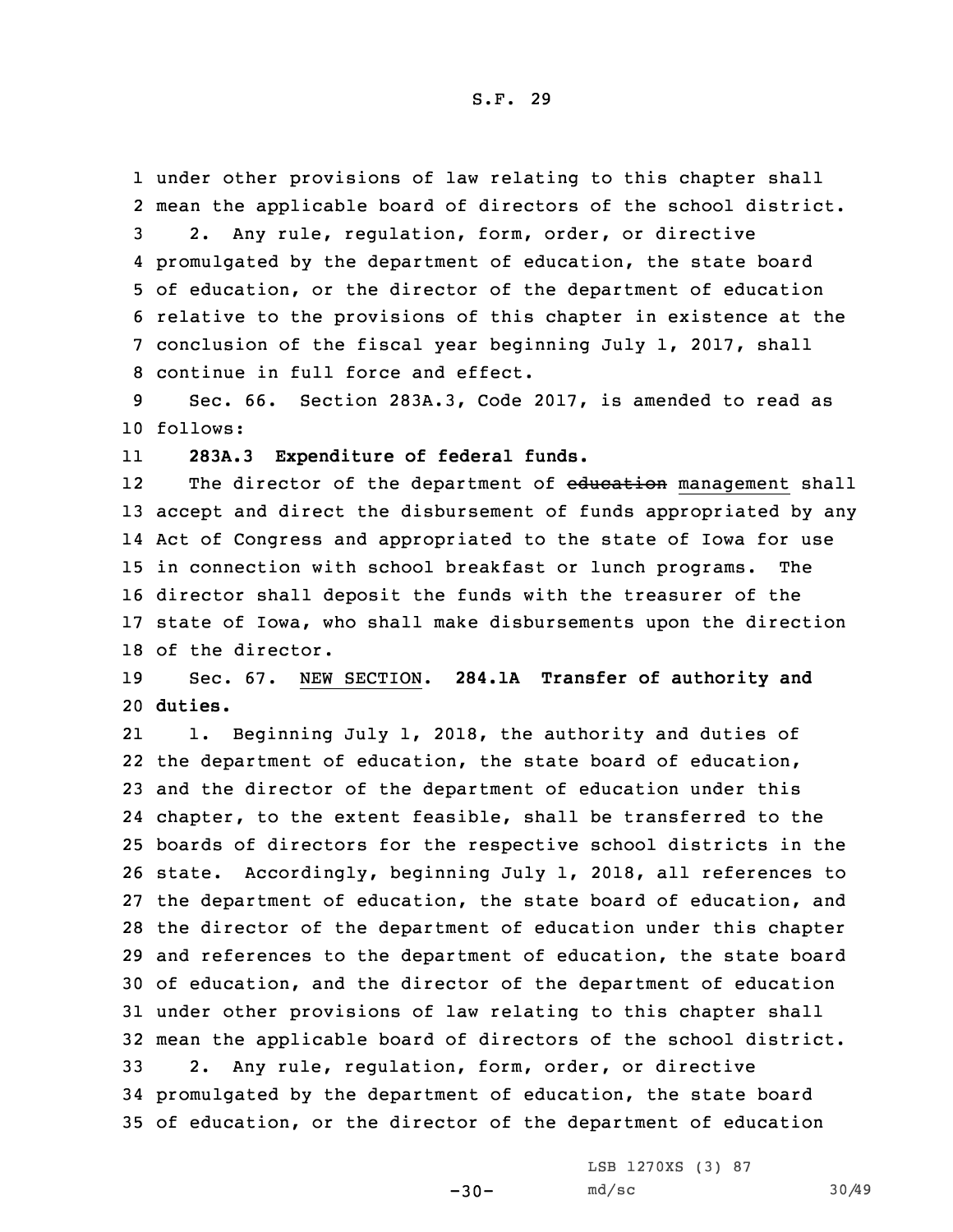1 relative to the provisions of this chapter in existence at the 2 conclusion of the fiscal year beginning July 1, 2017, shall 3 continue in full force and effect.

4 Sec. 68. NEW SECTION. **284A.1A Transfer of authority and** 5 **duties.**

 1. Beginning July 1, 2018, the authority and duties of the department of education, the state board of education, and the director of the department of education under this chapter, to the extent feasible, shall be transferred to the boards of directors for the respective school districts in the state. Accordingly, beginning July 1, 2018, all references to the department of education, the state board of education, and the director of the department of education under this chapter and references to the department of education, the state board of education, and the director of the department of education under other provisions of law relating to this chapter shall mean the applicable board of directors of the school district. 2. Any rule, regulation, form, order, or directive promulgated by the department of education, the state board of education, or the director of the department of education relative to the provisions of this chapter in existence at the conclusion of the fiscal year beginning July 1, 2017, shall continue in full force and effect.

24 Sec. 69. NEW SECTION. **285.7 Transfer of authority and** 25 **duties.**

 1. Beginning July 1, 2018, the authority and duties of the department of education, the state board of education, and the director of the department of education under this chapter, to the extent feasible, shall be transferred to the boards of directors for the respective school districts in the state. Accordingly, beginning July 1, 2018, all references to the department of education, the state board of education, and the director of the department of education under this chapter and references to the department of education, the state board of education, and the director of the department of education

-31-

LSB 1270XS (3) 87 md/sc 31/49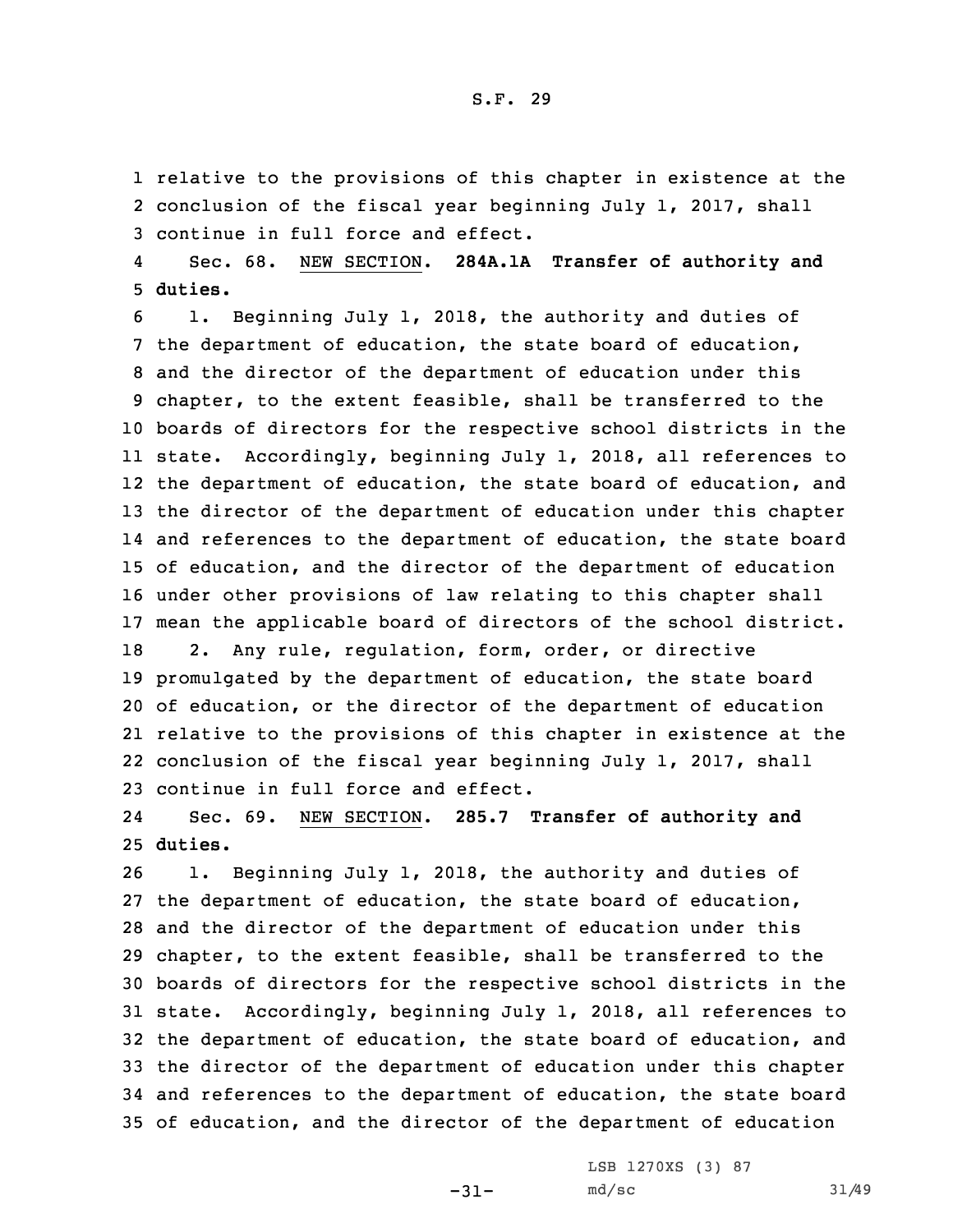under other provisions of law relating to this chapter shall mean the applicable board of directors of the school district. 2. Any rule, regulation, form, order, or directive promulgated by the department of education, the state board of education, or the director of the department of education relative to the provisions of this chapter in existence at the conclusion of the fiscal year beginning July 1, 2017, shall continue in full force and effect.

9 Sec. 70. Section 291.11, Code 2017, is amended to read as 10 follows:

11**291.11 Officers reported.**

12The secretary shall report to the director of the department 13 of education management, the county auditor, and county 14 treasurer the name and post office address of the president, 15 treasurer and secretary of the board as soon as practicable 16 after the qualification of each.

17 Sec. 71. NEW SECTION. **292.1A Transfer of authority and** 18 **duties.**

 1. Beginning July 1, 2018, the authority and duties of the department of education under this chapter shall be transferred to the department of revenue. Accordingly, beginning July 1, 2018, all references to the department of education under this chapter and references to the department of education under other provisions of law relating to this chapter shall mean the department of revenue.

 2. Any moneys remaining in any account or fund under the control of the department of education at the conclusion of the fiscal year beginning July 1, 2017, relative to the provisions of this chapter shall be transferred to the control of the department of revenue for such purposes. Notwithstanding section 8.33, the moneys transferred in accordance with this subsection shall not revert to the account or fund from which appropriated or transferred.

34 3. Any contract entered into by the department of education 35 relating to the provisions of this chapter in effect at the

 $-32-$ 

LSB 1270XS (3) 87 md/sc 32/49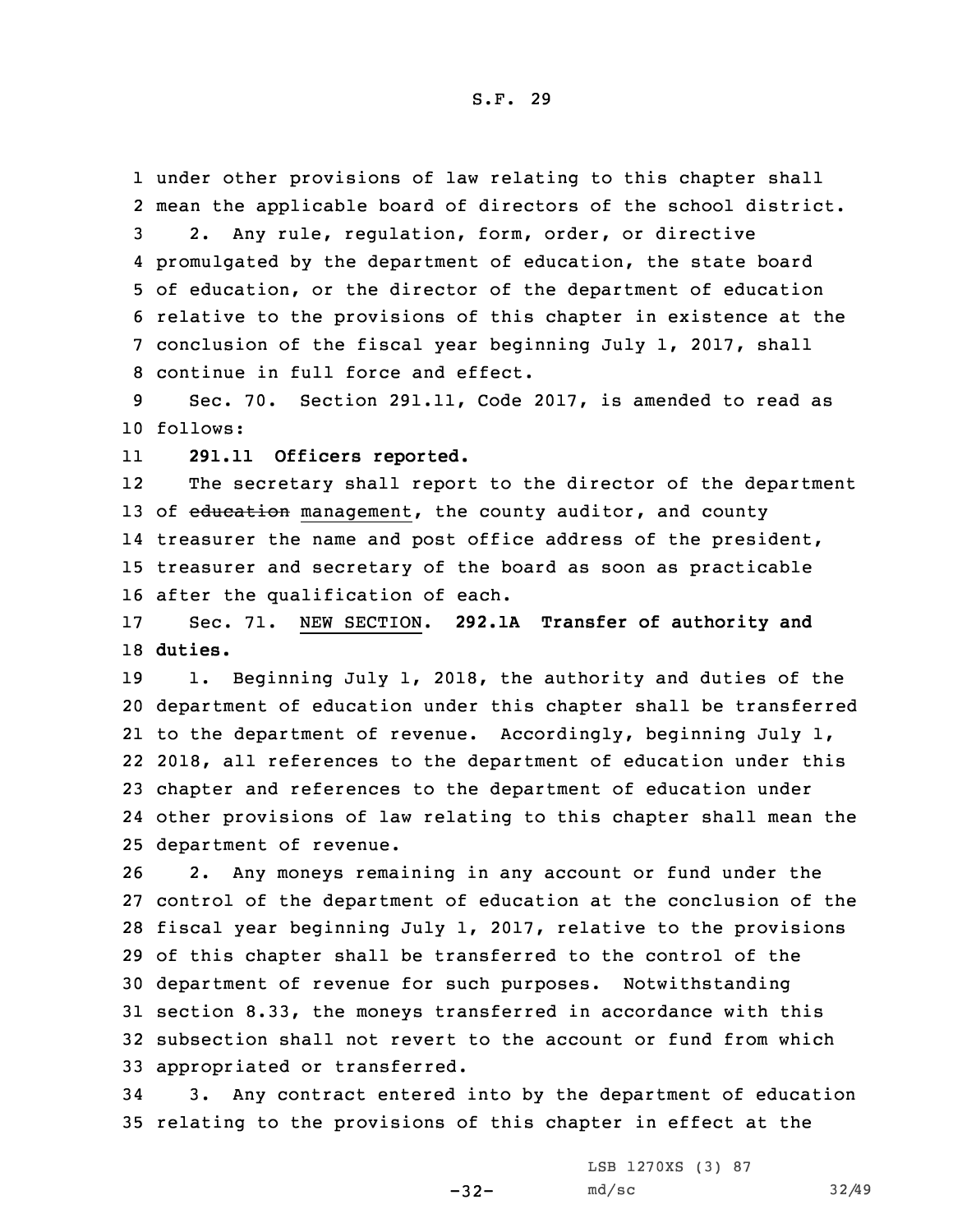1 conclusion of the fiscal year beginning July 1, 2017, shall 2 continue in full force and effect pending transfer of such 3 contracts to the department of revenue.

4 4. Any rule, regulation, form, order, or directive promulgated by the department of education relative to the provisions of this chapter in existence at the conclusion of the fiscal year beginning July 1, 2017, shall continue in full force and effect until amended, repealed, or supplemented by affirmative action of the department of revenue under the duties and powers established in this chapter and under the procedure established in subsection 5.

12 5. In regard to updating references and format in the Iowa administrative code in order to correspond to the transferring of duties of this chapter, the administrative rules coordinator and the administrative rules review committee, in consultation with the administrative code editor, shall jointly develop <sup>a</sup> schedule for the necessary updating of the Iowa administrative 18 code.

19 Sec. 72. Section 294.5, Code 2017, is amended to read as 20 follows:

21**294.5 Reports.**

22The teacher shall file with the school superintendent and 23 the director of the department of education such reports and in 24 such manner as may be required.

25 Sec. 73. Section 296.3, Code 2017, is amended to read as 26 follows:

27 **296.3 Election called.**

 Within ten days of receipt of <sup>a</sup> petition filed under section 296.2, the president of the board of directors shall call <sup>a</sup> meeting of the board. The meeting shall be held within thirty days after the petition was received. At the meeting, the board shall call the election, fixing the time of the election, which may be at the time and place of holding the regular school election. However, if the board determines by unanimous vote that the proposition or propositions requested by <sup>a</sup>

> LSB 1270XS (3) 87 md/sc 33/49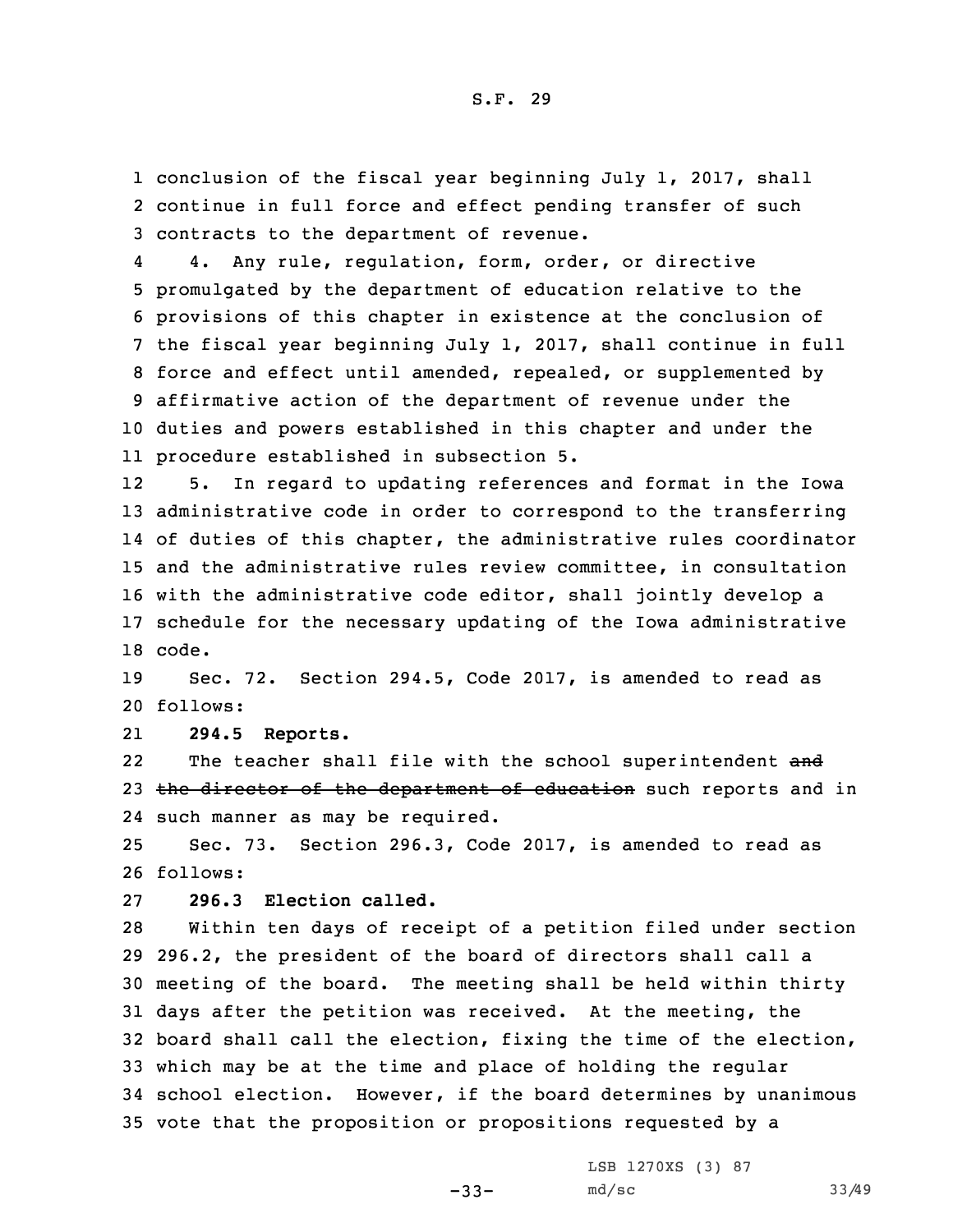petition to be submitted at an election are grossly unrealistic or contrary to the needs of the school district, no election shall be called. If more than one petition has been received by the time the board meets to consider the petition triggering the meeting, the board shall act upon the petitions in the order they were received at the meeting called to consider the 7 initial petition. The decision of the board may be appealed to 8 the state board of education as provided in [chapter](https://www.legis.iowa.gov/docs/code/2017/290.pdf) 290. The president shall notify the county commissioner of elections of the time of the election.

11 Sec. 74. NEW SECTION. **297.37 Transfer of authority and** 12 **duties.**

 1. Beginning July 1, 2018, the authority and duties of the department of education and the director of the department of education under this chapter shall be transferred to the department of administrative services and the director of the department of administrative services. Accordingly, beginning July 1, 2018, all references to the department of education and the director of the department of education under this chapter and references to the department of education and the director of the department of education under other provisions of law relating to this chapter shall mean the department of administrative services or the director of the department of administrative services.

 2. Any rule, regulation, form, order, or directive promulgated by the department of education or the director of the department of education relative to the provisions of this chapter in existence at the conclusion of the fiscal year beginning July 1, 2017, shall continue in full force and 30 effect.

31 Sec. 75. Section 298A.8, Code 2017, is amended to read as 32 follows:

33 **298A.8 Student activity fund.**

34 The student activity fund is <sup>a</sup> special revenue fund. <sup>A</sup> 35 student activity fund must be established in any school

 $-34-$ 

LSB 1270XS (3) 87 md/sc 34/49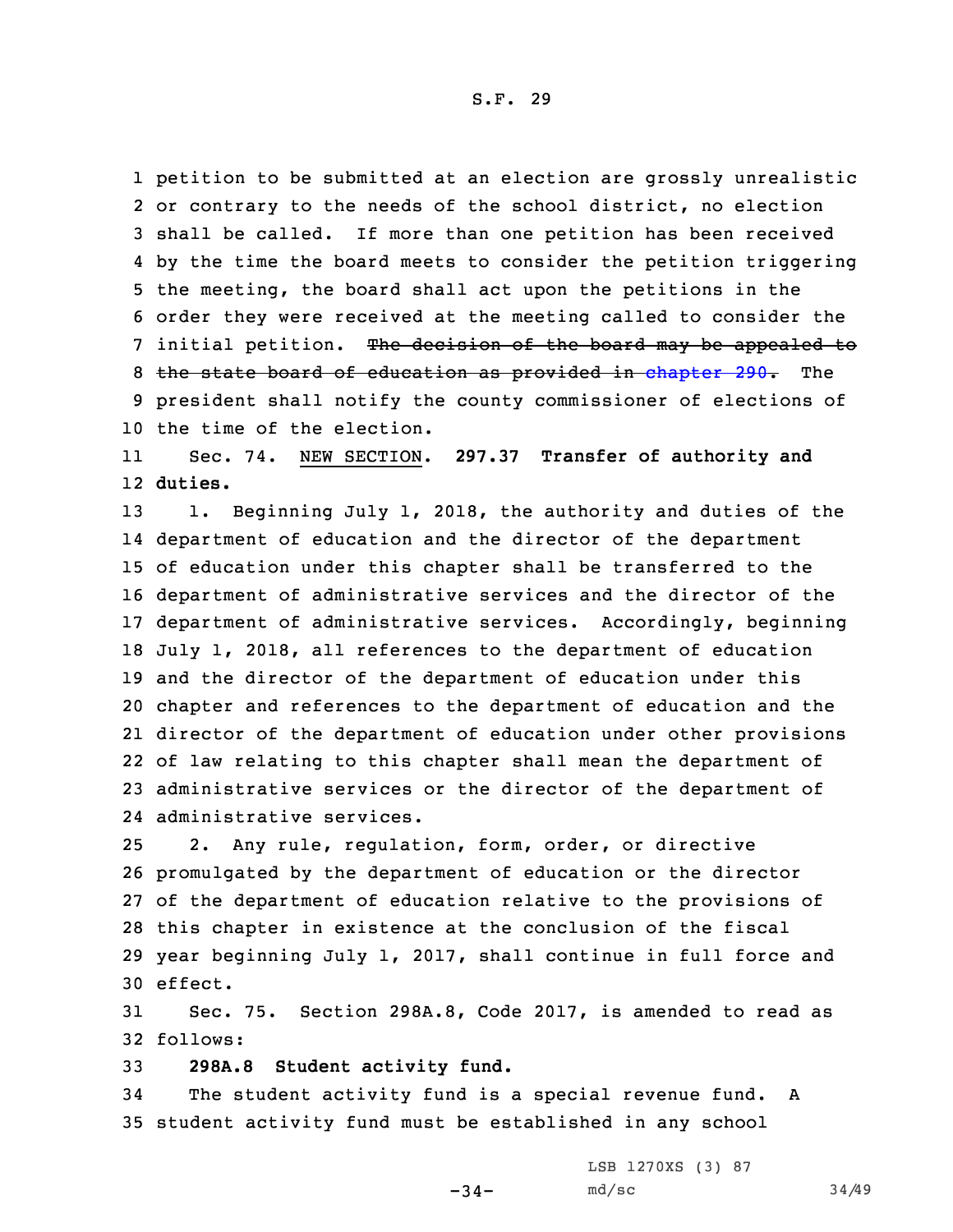corporation receiving money from student-related activities such as admissions, activity fees, student dues, student fund-raising events, or other student-related cocurricular or extracurricular activities. Moneys in this fund shall be used 5 to support only the cocurricular program defined in department of education administrative rules.

7 Sec. 76. NEW SECTION. **299.25 Transfer of authority and** 8 **duties.**

 1. Beginning July 1, 2018, the authority and duties of the department of education, the state board of education, and the director of the department of education under this 12 chapter, to the extent feasible, shall be transferred to the boards of directors for the respective school districts in the state. Accordingly, beginning July 1, 2018, all references to the department of education, the state board of education, and the director of the department of education under this chapter and references to the department of education, the state board of education, and the director of the department of education under other provisions of law relating to this chapter shall mean the applicable board of directors of the school district. 21 2. Any rule, regulation, form, order, or directive promulgated by the department of education, the state board of education, or the director of the department of education relative to the provisions of this chapter in existence at the conclusion of the fiscal year beginning July 1, 2017, shall continue in full force and effect.

27 Sec. 77. NEW SECTION. **299A.1A Transfer of authority and** 28 **duties.**

 1. Beginning July 1, 2018, the authority and duties of the department of education, the state board of education, and the director of the department of education under this chapter, to the extent feasible, shall be transferred to the boards of directors for the respective school districts in the state. Accordingly, beginning July 1, 2018, all references to the department of education, the state board of education, and

 $-35-$ 

LSB 1270XS (3) 87 md/sc 35/49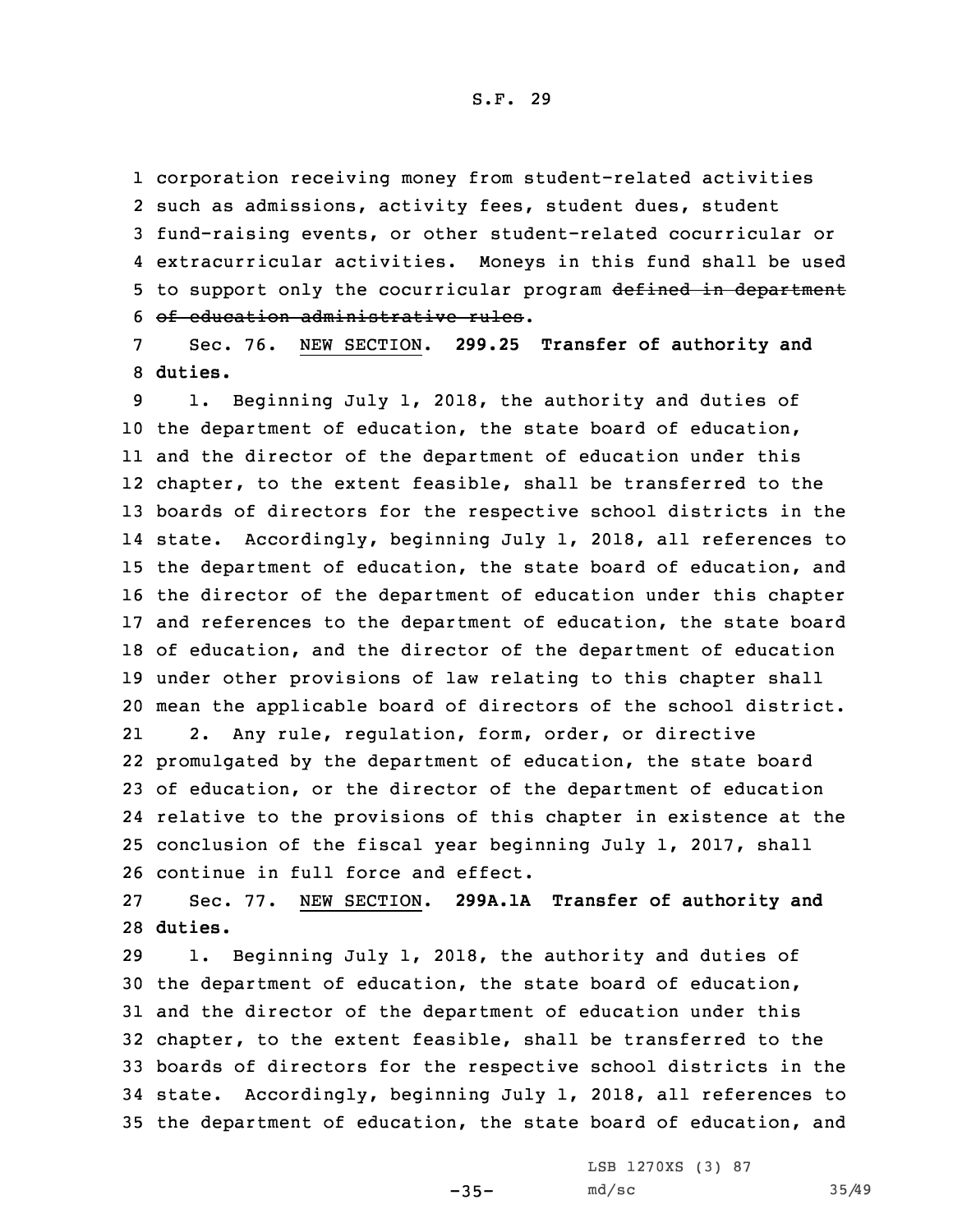the director of the department of education under this chapter and references to the department of education, the state board of education, and the director of the department of education under other provisions of law relating to this chapter shall mean the applicable board of directors of the school district. 2. Any rule, regulation, form, order, or directive promulgated by the department of education, the state board of education, or the director of the department of education relative to the provisions of this chapter in existence at the conclusion of the fiscal year beginning July 1, 2017, shall continue in full force and effect.

12 Sec. 78. NEW SECTION. **301.1A Transfer of authority and** 13 **duties.**

14 1. Beginning July 1, 2018, the authority and duties of the department of education, the state board of education, and the director of the department of education under this chapter, to the extent feasible, shall be transferred to the boards of directors for the respective school districts in the state. Accordingly, beginning July 1, 2018, all references to the department of education, the state board of education, and the director of the department of education under this chapter and references to the department of education, the state board of education, and the director of the department of education under other provisions of law relating to this chapter shall mean the applicable board of directors of the school district. 2. Any rule, regulation, form, order, or directive promulgated by the department of education, the state board of education, or the director of the department of education relative to the provisions of this chapter in existence at the conclusion of the fiscal year beginning July 1, 2017, shall continue in full force and effect.

32 Sec. 79. REPEAL. Sections 260C.6, 276.4, and 291.10, Code 33 2017, are repealed.

34 Sec. 80. REPEAL. Chapters 256, 256A, 256G, and 290, Code 35 2017, are repealed.

LSB 1270XS (3) 87

 $-36-$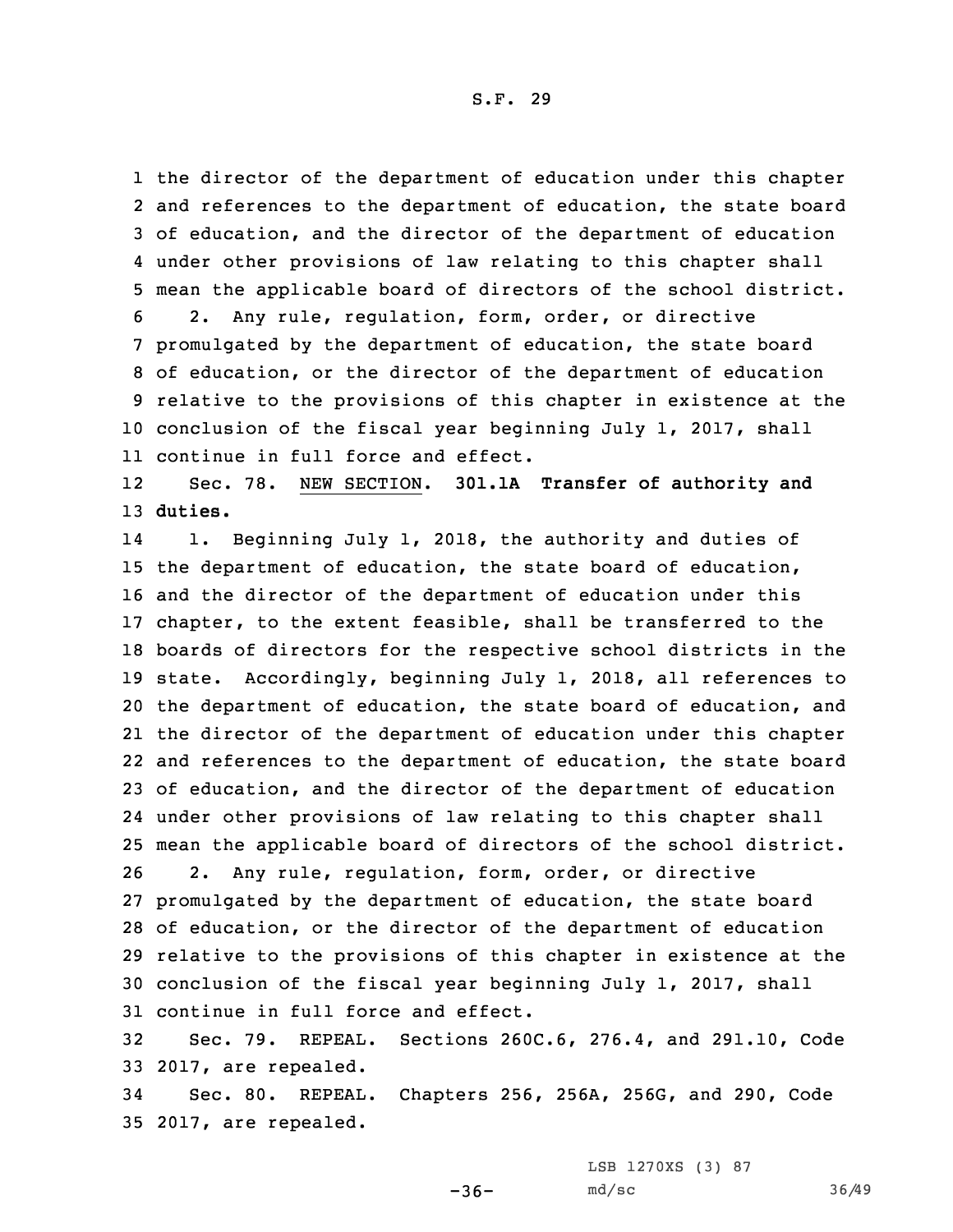1 Sec. 81. EFFECTIVE DATE. This division of this Act takes effect July 1, 2018. DIVISION II 4 CORRESPONDING AMENDMENTS LEGISLATION Sec. 82. CORRESPONDING AMENDMENTS LEGISLATION. Additional legislation is required to fully implement division <sup>I</sup> of this Act. The director of the department of education shall, in compliance with section 2.16, prepare draft legislation for submission to the legislative services agency, as necessary, to implement the transition and elimination of authority and duties under division <sup>I</sup> of this Act and to implement the transition and elimination of authority and duties under other provisions of law including but not limited to the duties and authority of the department of education, the state board of education, the director of the department of education, and any division, commission, or subunit of such entities or offices under chapters 7A, 7E, 8A, 8B, 8D, 8F, 11, 12, 15, 15H, 16, 19B, 22, 48A, 68B, 73, 80E, 84A, 85, 96, 99B, 125, 135, 139A, 141A, 142A, 154B, 154F, 161A, 190A, 216A, 218, 225C, 232, 234, 237, 237A, 237C, 239B, 241, 249A, 257, 261B, 321, 321J, 322, 350, 423E, 423F, 455A, 455E, 473, 514I, 714, and 904. 22 DIVISION III EDUCATION FINANCE AND 24 EDUCATION SAVINGS GRANTS Sec. 83. Section 8.6, Code 2017, is amended by adding the following new subsection: NEW SUBSECTION. 16. *Education savings grant applications.* Adopt rules relating to applications for an education savings grant pursuant to section 257.11B, including application processing timelines, and required information for submission by <sup>a</sup> parent or guardian. Sec. 84. NEW SECTION. **257.1A Transfer of authority and** 33 **duties.** 1. Beginning July 1, 2018, the authority and duties of the department of education, the state board of education, LSB 1270XS (3) 87

-37-

md/sc 37/49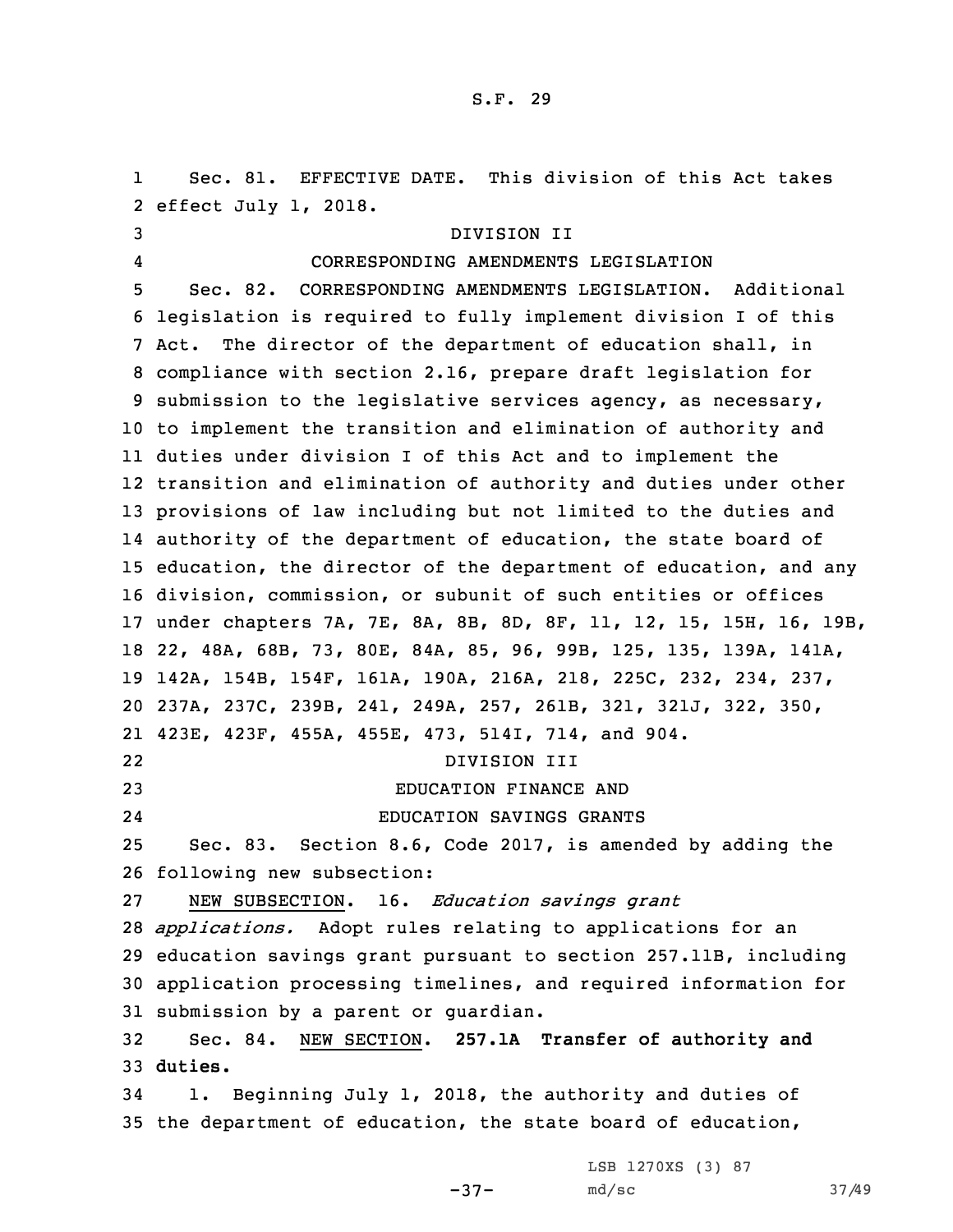and the director of the department of education under this chapter shall be transferred to the department of management and the director of the department of management. Accordingly, beginning July 1, 2018, all references to the department of education under this chapter and references to the department of education under other provisions of law relating to this chapter shall mean the department of management and all references to the state board of education or the director of the department of education under this chapter or other provisions of law relating to this chapter shall mean the director of the department of management.

12 2. Any moneys remaining in any account or fund under the control of the department of education at the conclusion of the fiscal year beginning July 1, 2017, relative to the provisions of this chapter shall be transferred to the control of the department of management for such purposes. Notwithstanding section 8.33, the moneys transferred in accordance with this subsection shall not revert to the account or fund from which appropriated or transferred.

 3. Any contract entered into by the department of education relating to the provisions of this chapter in effect at the conclusion of the fiscal year beginning July 1, 2017, shall continue in full force and effect pending transfer of such contracts to the department of management.

 4. Any rule, regulation, form, order, or directive promulgated by the department of education relative to the provisions of this chapter in existence at the conclusion of the fiscal year beginning July 1, 2017, shall continue in full force and effect until amended, repealed, or supplemented by affirmative action of the department of management under the duties and powers established in this chapter and under the procedure established in subsection 5.

33 5. In regard to updating references and format in the Iowa 34 administrative code in order to correspond to the transferring 35 of duties of this chapter, the administrative rules coordinator

-38-

LSB 1270XS (3) 87 md/sc 38/49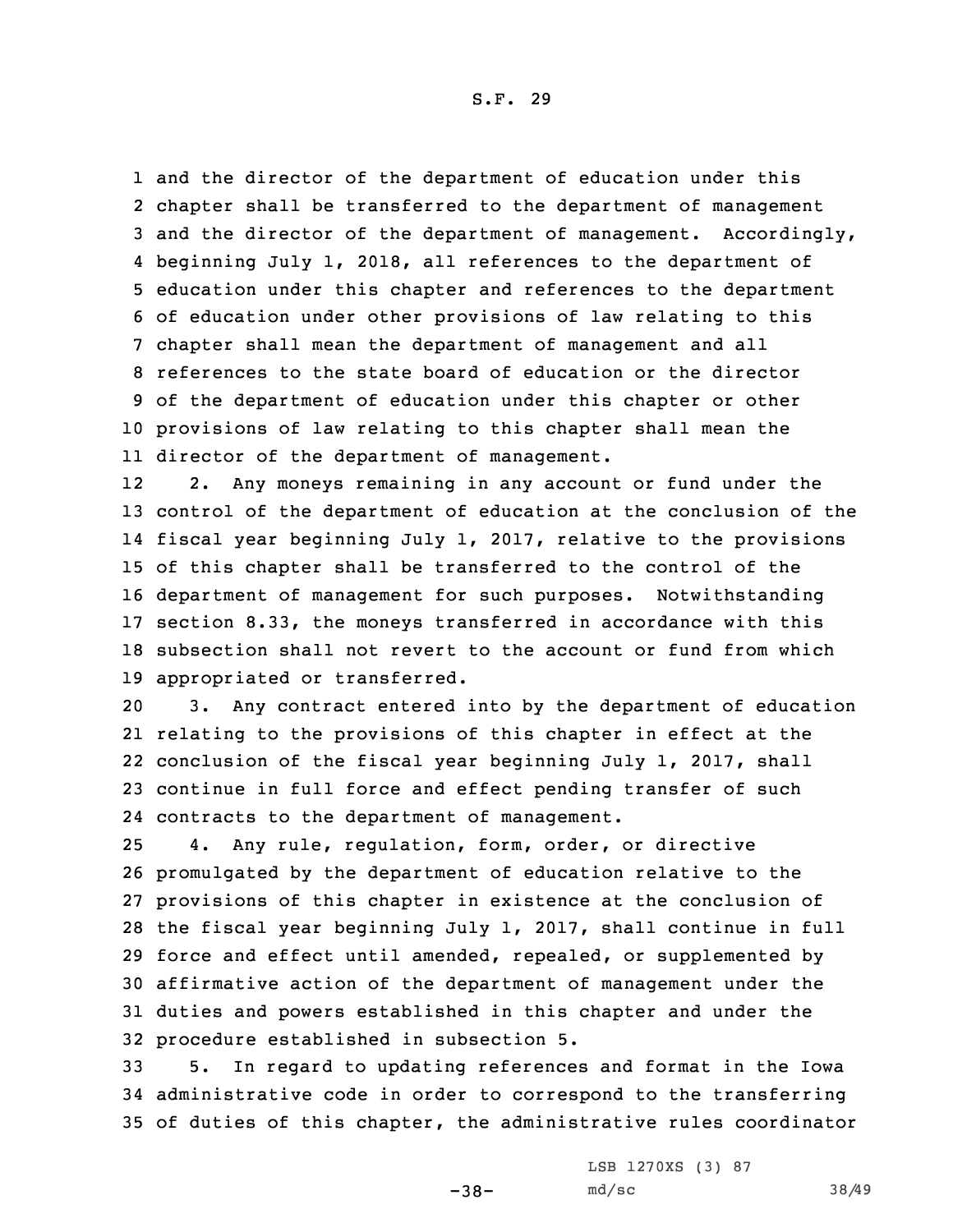and the administrative rules review committee, in consultation with the administrative code editor, shall jointly develop <sup>a</sup> schedule for the necessary updating of the Iowa administrative 4 code.

5 Sec. 85. NEW SECTION. **257.11B Education savings grant** 6 **program.**

 1. Pupils eligible to enroll in grades kindergarten through twelve or eligible to participate in <sup>a</sup> preschool program under chapter 256C and attending <sup>a</sup> nonpublic school, receiving competent private instruction under chapter 299A, or receiving private preschool instruction shall be eligible to receive an education savings grant in the manner provided in this section for school years beginning on or after July 1, 2018. Education savings grants shall be made available to parents and guardians in the manner authorized under subsection 4, paragraph *"c"*, for the payment of qualified educational expenses as provided in this section.

 2. *a.* (1) By January 31 preceding the school year for which the education savings grant is requested, the parent or guardian of the pupil requesting to receive an education savings grant shall submit an application to the department of management, on application forms developed by the department of management, indicating that the parent or guardian intends to enroll the pupil in <sup>a</sup> nonpublic school, place the pupil under competent private instruction under chapter 299A, or provide private preschool instruction.

 (2) In addition to such information deemed appropriate by the department of management, the application shall require certification from the nonpublic school of the pupil's enrollment for the following school year or <sup>a</sup> statement indicating the parent or guardian's intent to place the pupil under competent private instruction or private preschool instruction for the following school year.

34 *b.* By March 1 preceding the school year for which the 35 education savings grant is requested, the department of

 $-39-$ 

LSB 1270XS (3) 87 md/sc 39/49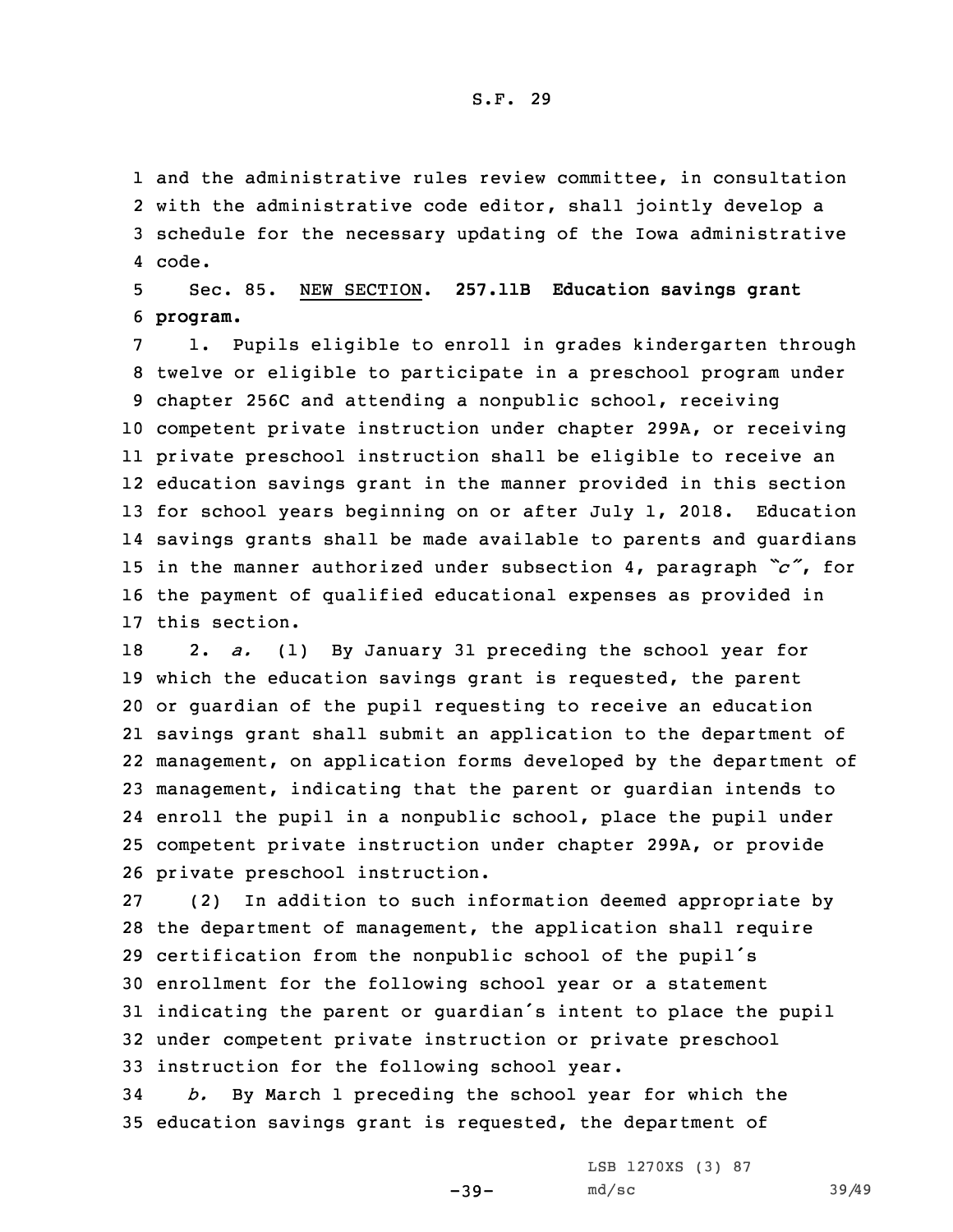1 management shall notify the parent or guardian of each pupil 2 who is approved to receive an education savings grant and the 3 amount of the grant.

4 *c.* Education savings grants shall only be approved for one 5 school year and applications must be submitted annually for 6 education savings grants in subsequent school years.

 3. *a.* The department of management shall assign each pupil an education savings grant in an amount equal to the difference between eighty-seven and five-tenths percent of the regular program state cost per pupil and the statewide average foundation property tax per pupil for the same school year. However, for <sup>a</sup> pupil that is eligible to participate in <sup>a</sup> preschool program under chapter 256C, the amount of the grant shall be an amount equal to fifty percent of the regular program state cost per pupil for the same school year.

 *b.* The department of management shall on July 1 following the determination of the amount of the education savings grant for each approved pupil transfer such amounts to the pupil's account in the education savings grant fund established under subsection 4. Such amount shall be available to the pupil's parent or guardian in the manner authorized under subsection 4, paragraph *"c"*, for the payment of qualified educational expenses incurred by such persons for the pupil during that school year.

 4. An education savings grant fund is created in the state treasury under the control of the department of management consisting of moneys appropriated to the department of management for the purpose of providing education savings grants under this section. For the fiscal year commencing July 1, 2018, and each succeeding fiscal year, there is appropriated from the general fund of the state to the department of management to be credited to the fund the amount necessary to pay all education savings grants approved for that fiscal year. The director of the department of management has all powers necessary to carry out and effectuate the purposes,

 $-40-$ 

LSB 1270XS (3) 87 md/sc 40/49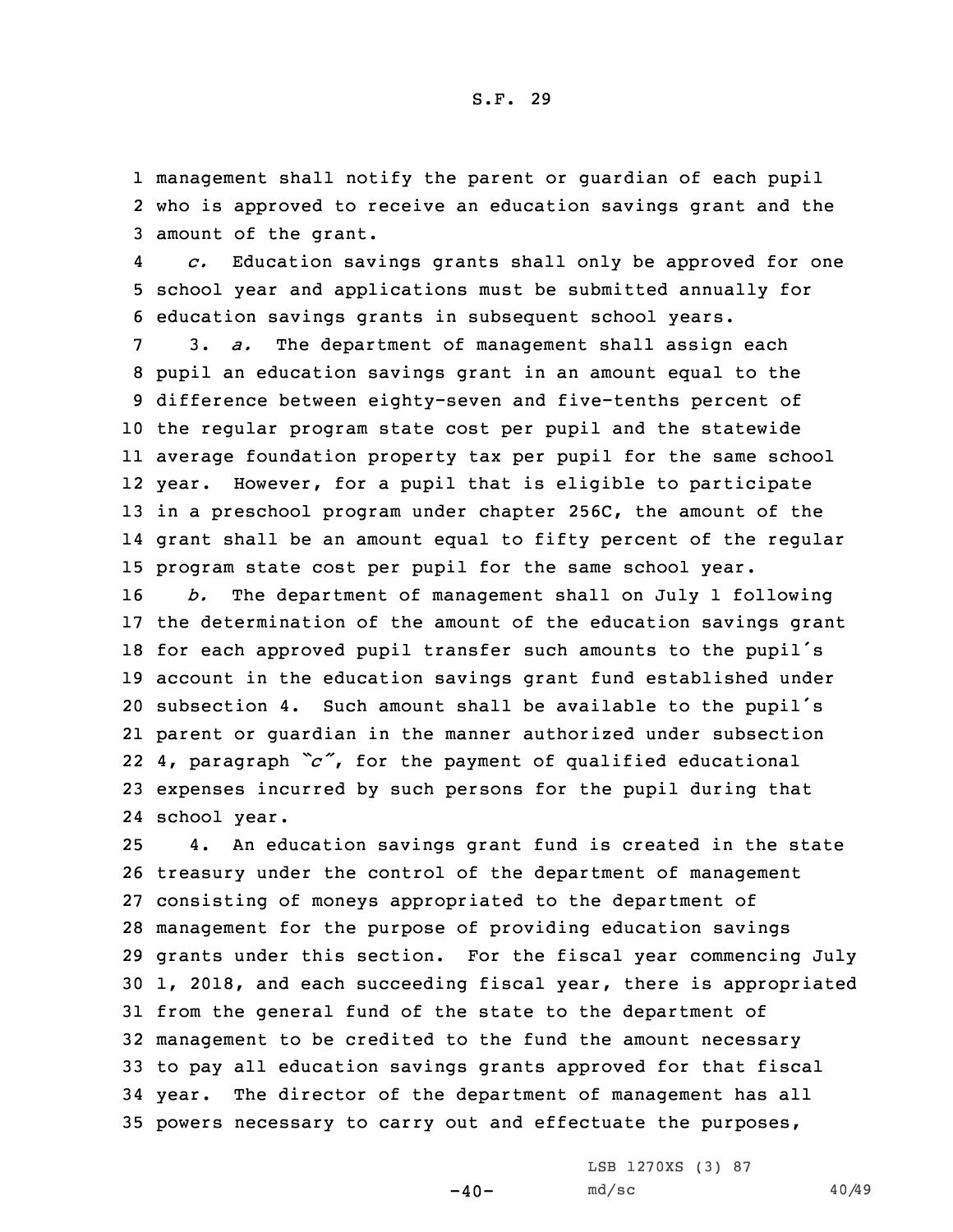1 objectives, and provisions of this section pertaining to the 2 fund, including the power to do all of the following: 3 *a.* Make and enter into contracts necessary for the

4 administration of the fund.

5 *b.* Procure insurance against any loss in connection with the 6 assets of the fund or require <sup>a</sup> surety bond.

 *c.* Contract with <sup>a</sup> private financial management firm to manage the fund, in collaboration with the treasurer of state, including providing for the disbursement of education savings grants in the form of an electronic debit card or checks that are payable directly from the pupil's account within the fund. 12 *d.* Conduct audits or other review necessary to properly administer the program.

14 *e.* Adopt rules pursuant to chapter 17A for the administration of the fund and accounts within the fund. 5. *a.* For each pupil approved for an education savings grant, the department of management shall establish an account for that pupil in the education savings grant fund. The amount of the pupil's education savings grant determined under subsection <sup>3</sup> shall be deposited into the pupil's account on July 1 and such amount shall be immediately available for the payment of qualified educational expenses incurred by the parent or guardian for the pupil during that fiscal year using the payment method authorized under subsection 4, paragraph  $25 \text{ °C}$ .

 *b.* <sup>A</sup> nonpublic school or <sup>a</sup> provider of competent private instruction that accepts payment from <sup>a</sup> parent or guardian using funds from <sup>a</sup> pupil's account in the education savings grant fund shall not refund, rebate, or share any portion of such payment with the parent, guardian, or pupil.

 *c.* Moneys remaining in <sup>a</sup> pupil's account upon conclusion of the fiscal year shall remain in the pupil's account in the education savings grant fund for the payment of qualified educational expenses in future fiscal years or for the payment of higher education costs under subsection 8.

 $-41-$ 

LSB 1270XS (3) 87 md/sc 41/49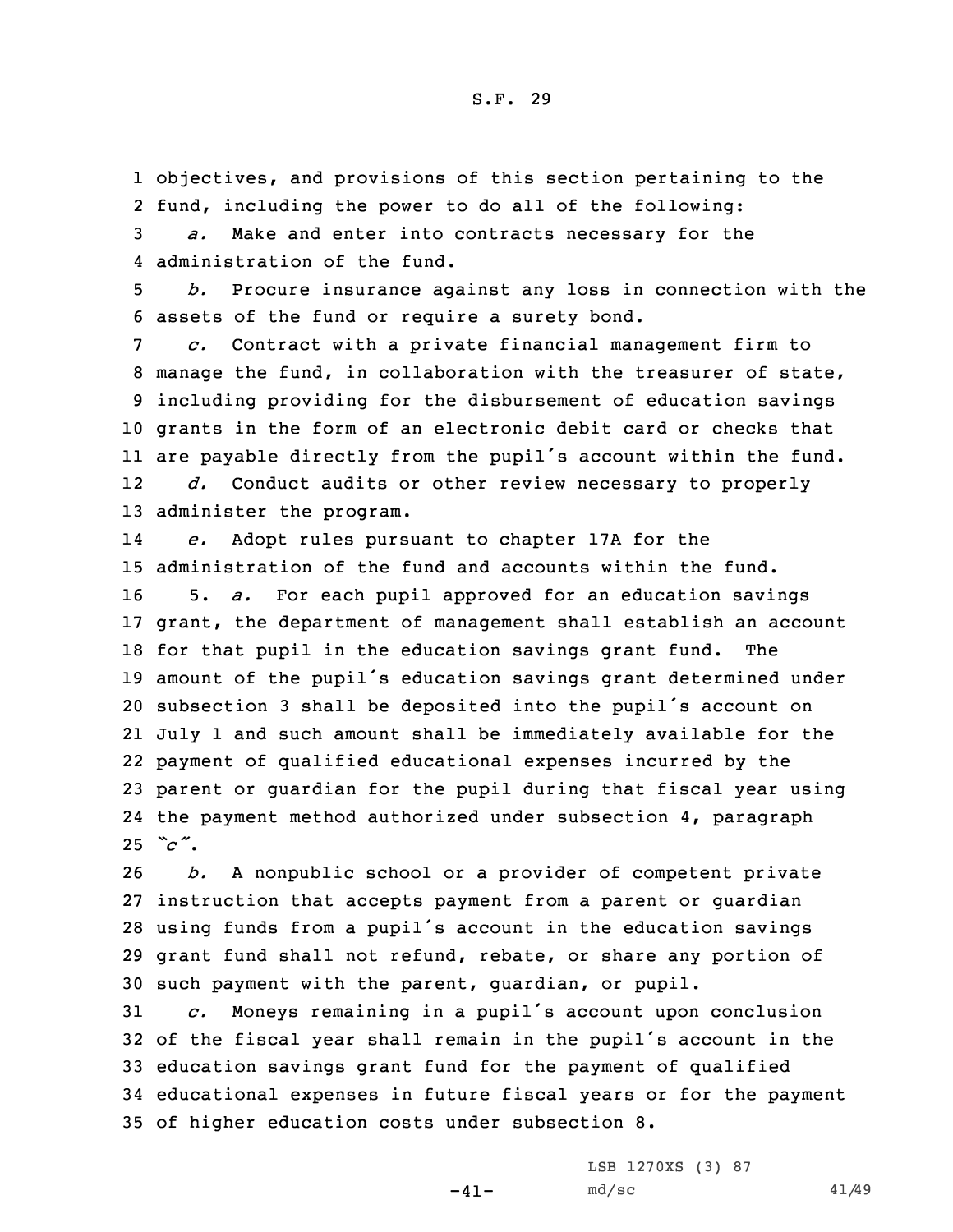1 6. For purposes of this section, *"qualified educational expenses"* includes tuition and fees at <sup>a</sup> nonpublic school or nonpublic preschool, textbooks, fees or payments for tutoring or cognitive skills training, curriculum materials, tuition or fees for nonpublic online education programs, education materials and services for pupils with disabilities, standardized test fees, fees required by the department not to exceed for each grant recipient five percent of the total grant amount in any fiscal year, and other expenses incurred by the parent or guardian that are directly related to the education of the pupil at <sup>a</sup> nonpublic preschool or <sup>a</sup> nonpublic school, including <sup>a</sup> nonpublic school accredited by an independent accrediting agency approved by the department of management, or directly related to providing competent private instruction for the pupil under chapter 299A or private preschool instruction. The cost of one computer or other portable computing device shall be allowed as <sup>a</sup> qualified educational expense for <sup>a</sup> pupil if such <sup>a</sup> purchase has not been made using funds from that pupil's account in either of the two immediately preceding fiscal years. *"Qualified educational expenses"* do not include transportation costs for the pupil, the cost of food or refreshments consumed by the pupil, the cost of clothing for the pupil, or the cost of disposable materials including but not limited to paper, notebooks, pencils, pens, and art supplies.

 7. <sup>A</sup> person who makes <sup>a</sup> false claim for the purpose of obtaining an education savings grant provided for in this section or who knowingly receives the grant or makes <sup>a</sup> payment from an account within the education savings grant fund without being legally entitled to do so is guilty of <sup>a</sup> fraudulent practice under chapter 714. The false claim for an education savings grant or <sup>a</sup> payment from an account shall be disallowed. If amounts from the grant have been disbursed from the applicable account in the education savings grant fund, the department of management shall initiate legal proceedings to

 $-42-$ 

LSB 1270XS (3) 87 md/sc 42/49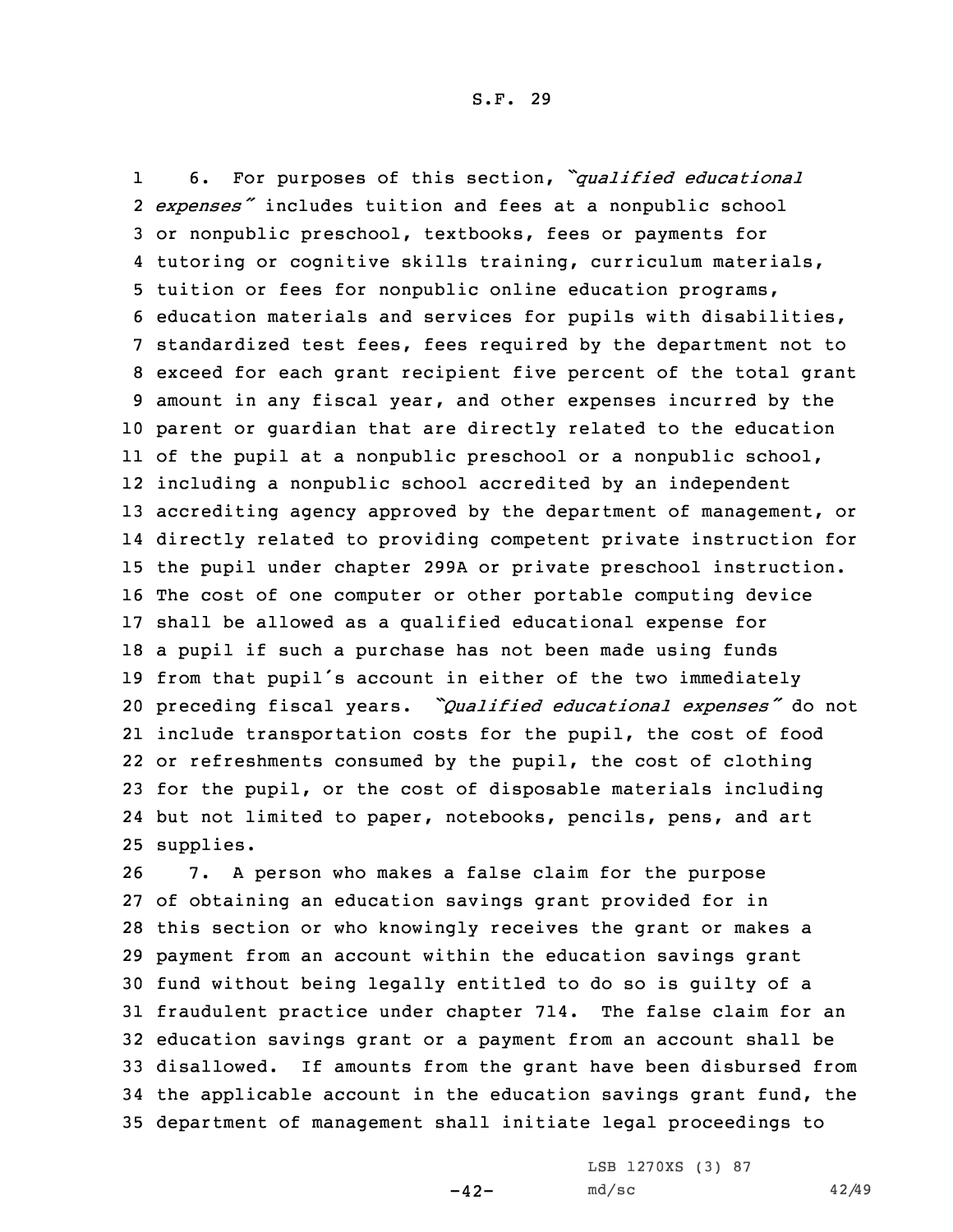recover such amounts. <sup>A</sup> parent or guardian, or <sup>a</sup> pupil for purposes of subsection 8, who commits <sup>a</sup> fraudulent practice under this subsection is prohibited from participating in the education savings grant program in the future.

 8. For each pupil with <sup>a</sup> positive balance in the pupil's account in the education savings grant fund upon graduation from high school or completion of an equivalent level of competent private instruction under chapter 299A, the department of management shall maintain such account in the fund until the pupil is twenty-five years of age. Following graduation from high school until the pupil is twenty-five years of age, moneys in the pupil's account may be used for higher education costs, as defined in section 12D.1, incurred by the pupil while attending an institution of higher education under the control of the state board of regents, <sup>a</sup> community college located in this state, or <sup>a</sup> private college or university located in this state. Payments from <sup>a</sup> pupil's account for higher education costs shall be made in the same manner as payments for qualified educational expenses under subsection 5. Moneys in <sup>a</sup> pupil's account when the pupil turns twenty-five years of age shall be transferred by the department of management for deposit in the general fund of the state.

 9. This section shall not be construed to authorize the state or any political subdivision of the state to exercise authority over any nonpublic school or provider of competent private instruction under chapter 299A or construed to require <sup>a</sup> nonpublic school to modify its standards for admission or educational program in order to receive payment from <sup>a</sup> parent or guardian using funds from <sup>a</sup> pupil's account in the education savings grant fund. <sup>A</sup> nonpublic school or provider of competent private instruction under chapter 299A that accepts payment from <sup>a</sup> parent or guardian using funds from <sup>a</sup> pupil's account in the education savings grant fund is not an agent of this state or of <sup>a</sup> political subdivision of this state. Rules adopted by the department of management to implement this

 $-43-$ 

LSB 1270XS (3) 87 md/sc 43/49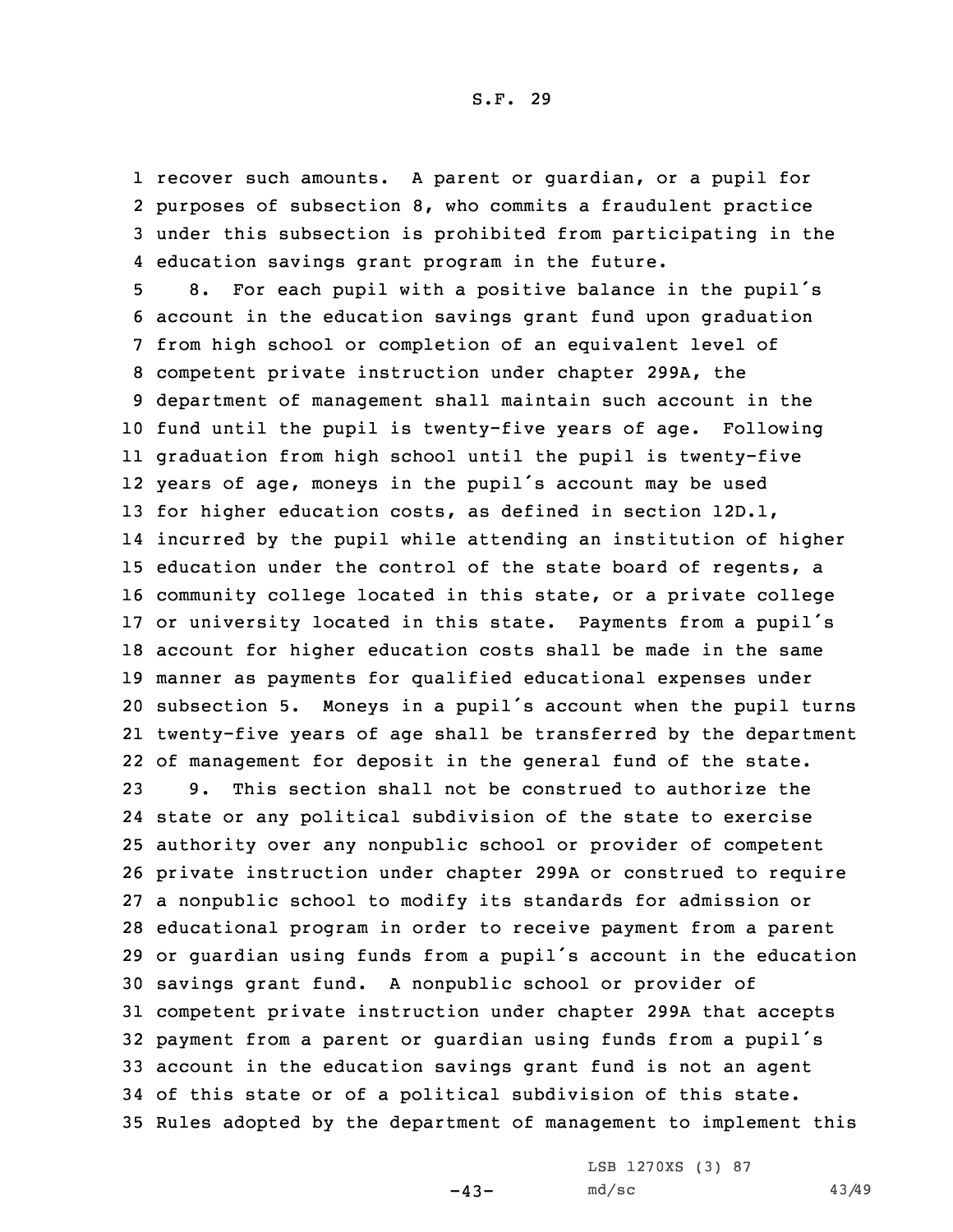1 section that impose an undue burden on <sup>a</sup> nonpublic school or 2 provider of competent private instruction under chapter 299A 3 are invalid.

4 Sec. 86. Section 422.7, Code 2017, is amended by adding the 5 following new subsection:

 NEW SUBSECTION. 51. Subtract, to the extent included, the amount of an education savings grant under section 257.11B received by the taxpayer for payment of qualified educational expenses.

10 Sec. 87. APPLICABILITY. Except as otherwise provided, this 11 division of this Act applies to school budget years and fiscal 12 years beginning on or after July 1, 2018.

13 Sec. 88. APPLICABILITY. The section of this division of 14 this Act enacting section 422.7, subsection 51, applies to tax 15 years beginning on or after January 1, 2018.

16 Sec. 89. EFFECTIVE DATE. The section of this division of 17 this Act enacting section 257.1A takes effect July 1, 2018. 18 DIVISION IV

#### 19 CORRESPONDING AMENDMENTS LEGISLATION

 Sec. 90. CORRESPONDING AMENDMENTS LEGISLATION. Additional legislation is required to fully implement the section of division III of this Act enacting section 257.1A. The director of the department of education shall, in compliance with section 2.16, prepare draft legislation for submission to the legislative services agency, as necessary, to implement the transition and elimination of authority and duties of the department of education, the state board of education, and director of the department of education under the section of division III of this Act enacting section 257.1A and to implement the transition and elimination of authority and duties under other provisions of law.

## 32 EXPLANATION

33 **The inclusion of this explanation does not constitute agreement with** <sup>34</sup> **the explanation's substance by the members of the general assembly.**

35 This bill relates to education and school district funding

 $-44-$ 

LSB 1270XS (3) 87 md/sc 44/49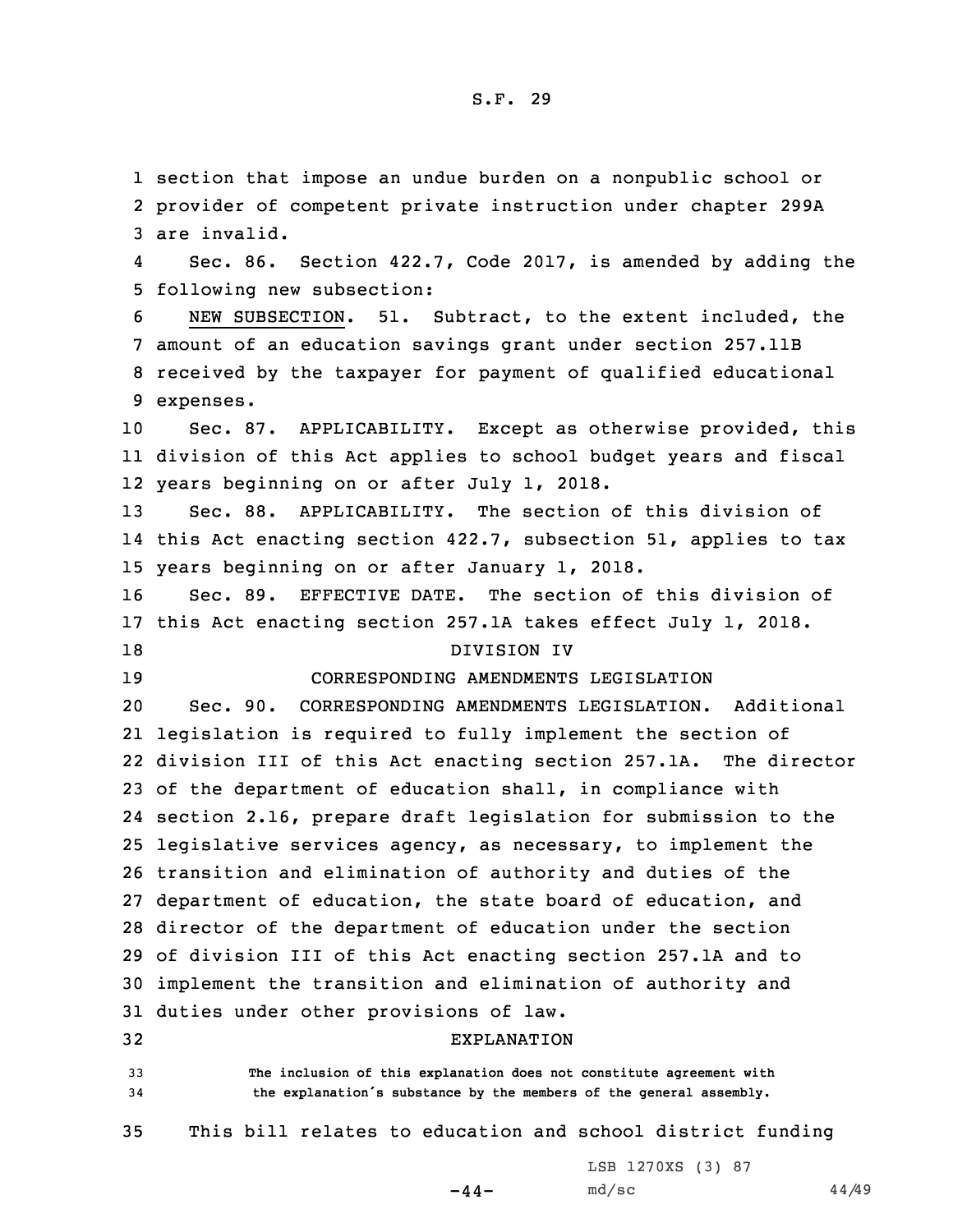by modifying the duties and authority of certain state and local governmental entities, establishing an education savings grant program, and modifying the school district funding 4 formula.

 Division <sup>I</sup> of the bill repeals Code chapter 256, which establishes the department of education, establishes the office of the director of the department of education, establishes the state board of education, specifies certain educational standards, establishes various education programs, establishes certain councils and entities within the department of education, includes provisions relating to the participation in extracurricular activities, establishes the division of library services, includes the library compact, and establishes the public broadcasting division.

 Division <sup>I</sup> of the bill also amends and repeals other chapters of the Code relating to education to transition the duties and authority of the department of education, the director of the department of education, and the state board of education to other specified local and state governmental entities beginning July 1, 2018.

21 Division <sup>I</sup> of the bill takes effect July 1, 2018. 22 Division II of the bill provides that additional legislation is required to fully implement division <sup>I</sup> of the bill and requires the director of the department of education to prepare draft legislation for submission to the legislative services agency, as necessary, to implement the transition and elimination of authority and duties under division <sup>I</sup> of the bill and to implement the transition and elimination of authority and duties under other provisions of law including but not limited to the duties and authority of the department of education, the state board of education, the director of the department of education, and any division, commission, or subunit of such entities or offices under specified Code chapters.

35 Division III of the bill provides that beginning July

LSB 1270XS (3) 87 md/sc 45/49

 $-45-$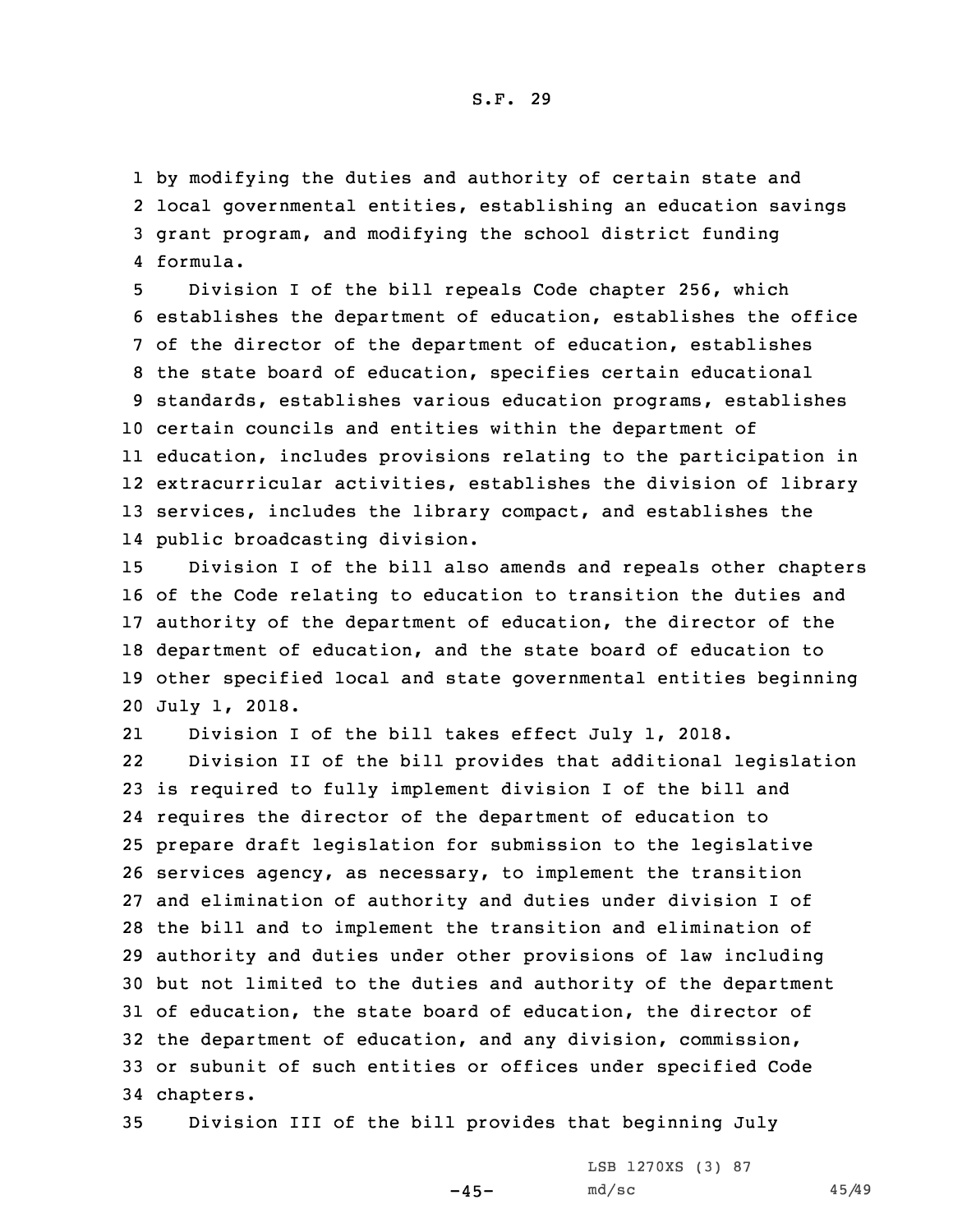1, 2018, the authority and duties of the department of education, the state board of education, and the director of the department of education under Code chapter 257 are transferred to the department of management and the director of the department of management. The bill also provides that moneys remaining in any account or fund under the control of the department of education at the conclusion of the fiscal year beginning July 1, 2017, relative to the provisions of Code chapter 257 are transferred to the control of the department of management for such purposes. The bill provides that any contract entered into by the department of education relating to the provisions of Code chapter 257 in effect at the conclusion of the fiscal year beginning July 1, 2017, shall continue in full force and effect pending transfer of such contracts to the department of management. The bill also provides for the continuation of any rule, regulation, form, order, or directive promulgated by the department of education until amended, repealed, or supplemented by affirmative action of the department of management.

 Division III of the bill provides education savings grants for pupils attending <sup>a</sup> nonpublic school, receiving competent private instruction, or receiving private preschool instruction and establishes an education savings grant fund.

24 Under division III of the bill, pupils eligible to enroll in grades kindergarten through 12 or eligible to participate in <sup>a</sup> preschool program under Code chapter 256C and attending <sup>a</sup> nonpublic school, receiving competent private instruction under Code chapter 299A, or receiving private preschool instruction are eligible to receive an education savings grant for school years beginning on or after July 1, 2018. By January 31 preceding the school year for which the education savings grant is requested, the parent or guardian of the pupil requesting to receive an education savings grant must submit an application to the department of management.

35 Division III of the bill requires that by March 1 preceding

 $-46-$ 

LSB 1270XS (3) 87 md/sc 46/49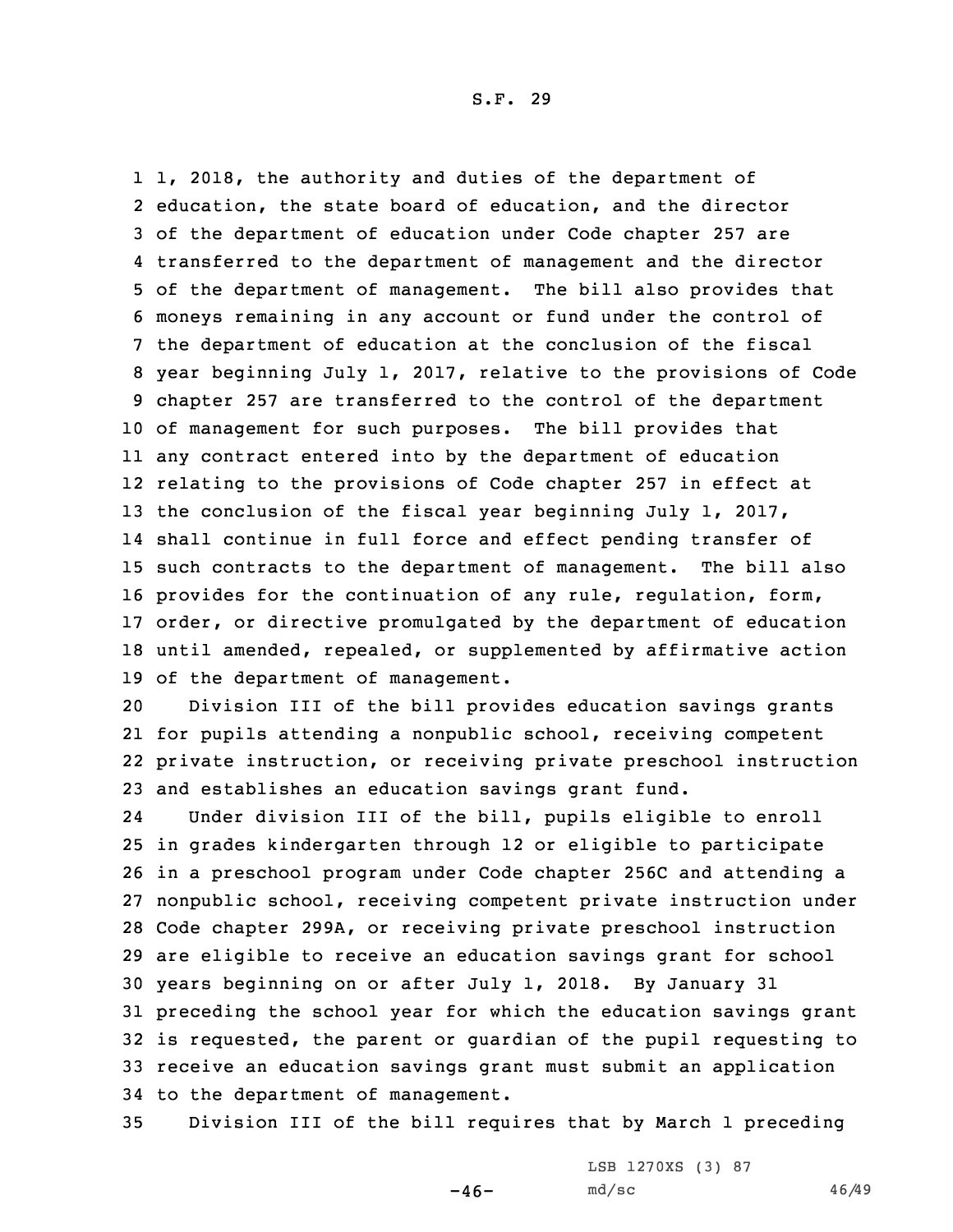the school year for which the education savings grant is requested, the department of management must notify the parent or guardian of each pupil designated to receive an education savings grant and the amount of the education savings grant. Education savings grants may only be approved for one school year and annual applications must be submitted for education savings grants in subsequent school years.

 The amount of each education savings grant is equal to the statewide average regular program state foundation aid per pupil in the same school year or in the case of <sup>a</sup> preschool eligible pupil an amount equal to 50 percent of the regular program state cost per pupil.

 Division III of the bill creates an education savings grant fund in the state treasury under the control of the department of management consisting of moneys appropriated to the department for the purpose of providing education savings grants. For the fiscal year commencing July 1, 2018, and each succeeding fiscal year, there is appropriated from the general fund of the state to the department of management for deposit in the fund the amount necessary to pay all education savings grants approved for that fiscal year. For each pupil approved for an education savings grant, the department of management must establish an account for that pupil in the education savings grant fund. The amount of the pupil's education savings grant is deposited into the pupil's account on July <sup>1</sup> and such amount is available for use by parents and guardians for the payment of qualified educational expenses, as defined in the bill, incurred by the parent or guardian for the pupil during that fiscal year.

 Division III of the bill authorizes the department of management to contract with <sup>a</sup> private financial management firm to manage the education savings grant fund, in collaboration with the treasurer of state, including providing for the disbursement of education savings grants in the form of an electronic debit card or checks that are payable directly from

 $-47-$ 

LSB 1270XS (3) 87 md/sc 47/49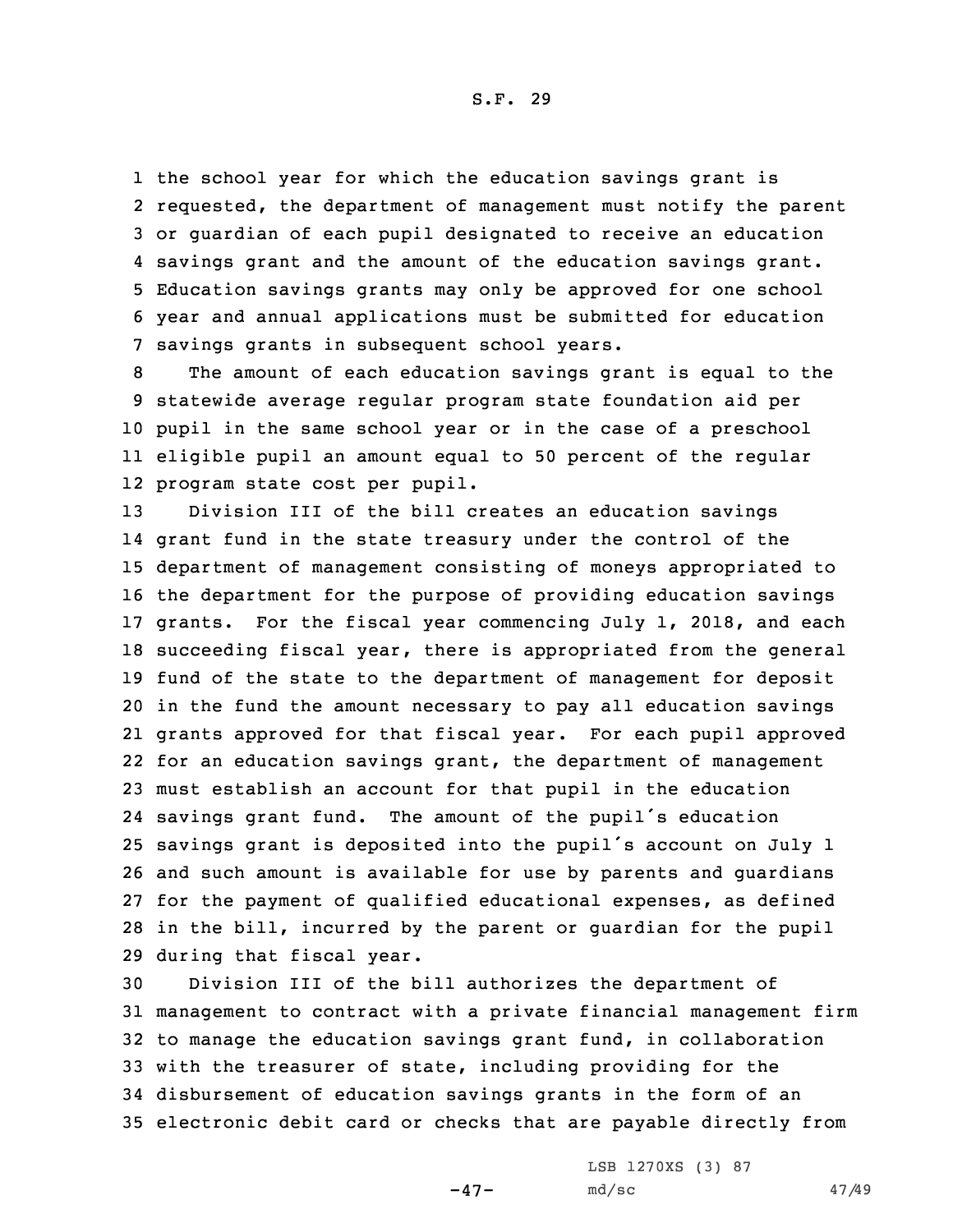1 the pupil's account within the fund.

2 Division III of the bill provides that moneys remaining in <sup>a</sup> pupil's account upon the conclusion of the fiscal year shall remain in the pupil's account within the education savings grant fund for the payment of qualified educational expenses in future fiscal years or for higher education costs as authorized in the bill.

 Under the division, for each pupil with <sup>a</sup> positive balance in the pupil's account in the education savings grant fund upon graduation from high school or completion of an equivalent level of competent private instruction under Code chapter 299A, the department of management is required to maintain the account in the fund until the pupil is 25 years old. Until the pupil is <sup>25</sup> years old, moneys in the pupil's account may be used by the pupil for higher education costs, as defined in Code section 12D.1. Moneys in <sup>a</sup> pupil's account when the pupil turns 25 years old are transferred by the department of management for deposit in the general fund of the state.

 Division III of the bill provides that <sup>a</sup> person who makes <sup>a</sup> false claim for the purpose of obtaining an education savings grant or who knowingly receives the grant or makes <sup>a</sup> payment from an account within the education savings grant fund without being legally entitled to do so is guilty of <sup>a</sup> fraudulent practice and is subject to <sup>a</sup> criminal penalty. The bill allows the department of management to initiate legal proceedings to recover grants and amounts improperly awarded or paid from accounts under the bill.

 Division III of the bill provides that an education savings grant received by <sup>a</sup> taxpayer is not taxable income for purposes of state individual income taxation. This provision of the bill applies to tax years beginning on or after January 1, 32 2018.

33 The section of division III of the bill enacting Code section 34 257.1A takes effect July 1, 2018. Division III of the bill 35 applies to school budget years and fiscal years beginning on

 $-48-$ 

LSB 1270XS (3) 87 md/sc 48/49